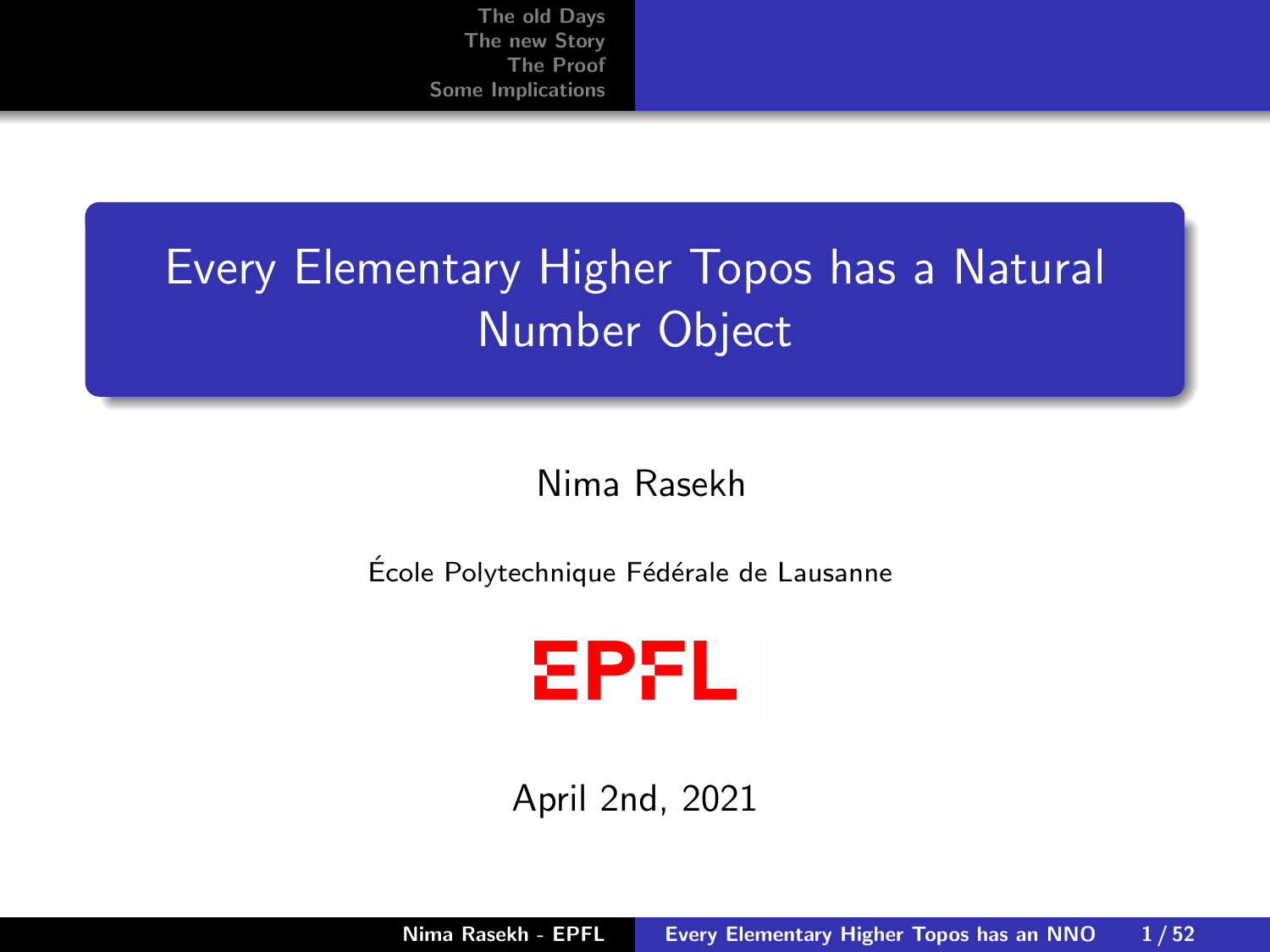#### Pre-talk Comments

Three Comments:

- This is not a type theory talk (but has some type theory words)!
- Will assume basic category theory, but no  $\infty$ -category theory.
- For more details see the paper "Every Elementary Higher Topos has a Natural Number Object" arXiv:1809.01734 or Theory and Applications of Categories, Vol. 37, 2021, No. 13, pp 337-377.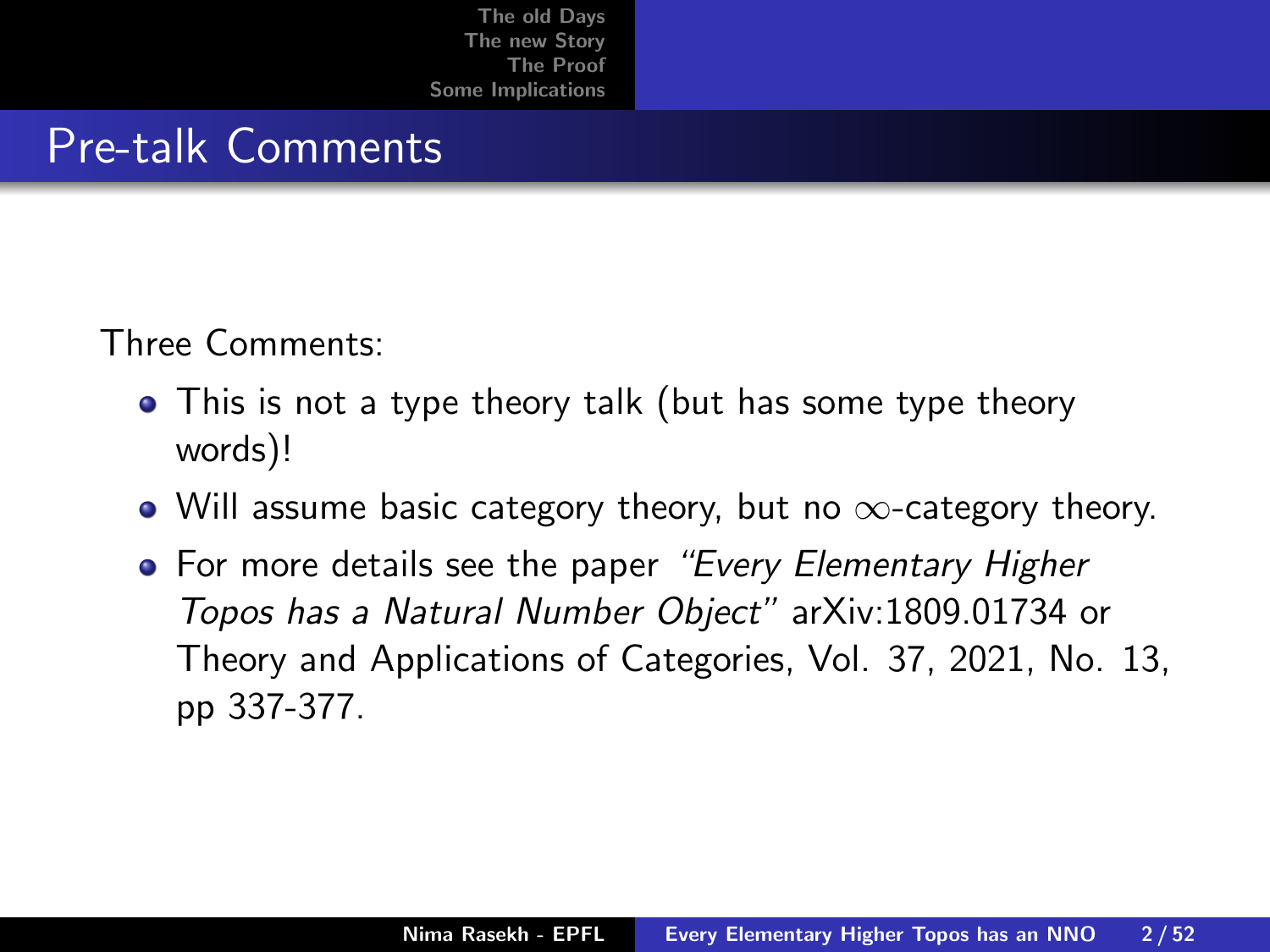[General Elementary Toposes](#page-4-0) [Elementary Toposes with Natural Number Objects](#page-9-0)

## <span id="page-2-0"></span>1-Categories vs. Type Theories

There are various 1-categories which are models of various type theories (table by Shulman):

| propositional logic              | Boolean/Heyting algebras    |
|----------------------------------|-----------------------------|
| first-order logic                | Boolean/Heyting categories  |
| simply typed $\lambda$ -calculus | cartesian closed categories |
| higher-order type theory         | elementary toposes          |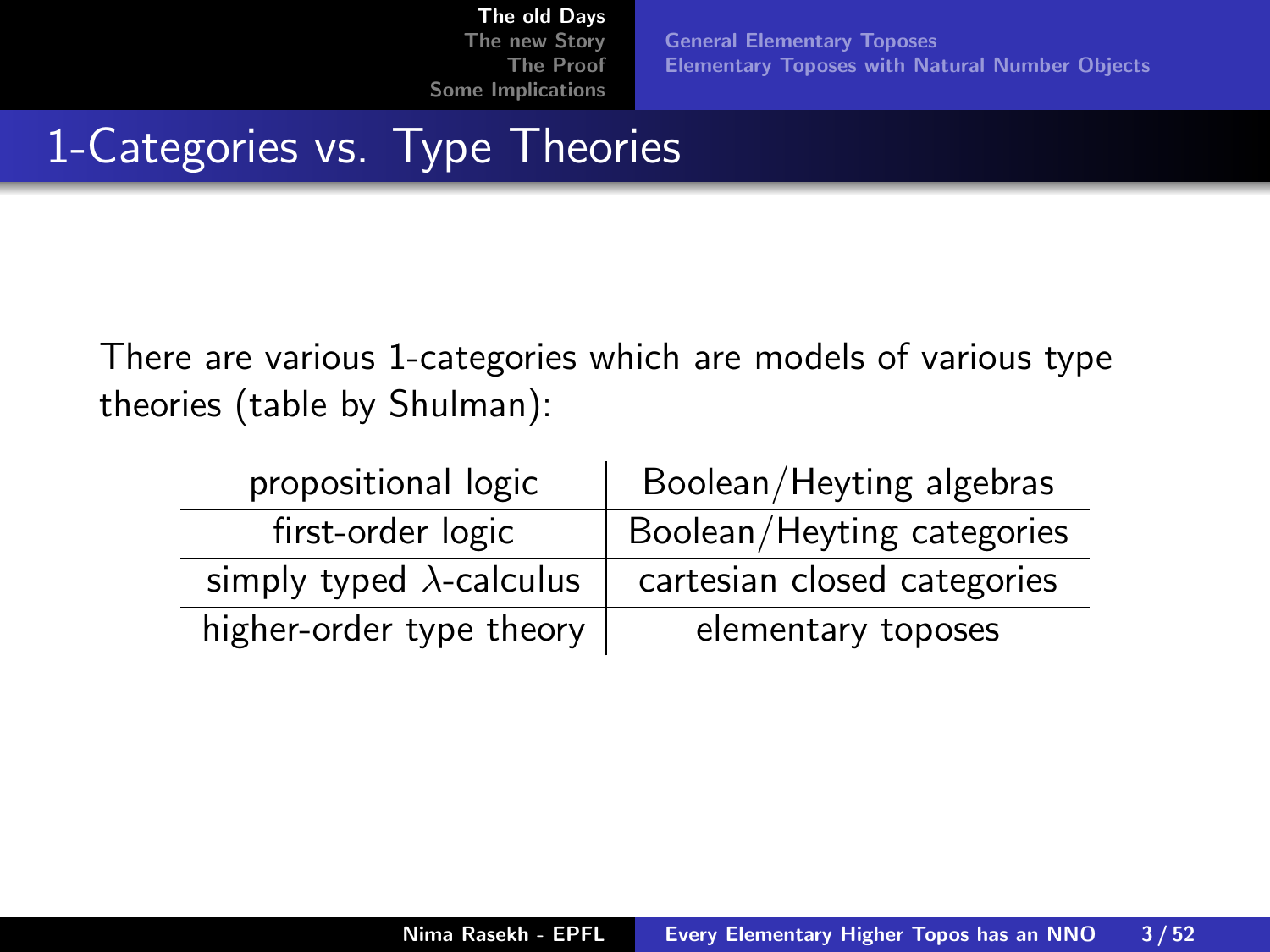[General Elementary Toposes](#page-4-0) [Elementary Toposes with Natural Number Objects](#page-9-0)

## 1-Categories vs. Type Theories

There are various 1-categories which are models of various type theories (table by Shulman):

| propositional logic              | Boolean/Heyting algebras    |
|----------------------------------|-----------------------------|
| first-order logic                | Boolean/Heyting categories  |
| simply typed $\lambda$ -calculus | cartesian closed categories |
| higher-order type theory         | elementary toposes          |

Focus on the last line!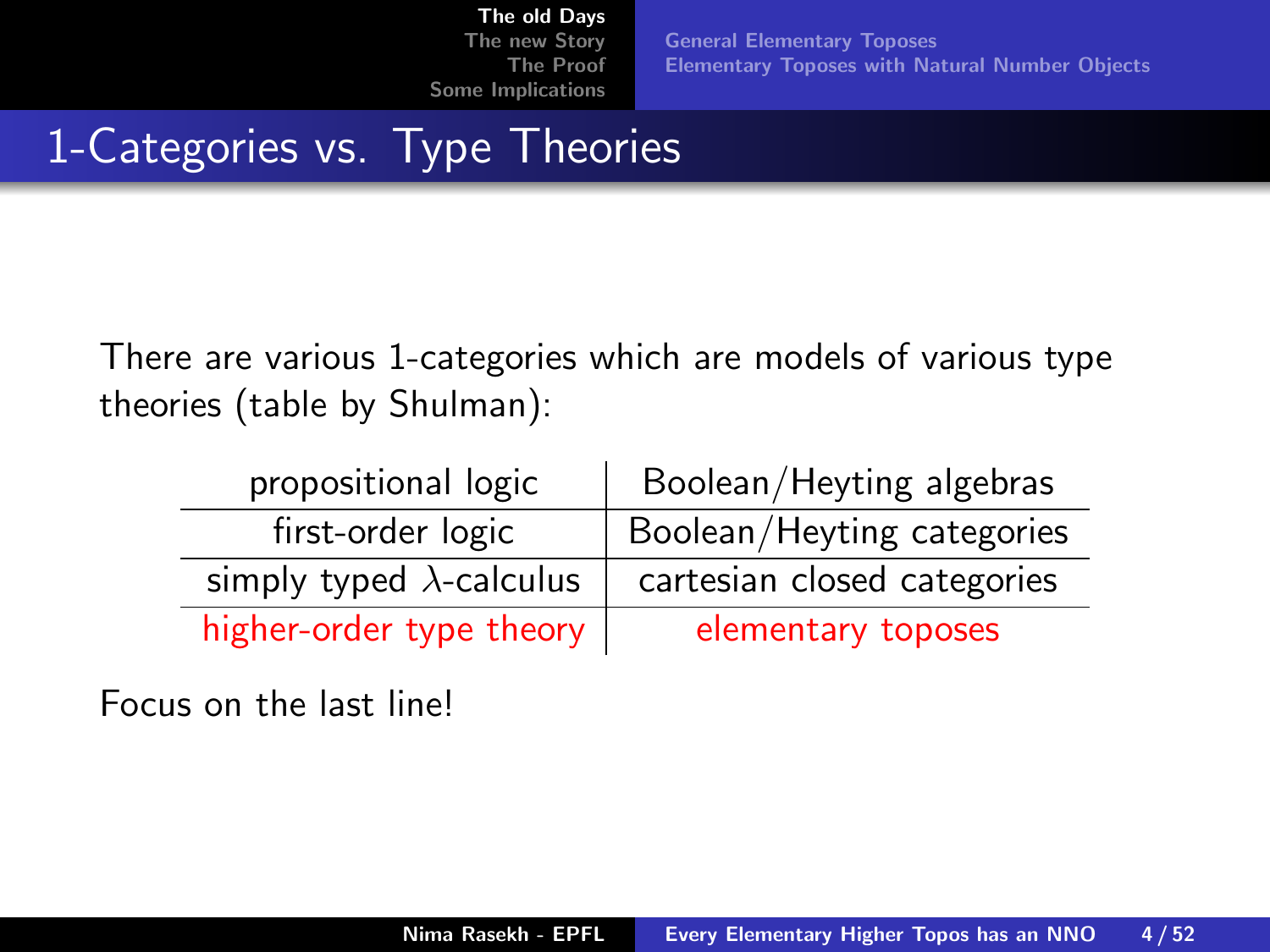[General Elementary Toposes](#page-4-0) [Elementary Toposes with Natural Number Objects](#page-9-0)

### <span id="page-4-0"></span>Elementary Toposes

#### Definition (Elementary Topos)

An elementary topos  $\mathcal E$  is a **locally Cartesian closed** category with subobject classifier.

• LCCC: For all  $f : X \rightarrow Y$  we have an adjunction

$$
\mathcal{E}_{/Y} \xrightarrow[\frac{f^*}{f_*}]{f^*} \mathcal{E}_{/X} .
$$

• **SOC:** Natural isomorphism

$$
\operatorname{Hom}_{\mathcal{E}}(X,\Omega)\cong\operatorname{Sub}(X)
$$

where  $\text{Sub}(X)$  are iso classes of subobjects.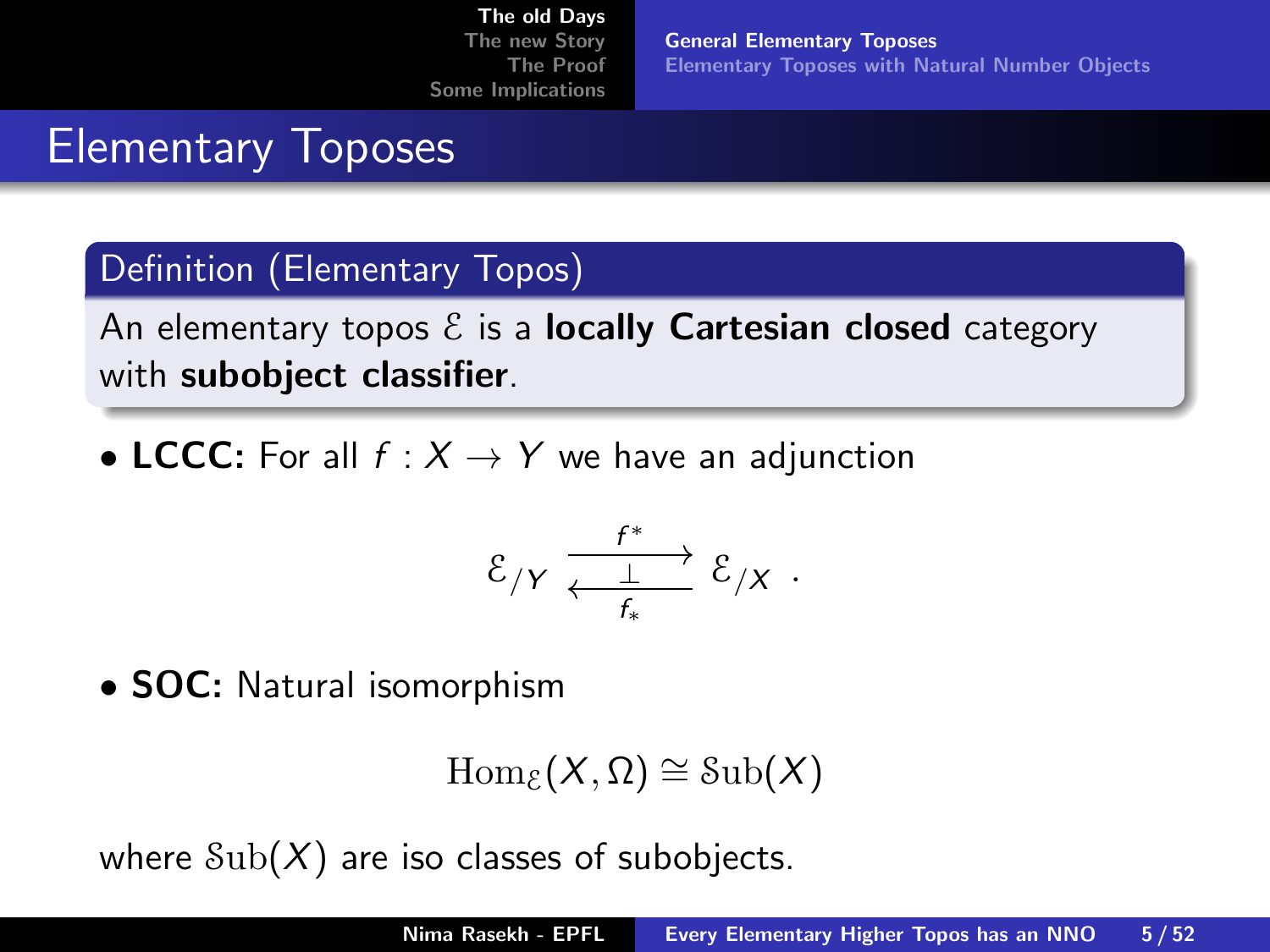[General Elementary Toposes](#page-4-0) [Elementary Toposes with Natural Number Objects](#page-9-0)

## Examples of Elementary Toposes

- The category of sets Set, where  $\Omega = \{0, 1\}$ .
- $\bullet$  The category of finite sets  $\mathcal{S}$ et<sup>fin</sup> (more generally category of sets smaller than a certain inaccessible cardinal).
- Presheaves on set  $Fun(\mathcal{C}^{op}, \mathcal{S}et)$ .
- Left-exact localizations thereof (Grothendieck toposes).
- Filter products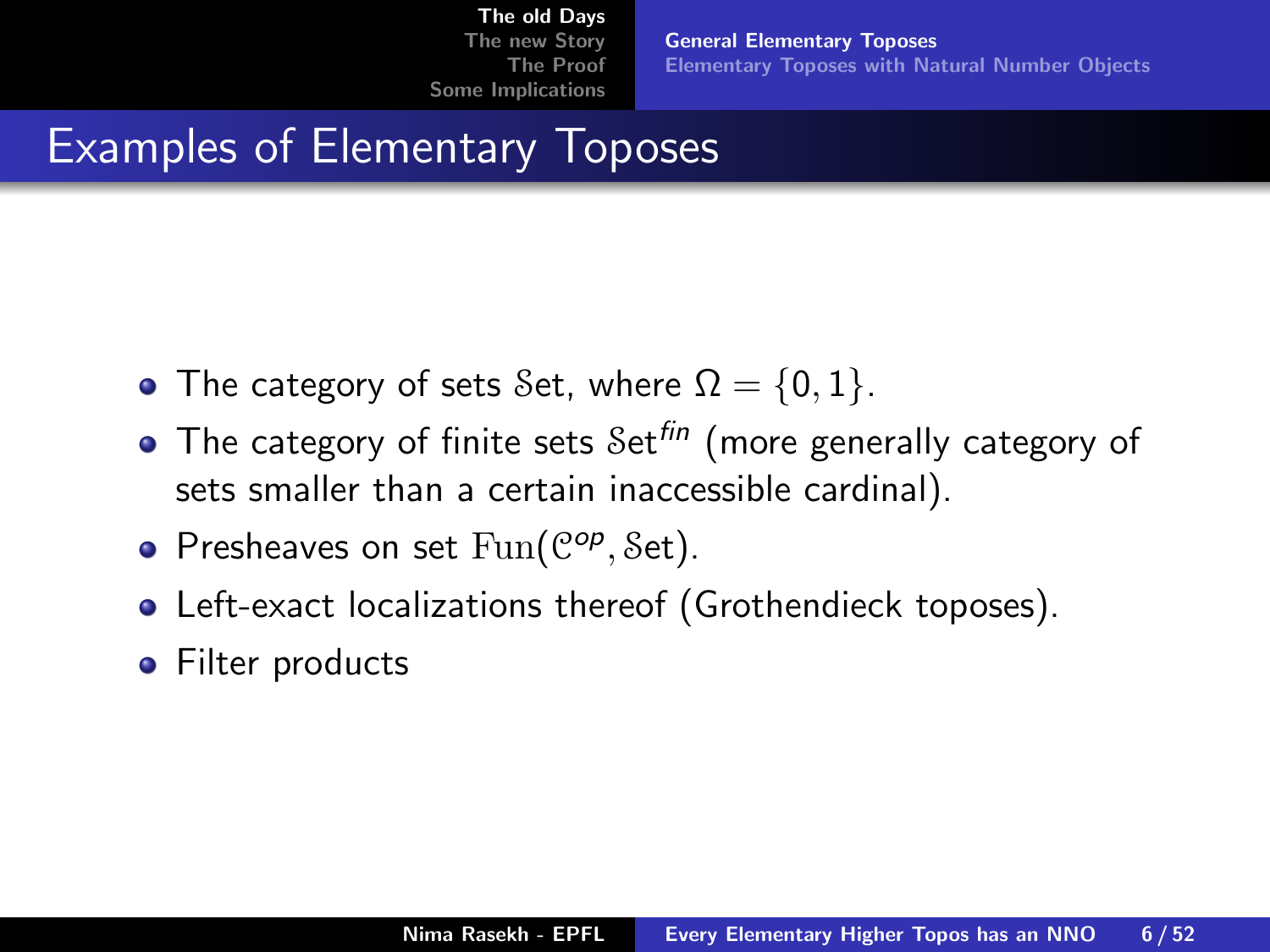[General Elementary Toposes](#page-4-0) [Elementary Toposes with Natural Number Objects](#page-9-0)

Constructions in an Elementary Topos

Using the axioms of an elementary topos we can already prove a lot of cool stuff:

- **1** Existence of finite colimits
- <sup>2</sup> Giraud axiom's
- <sup>3</sup> Classification of left exact localizations
- **4** epi-mono factorization
- <sup>5</sup> ...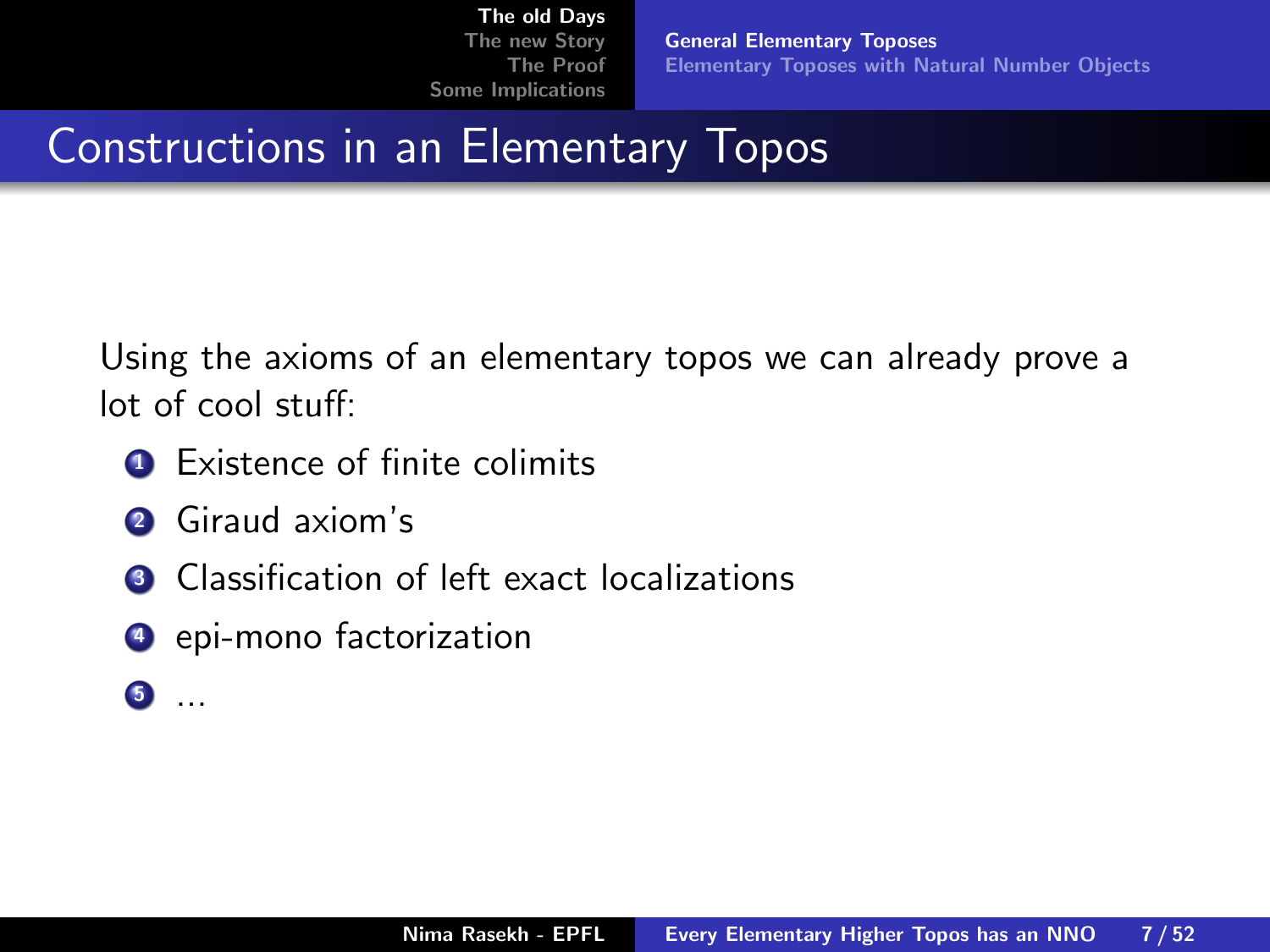[General Elementary Toposes](#page-4-0) [Elementary Toposes with Natural Number Objects](#page-9-0)

Non-Constructions in an Elementary Topos

Some constructions cannot be carried out in every elementary topos. For example constructing free monoids.

#### Example

The category of finite sets does not have free monoids. Similarly, presheaves of finite sets and filter products on finite sets.

We need an additional axiom.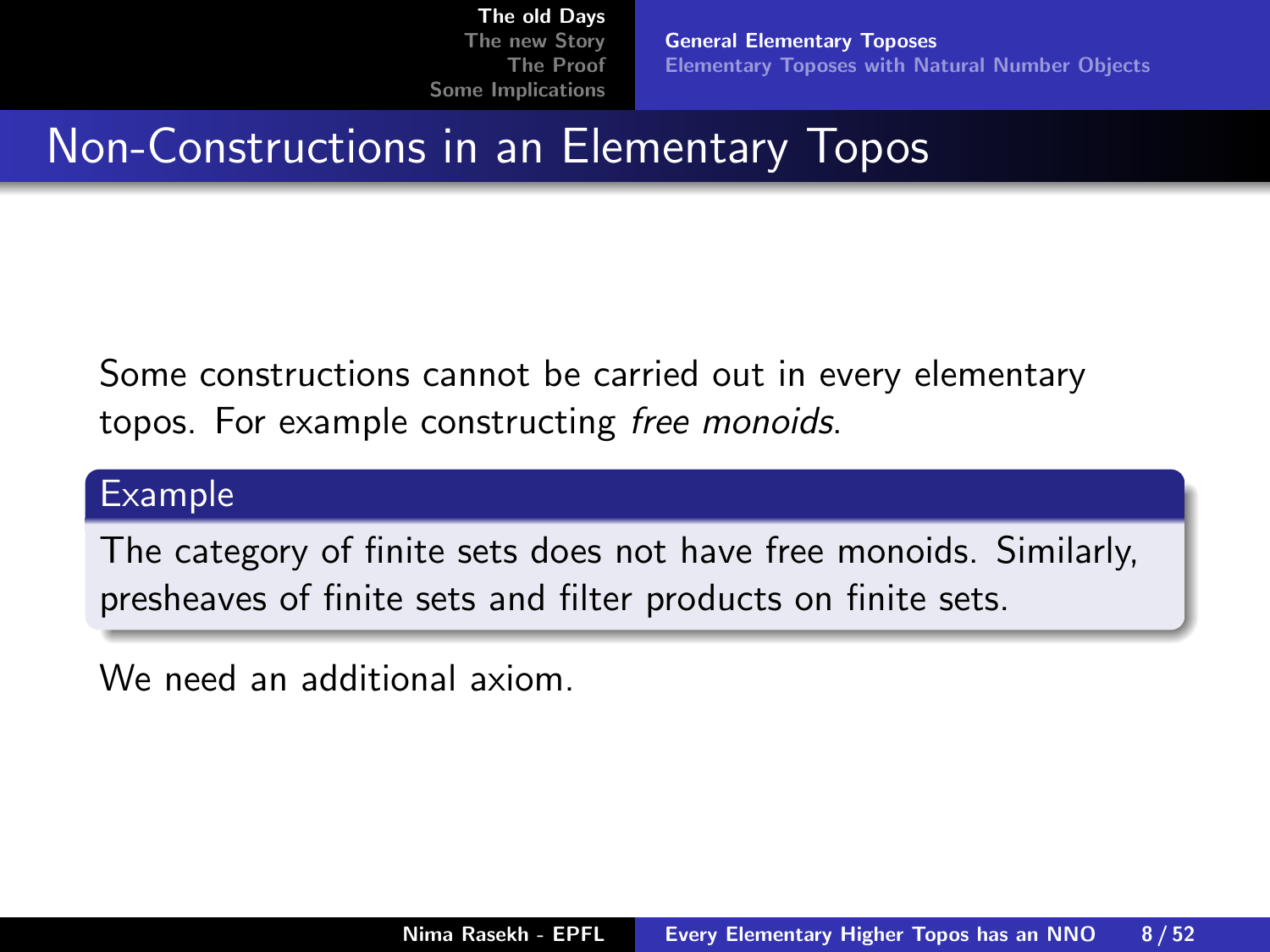[General Elementary Toposes](#page-4-0) [Elementary Toposes with Natural Number Objects](#page-9-0)

## An infinite object

- Key difference between sets and finite sets: existence of infinite sets.
- Need to add an axiom that gives us infinite sets.
- One way would be to simply assume the existence of *small* colimits. But the definition of small colimits would not be elementary!
- Want to do better!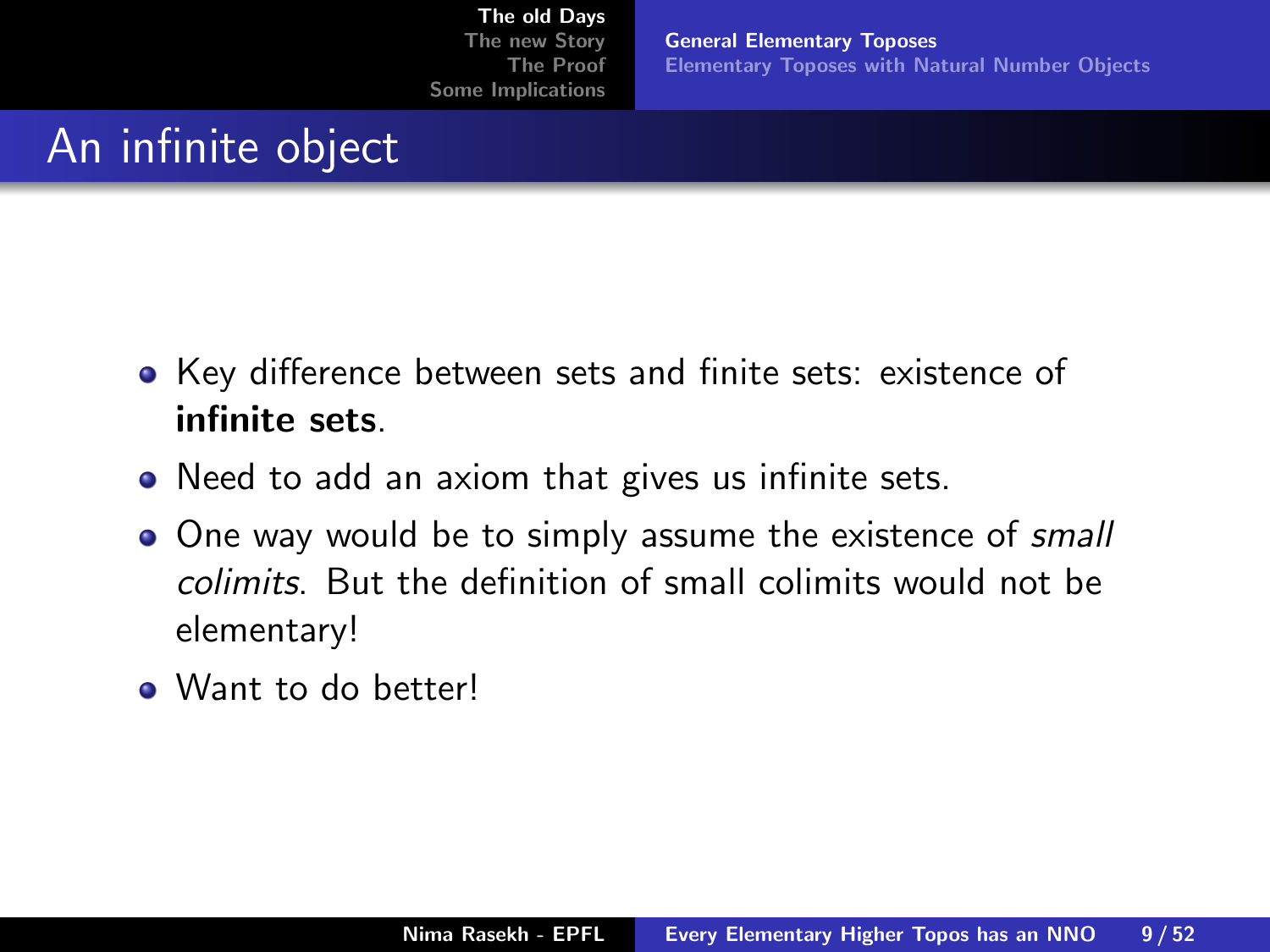[General Elementary Toposes](#page-4-0) [Elementary Toposes with Natural Number Objects](#page-9-0)

## <span id="page-9-0"></span>Freyd natural number object

One elementary way to indicate an object is infinite is to state it has a non-trivial self-injection.

#### Definition (Freyd NNO)

A triple  $(N, o: 1 \rightarrow N, s: N \rightarrow N)$  is a Freyd natural number object if the following are colimits:

$$
\mathbb{N} \xrightarrow{\text{id}} \mathbb{N} \longrightarrow 1 , \qquad \downarrow \qquad \qquad \downarrow \mathbb{N} \\ \downarrow \qquad \qquad \downarrow \qquad \downarrow \mathbb{N} \\ 1 \xrightarrow{\text{o}} \mathbb{N}
$$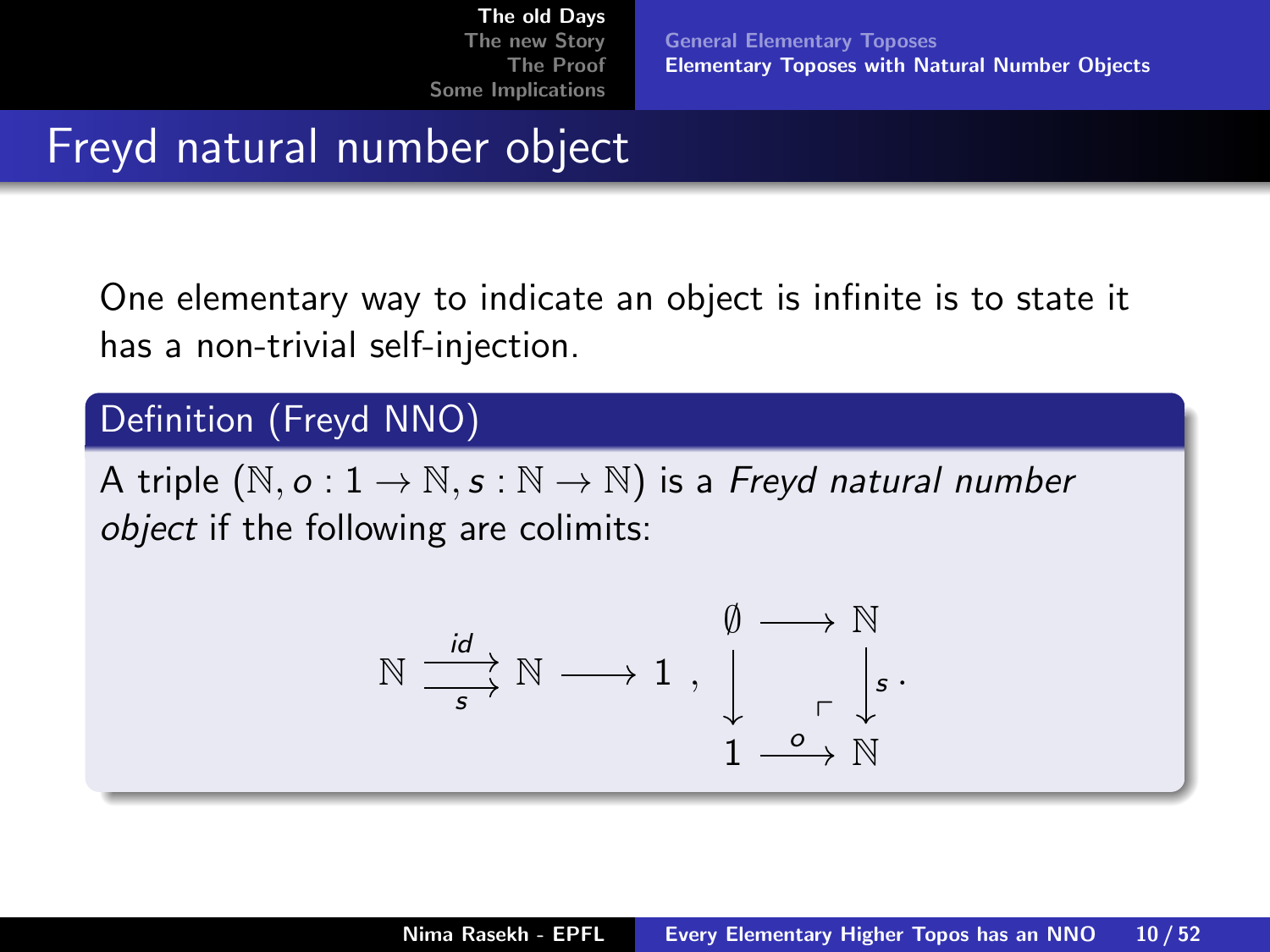## Peano natural number object

Another elementary way to define an infinite object is to focus on the set of natural numbers and axiomatize the Peano axioms.

#### Definition (Peano NNO)

A triple  $(N, o: 1 \rightarrow N, s: N \rightarrow N)$  is a Peano natural number *object* if s is monic,  $o$  and s are disjoint subobjects of  $\mathbb N$ , and for every subobject  $\mathbb{N}' \hookrightarrow \mathbb{N}$  that is closed under the maps  $o$  and  $s,$ meaning we have a commutative diagram



the inclusion  $\mathbb{N}' \stackrel{\cong}{\hookrightarrow} \mathbb{N}$  is an isomorphism.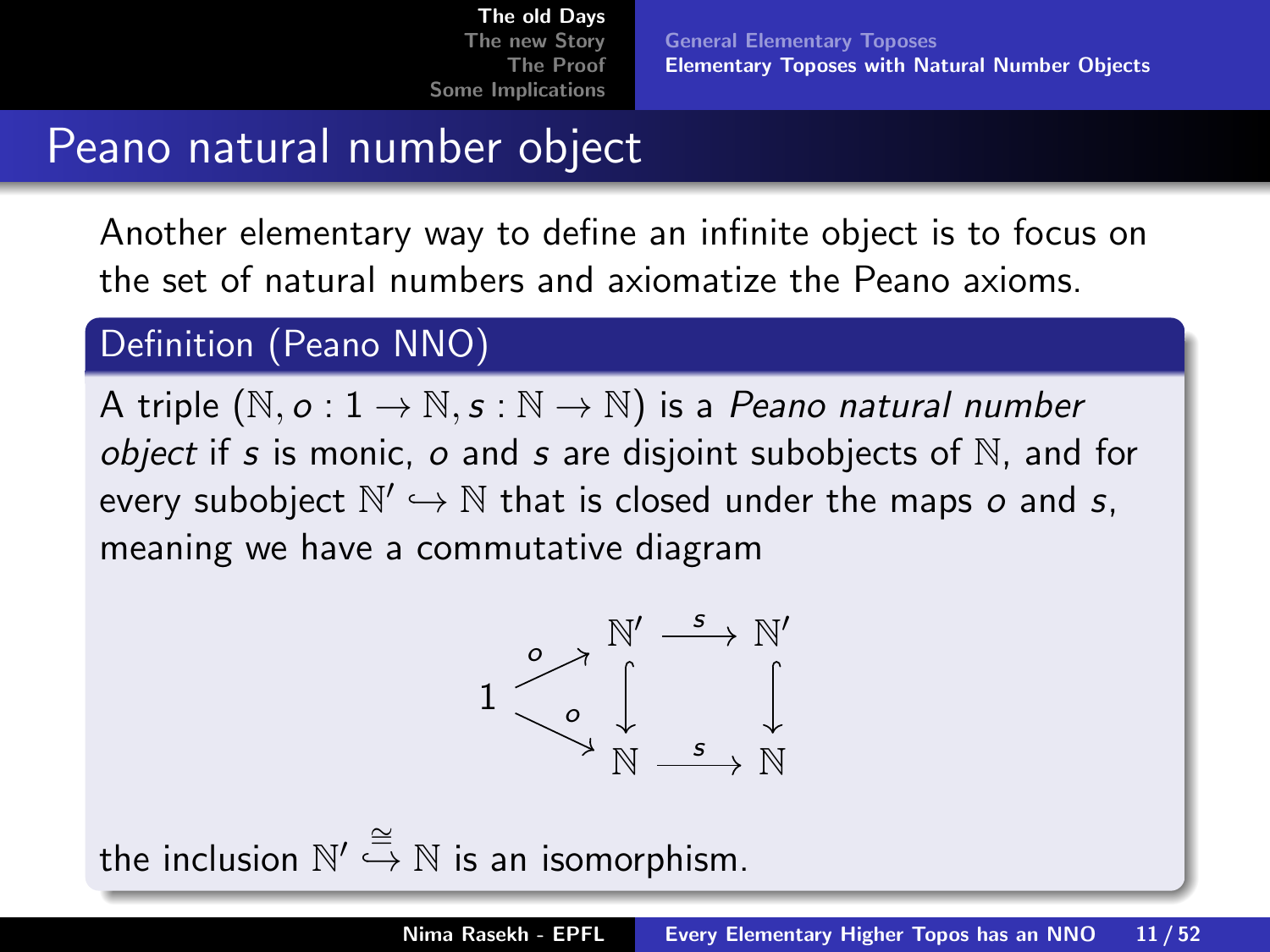[General Elementary Toposes](#page-4-0) [Elementary Toposes with Natural Number Objects](#page-9-0)

### Lawvere natural number object

Finally, Lawvere found another categorical way to think about NNOs, namely via a universal property.

#### Definition (Lawvere NNO)

A triple  $(N, o: 1 \rightarrow N, s: N \rightarrow N)$  is a Lawvere natural number *object* if for any other triple  $(X, b: 1 \rightarrow X, u: X \rightarrow X)$  there is a unique map  $f : \mathbb{N} \to X$  making the following diagram commute

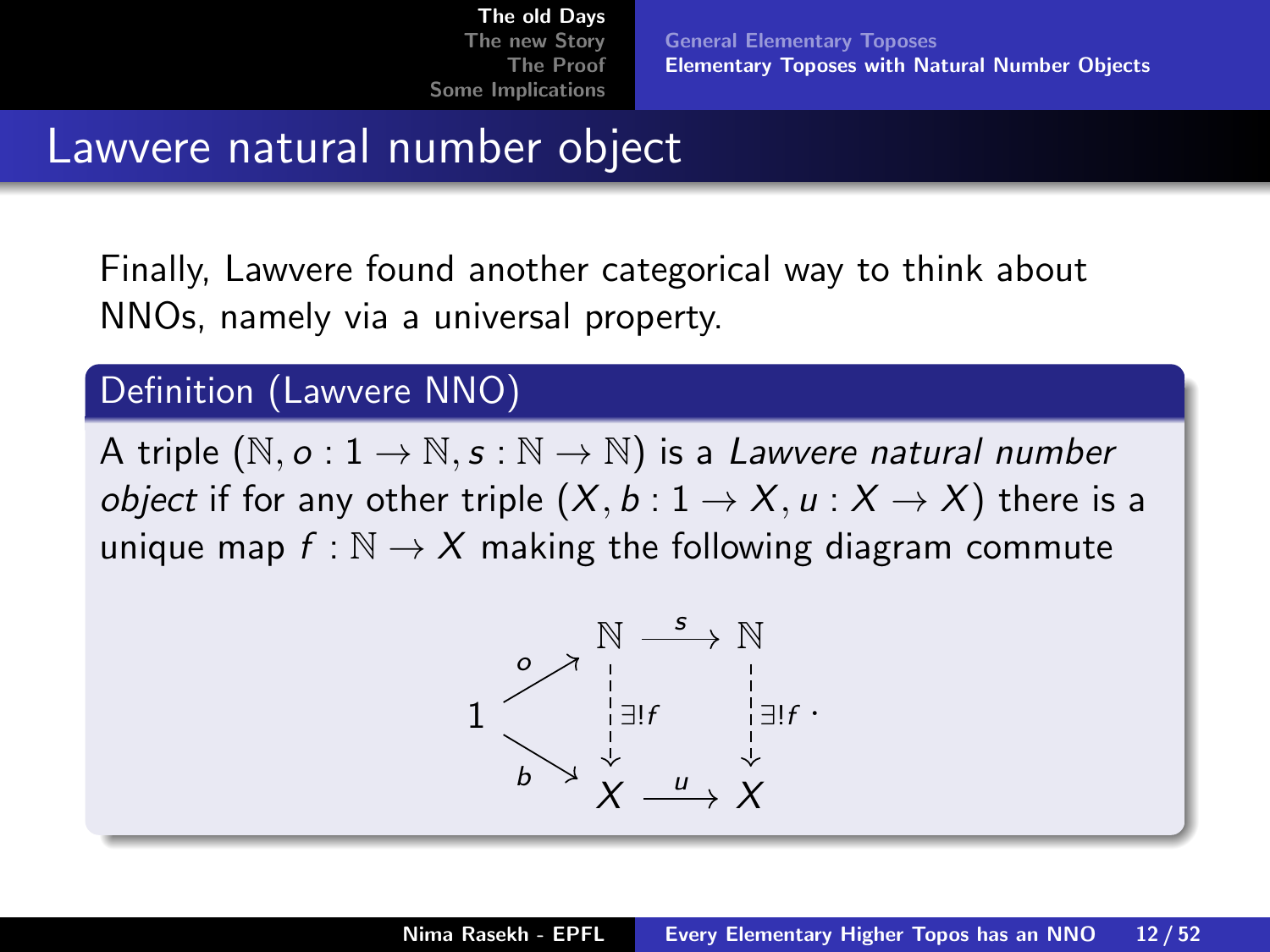[General Elementary Toposes](#page-4-0) [Elementary Toposes with Natural Number Objects](#page-9-0)

## A Zoo of NNOs

How are all these notions related? We have in fact the best possible result.

#### Theorem (Elephant D5.1.2)

Let  $(N, o, s)$  be a triple in an elementary topos. Then the following are equivalent.

- **1** It is a Freyd natural number object.
- **2** It is a Peano natural number object.
- **3** It is a Lawvere natural number object.

Hence, we can simply call such an object a natural number object.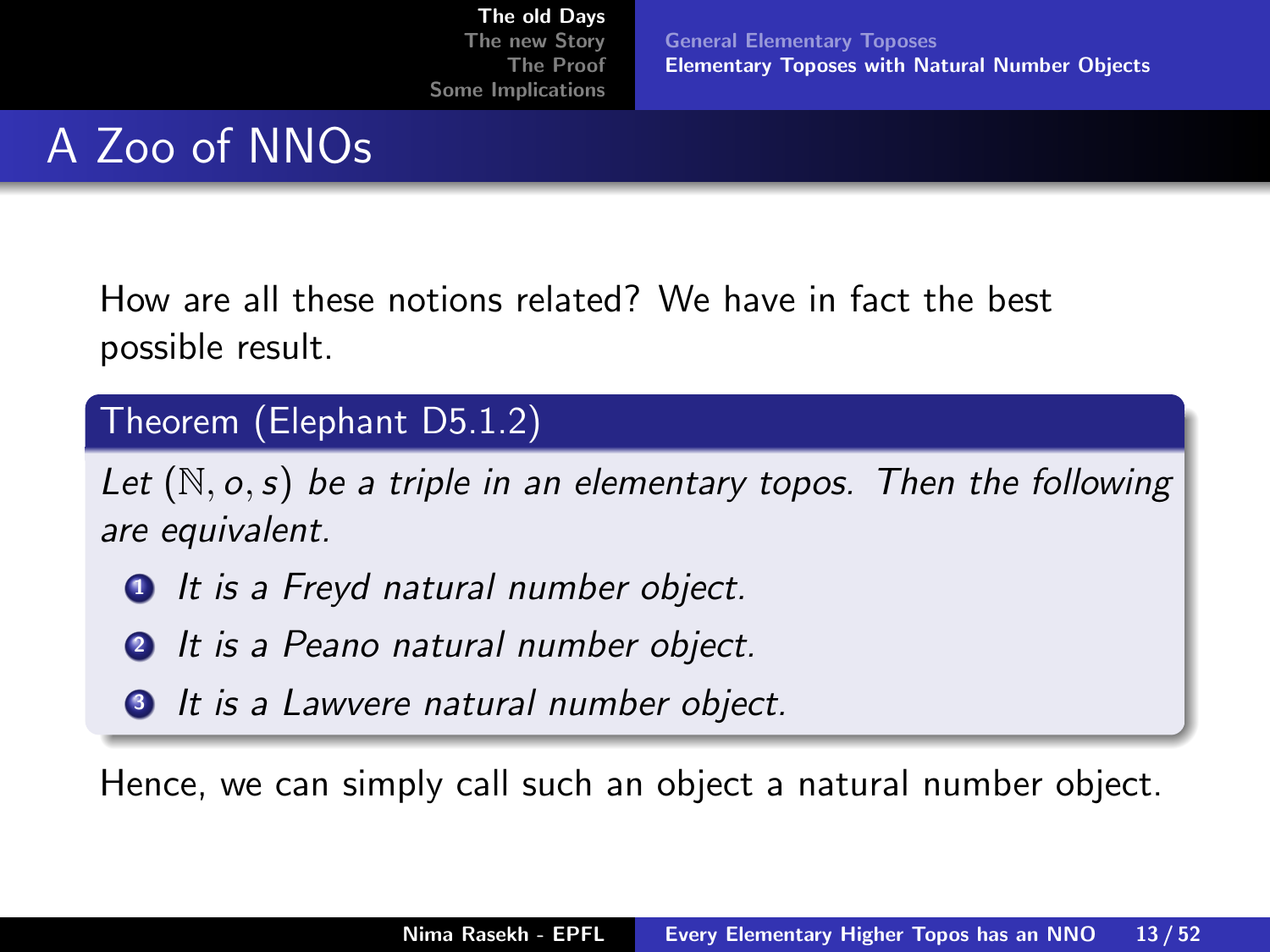[General Elementary Toposes](#page-4-0) [Elementary Toposes with Natural Number Objects](#page-9-0)

## Natural Number Objects are Useful

Using natural number objects we now have nice extra results.

Proposition (Elephant D5.3.3)

Let  $\epsilon$  be an elementary topos with NNO. Then forgetful functor  $Mon(\mathcal{E}) \rightarrow \mathcal{E}$  has a left adjoint given explicitly by  $\frac{1}{n}$   $\times$ <sup>n</sup>

$$
F(X) = \mathcal{E}_{\sqrt{\mathbb{N}}}(\mathbb{N}_1, X \times \mathbb{N}),
$$

where  $\mathbb{N}_1 \to \mathbb{N}$  is the universal finite cardinal.

Recall, this condition cannot be relaxed and assuming NNOs is in fact necessary!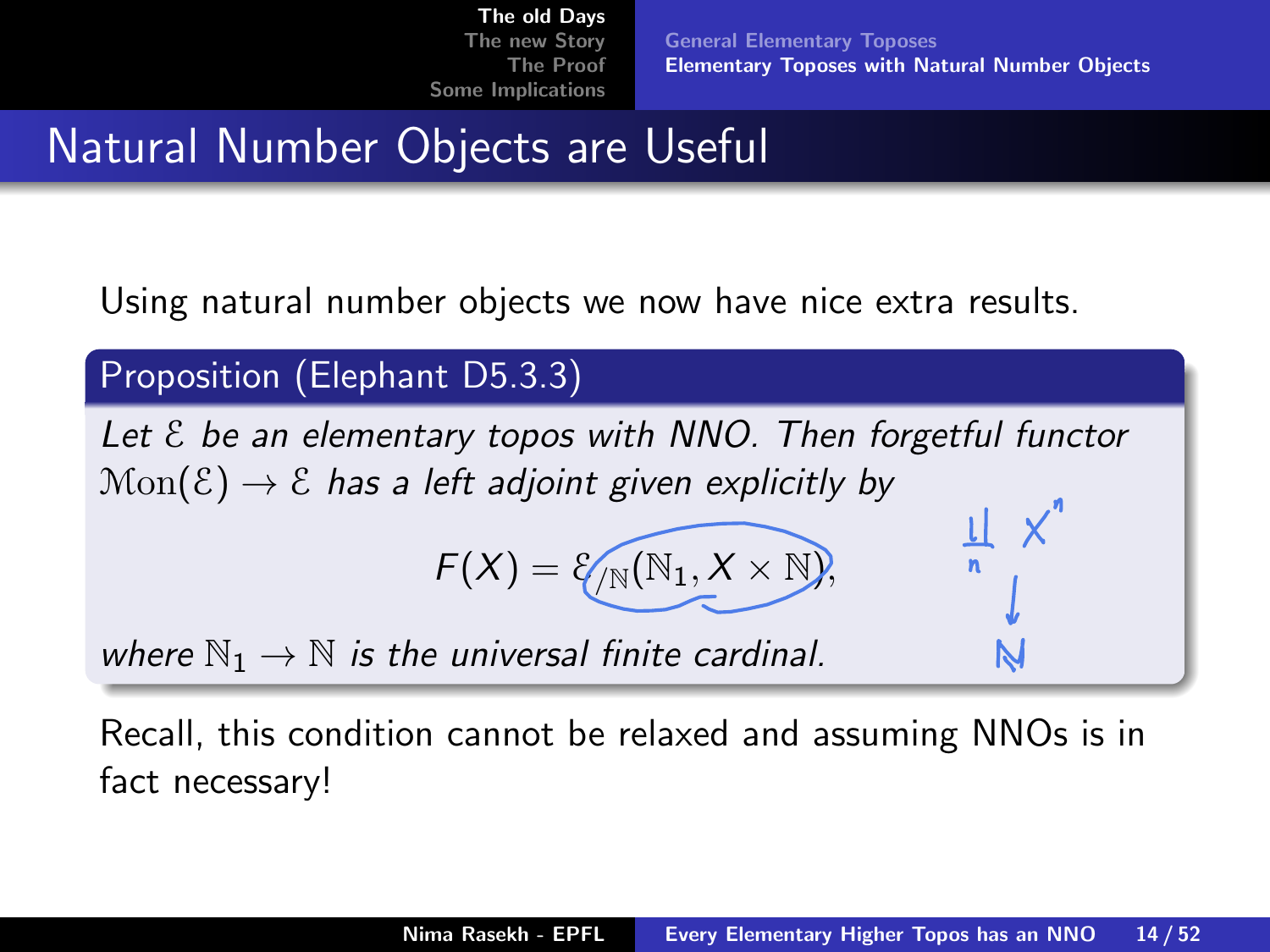Enter ∞[-Categories](#page-14-0) ∞[-Categories and NNO](#page-22-0)

## <span id="page-14-0"></span>What about higher dimensions?

Let's summarize:

- We have several notions of natural number objects that all coincide.
- **2** The existence does not follow from the axioms of elementary toposes.
- **3** Assuming its existence we can prove cool things.

How about  $\infty$ -categories? Can we generalize the results we just reviewed? Are there are any differences?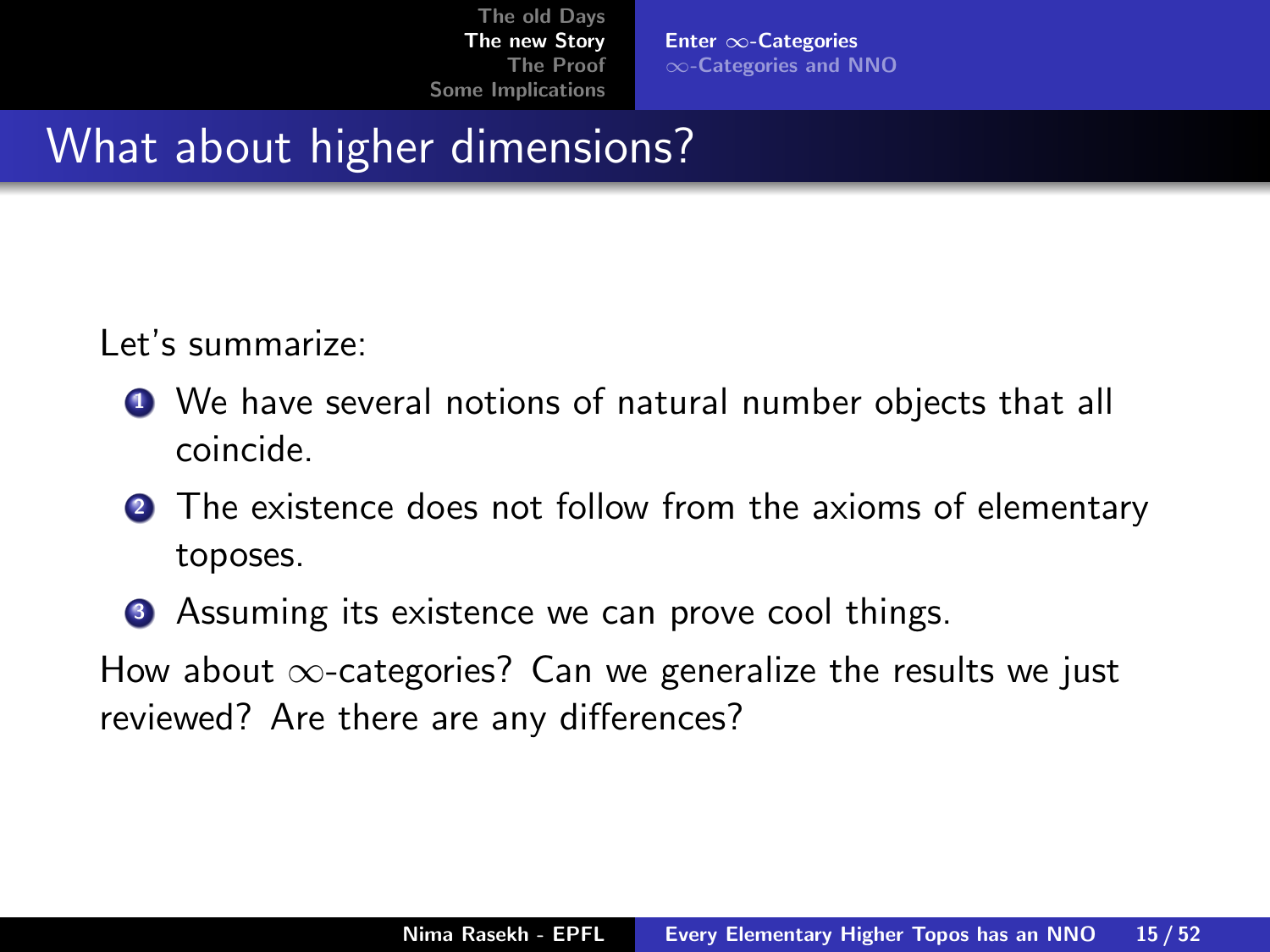Enter ∞[-Categories](#page-14-0) ∞[-Categories and NNO](#page-22-0)

## What is an  $\infty$ -Category?

For the purposes of this talk we will take an  $\infty$ -category to be the following data:

- $\bullet$  Objects X, Y, ... in C.
- $\bullet$  Mapping  ${\sf space}\ {\rm Map}_{{\mathfrak C}}(X,Y)$  with a composition operation defined up to contractible ambiguity.
- <sup>3</sup> All classical categorical terms (limits, adjunctions, Cartesian closure, ... ) still hold, although some need to be adjusted.

We will review two concepts in more detail: **descent** and subobject classifier.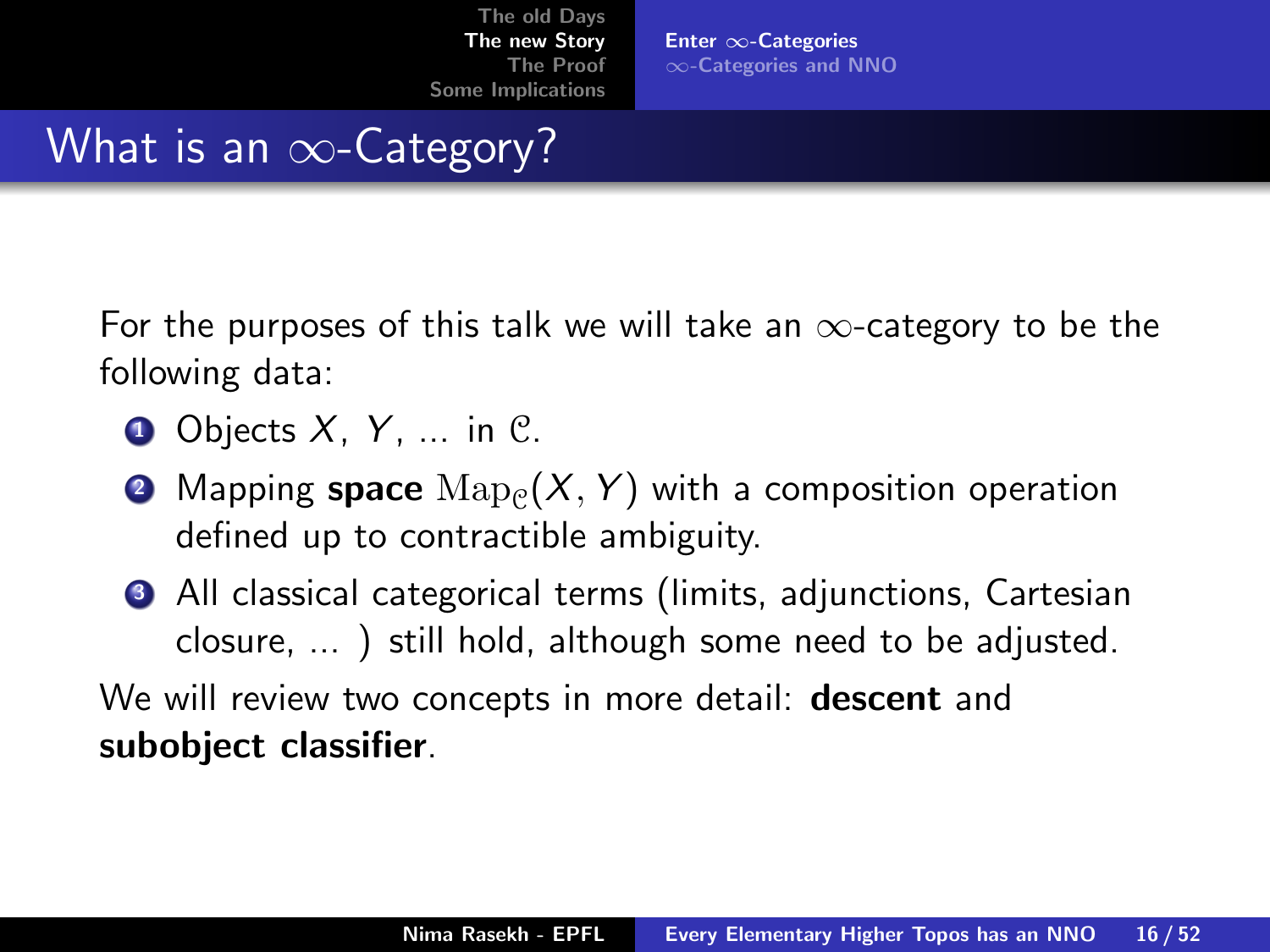Enter ∞[-Categories](#page-14-0) ∞[-Categories and NNO](#page-22-0)

### Weak Descent

If  $\epsilon$  is an elementary topos then Giraud's axioms imply that there is an equivalence of categories

$$
\mathcal{E}_{/X \coprod Y} \simeq \mathcal{E}_{/X} \times \mathcal{E}_{/Y}
$$
 which takes an object  $Z \to X \coprod Y$  to the pullback  $((\iota_X)^* Z, (\iota_Y)^* Z)$ .



In  $\infty$ -categories this can be generalized to all colimits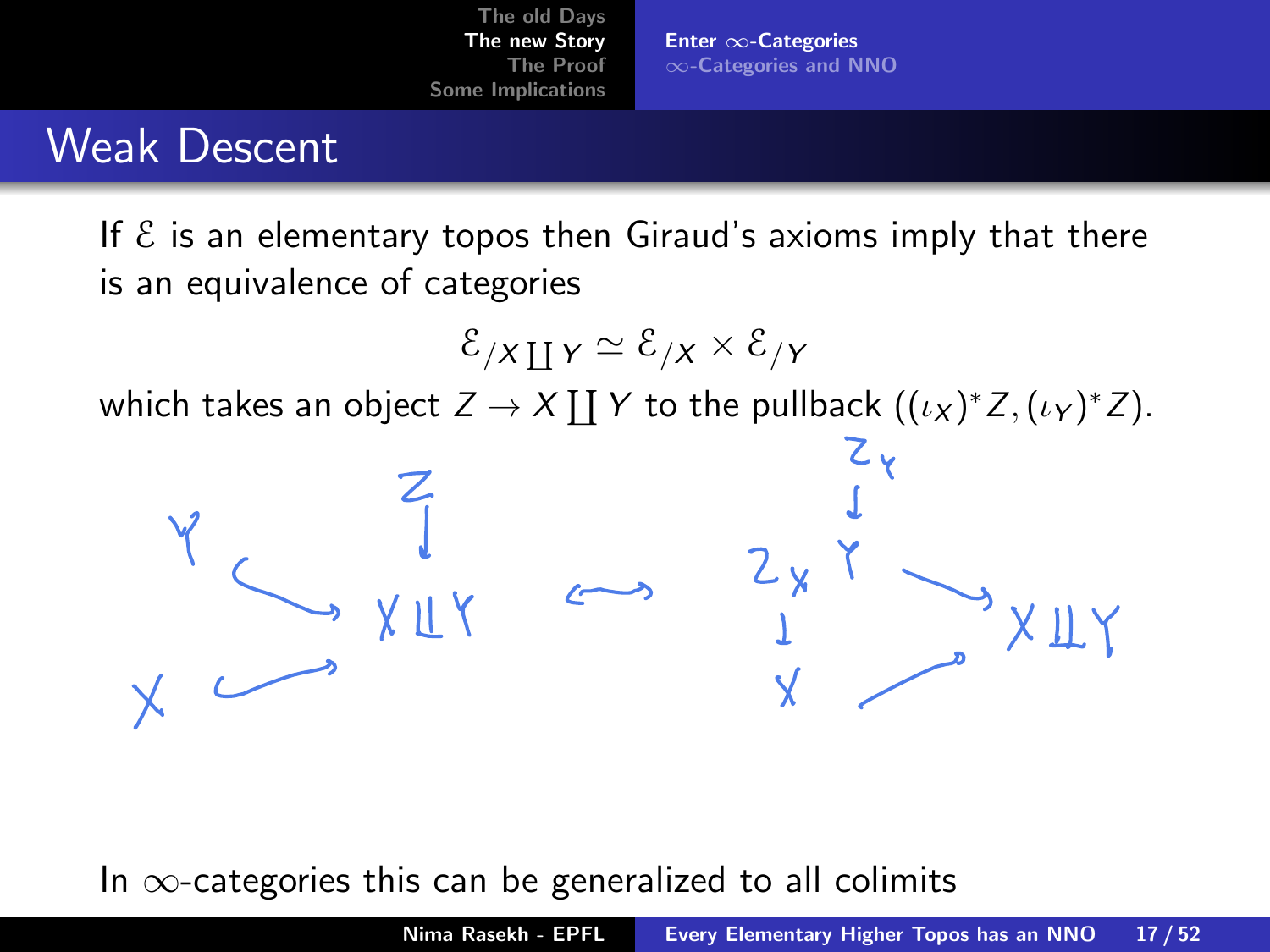Enter ∞[-Categories](#page-14-0) ∞[-Categories and NNO](#page-22-0)

#### Descent

#### Definition (Descent)

Let  $\epsilon$  be a category with finite limits and colimits. Then  $\epsilon$  satisfies descent for a diagram  $F: I \to E$  if there is an equivalence

$$
\mathcal{E}_{\text{/colim}_{I}F} \xrightarrow{\simeq} (\mathcal{E}_{/F}^{I})^{Cart},
$$

where  $(\mathcal{E}^I_{/F})^{Cart}$  consists of natural transformations over  $F$  where all naturality squares are pullbacks.

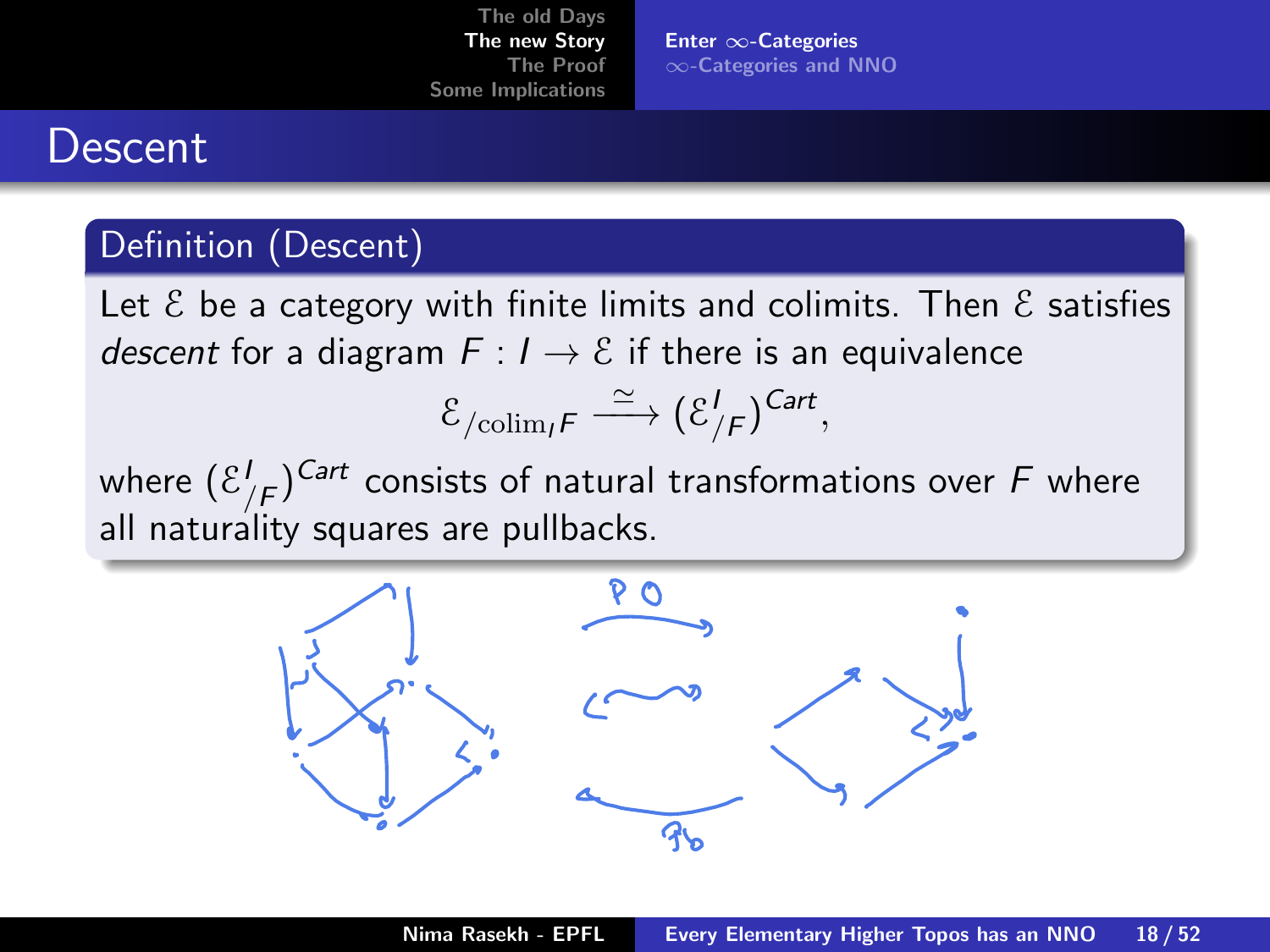Enter ∞[-Categories](#page-14-0) ∞[-Categories and NNO](#page-22-0)

## Subobject classifier

Subobject classifiers for  $\infty$ -categories are defined analogously.

Definition (Subobject classifier for  $\infty$ -Categories)

Let  $\mathcal E$  be an  $\infty$ -category with finite limits. A subobject classifier  $\Omega$ represents

$$
\mathcal{S}{\rm ub}:\mathcal{E}^{\textit{op}}\to\mathcal{S}\textit{et}
$$

taking an object  $X$  to the set of isomorphism classes of subobjects  $Sub(X)$  in the  $\infty$ -category  $\mathcal{E}$ .

Note  $f: X \to Y$  is a subobject if  $\Delta: X \to X \times_Y X$  is an equivalence in  $\mathcal{C}$ .  $\mathcal{E}$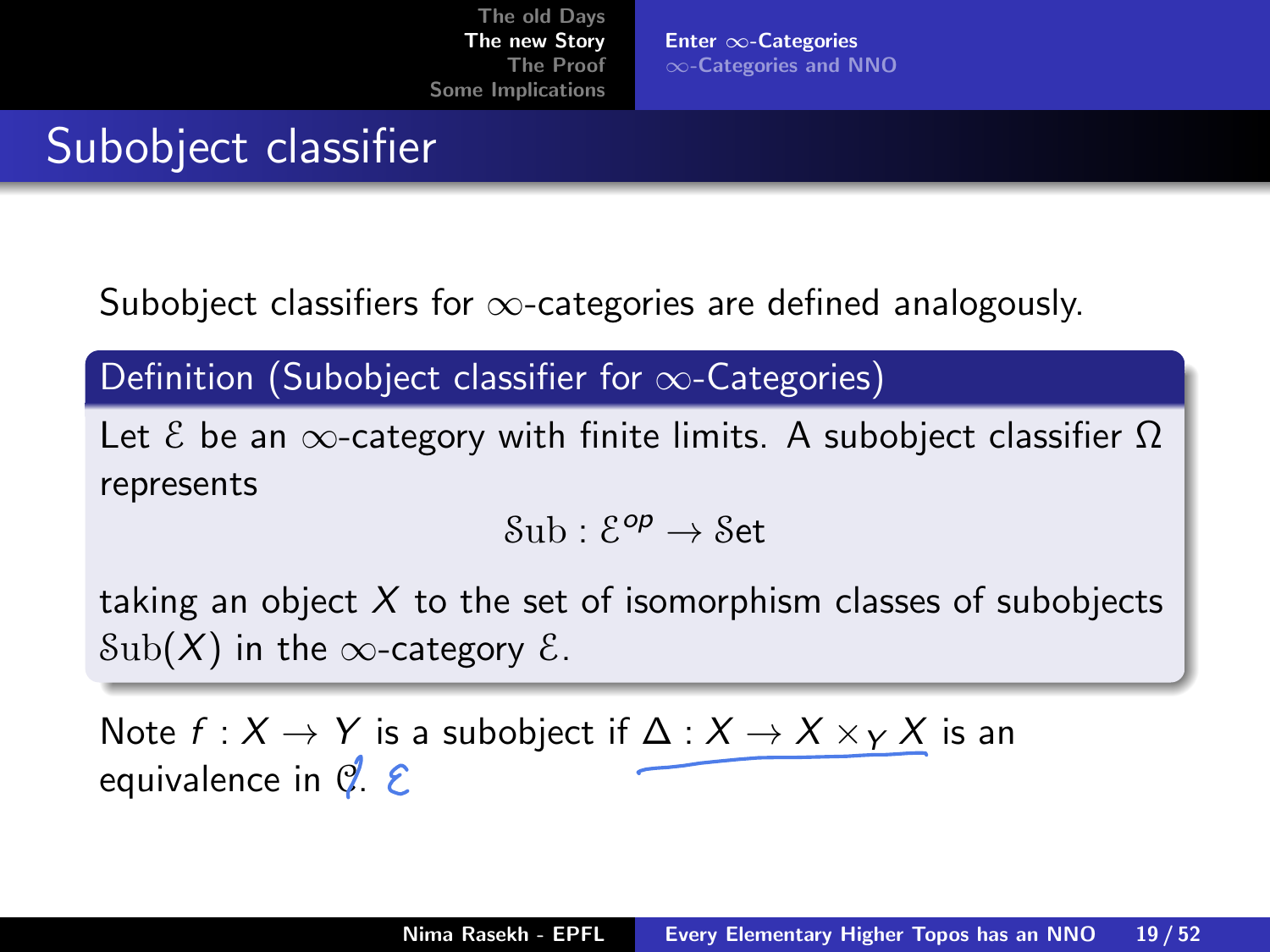Enter ∞[-Categories](#page-14-0) ∞[-Categories and NNO](#page-22-0)

### Which ∞-Categories?

We want to study various constructions internal to  $\infty$ -categories. Here we would like to use a similar table relating **intensional type** theories and  $\infty$ -categories, but that table is not complete yet.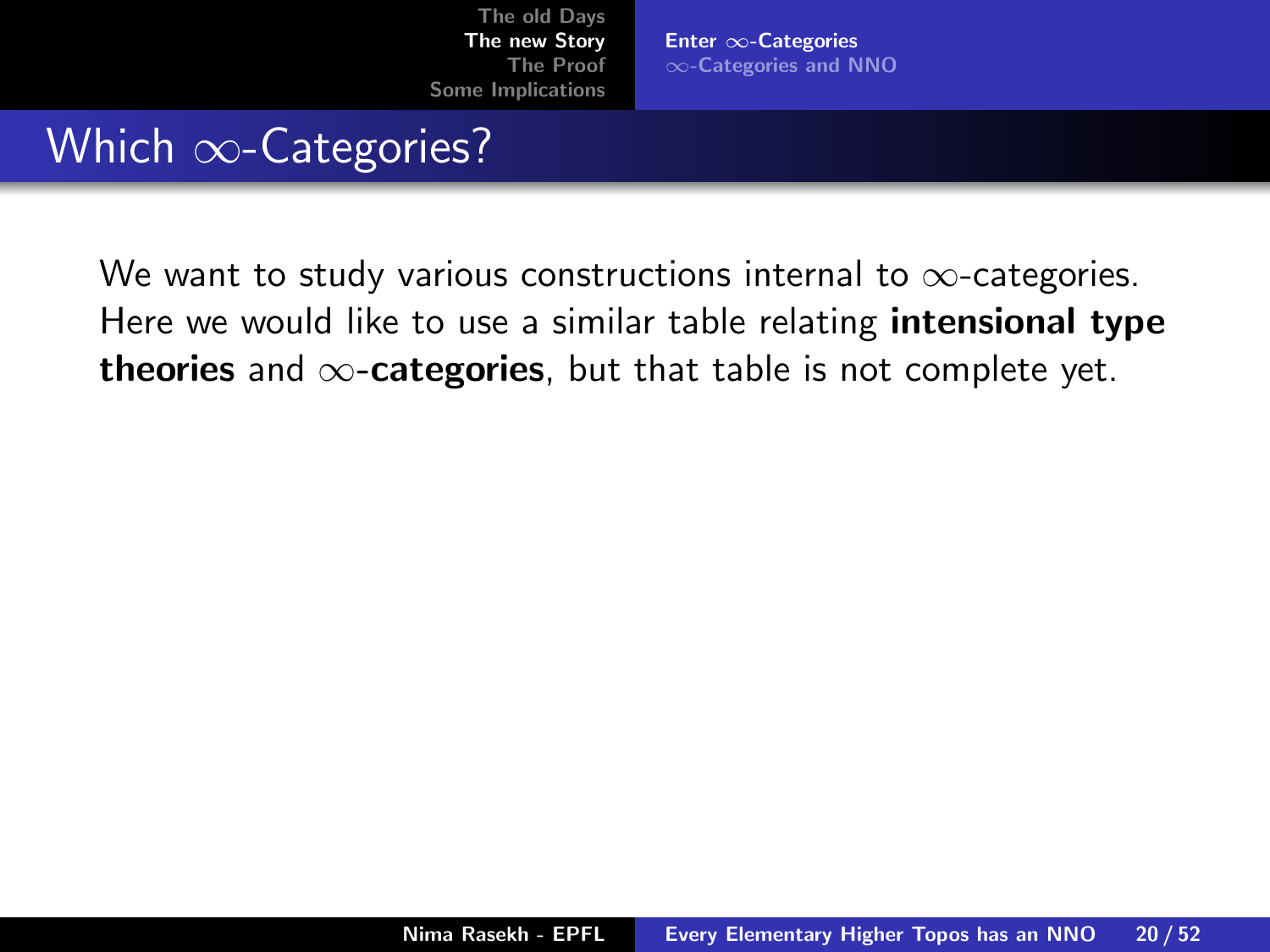Enter ∞[-Categories](#page-14-0) ∞[-Categories and NNO](#page-22-0)

## Which  $\infty$ -Categories?

We want to study various constructions internal to  $\infty$ -categories. Here we would like to use a similar table relating **intensional type** theories and  $\infty$ -categories, but that table is not complete yet.

For the remainder fix an  $\infty$ -category  $\epsilon$  that satisfies following conditions:

- $\bullet$  It has finite limits and colimits.
- **2** It is locally Cartesian closed.
- **3** It has a subobject classifier.
- <sup>4</sup> It satisfies descent for all colimit diagrams that exist.

Note these are very reasonable conditions and are satisfied by any commonly discussed definition of elementary ∞-topos.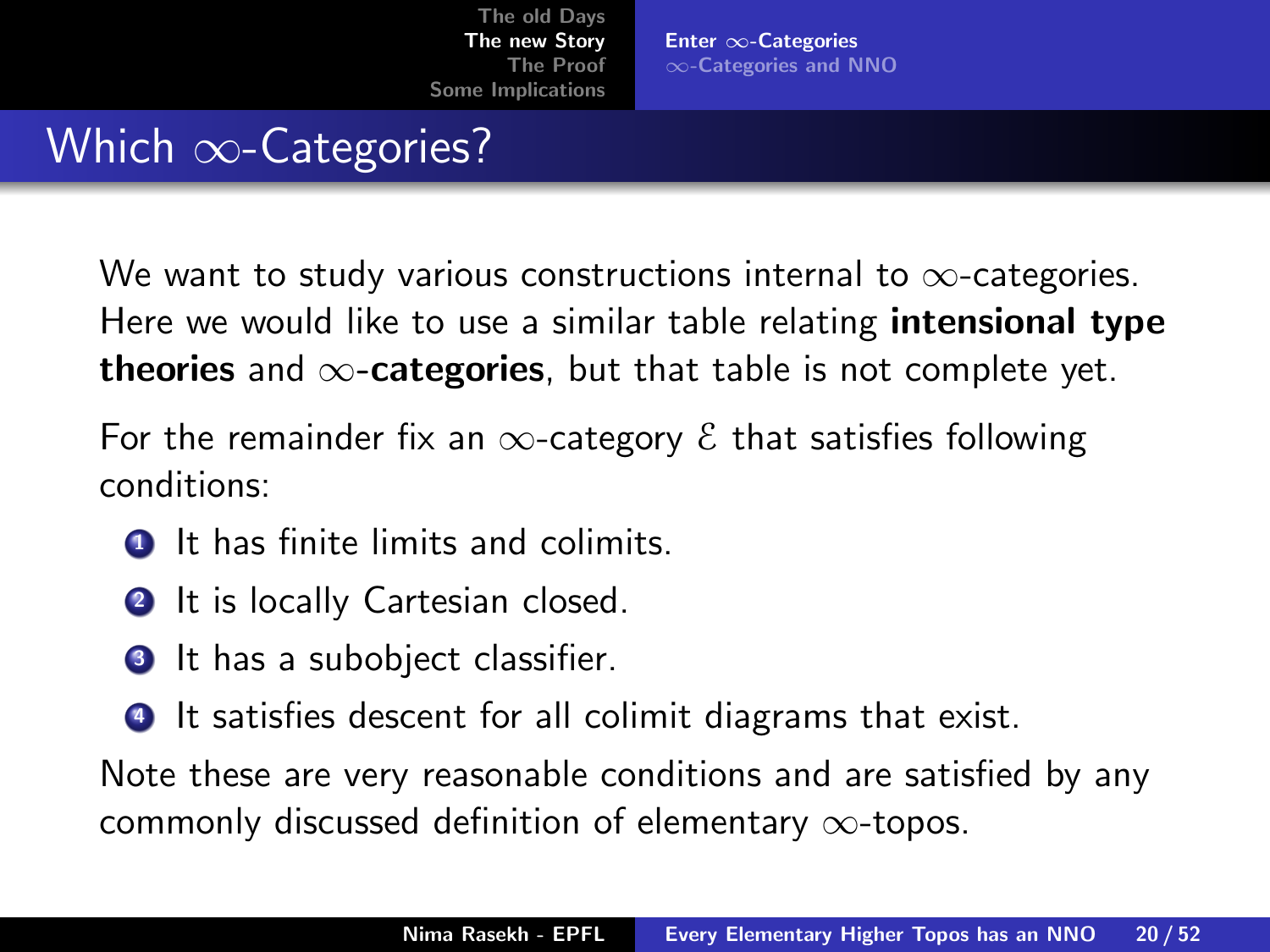Enter ∞[-Categories](#page-14-0) ∞[-Categories and NNO](#page-22-0)

## Do they exist?

Examples include:

- The  $\infty$ -category of spaces.
- Presheaves  $Fun(\mathcal{C}^{op}, \mathcal{S})$
- Grothendieck ∞-toposes
- Filter product ∞-toposes.
- $\bullet$  ...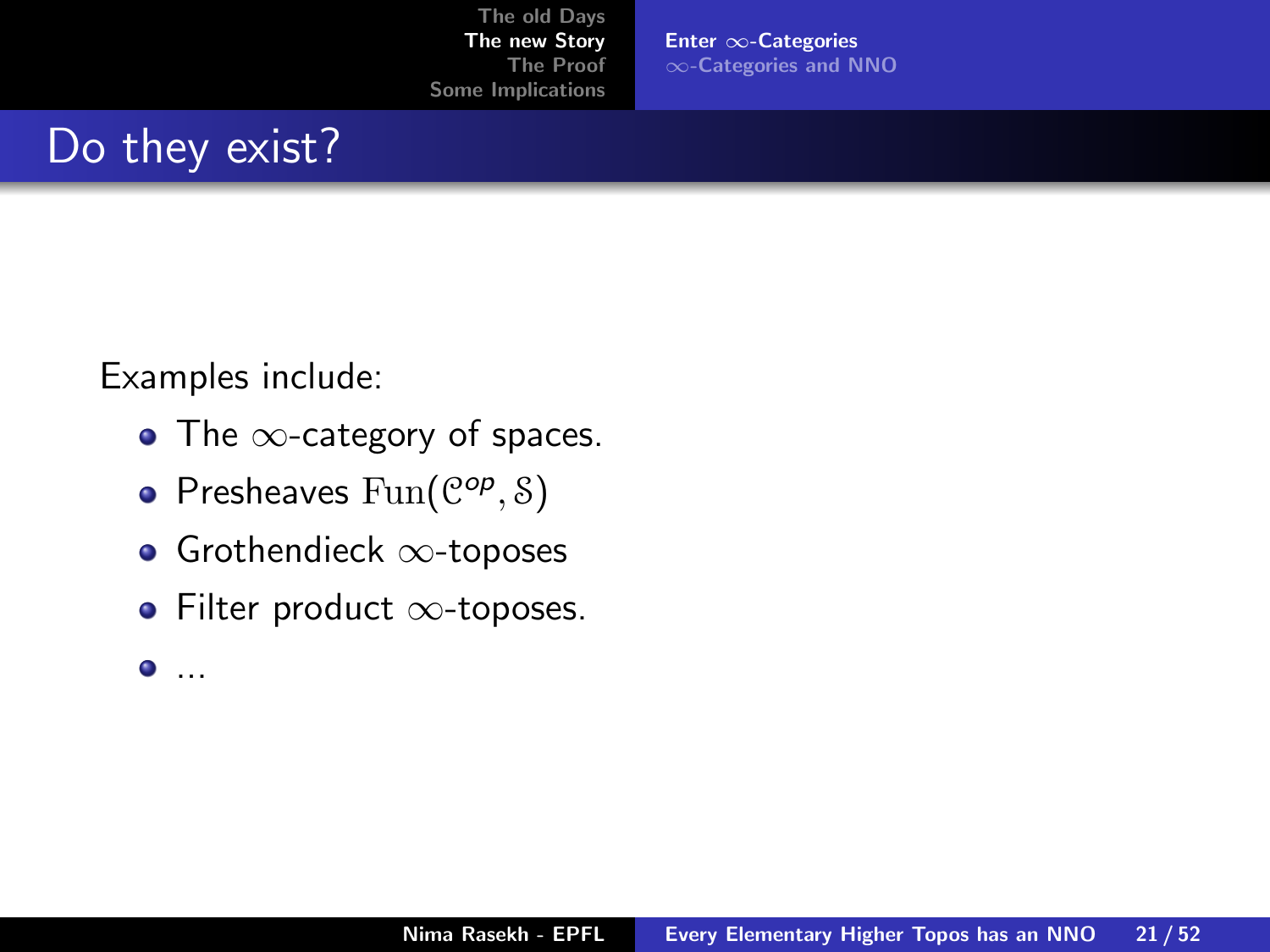Enter ∞[-Categories](#page-14-0) ∞[-Categories and NNO](#page-22-0)

## <span id="page-22-0"></span>Natural Number Objects in  $\infty$ -Categories

Given that we have finite colimits, we can adjust all three definitions for Freyd, Peano and Lawvere natural number objects.

- $\bullet$  Freyd: We have colimits  $\begin{array}{c} \mathbb{N} \longrightarrow \mathbb{N} \longrightarrow 1 \end{array}$  $\overrightarrow{s} \overset{\text{w}}{\rightarrow} \mathbb{N} \longrightarrow 1$ ,  $1 \coprod \mathbb{N} \overset{\text{o+s}}{\underset{\cong}{\simeq}} \mathbb{N}$  $\cong^{\rightarrow} \mathbb{N}$ .
- Peano: s is monic, o and s are disjoint subobjects of  $\mathbb N$ , and every subobject  $\mathbb{N}' \hookrightarrow \mathbb{N}$  that is closed under the maps  $o$  and  $s$  is isomorphic to N.
- Lawvere: The space of maps



#### is contractible.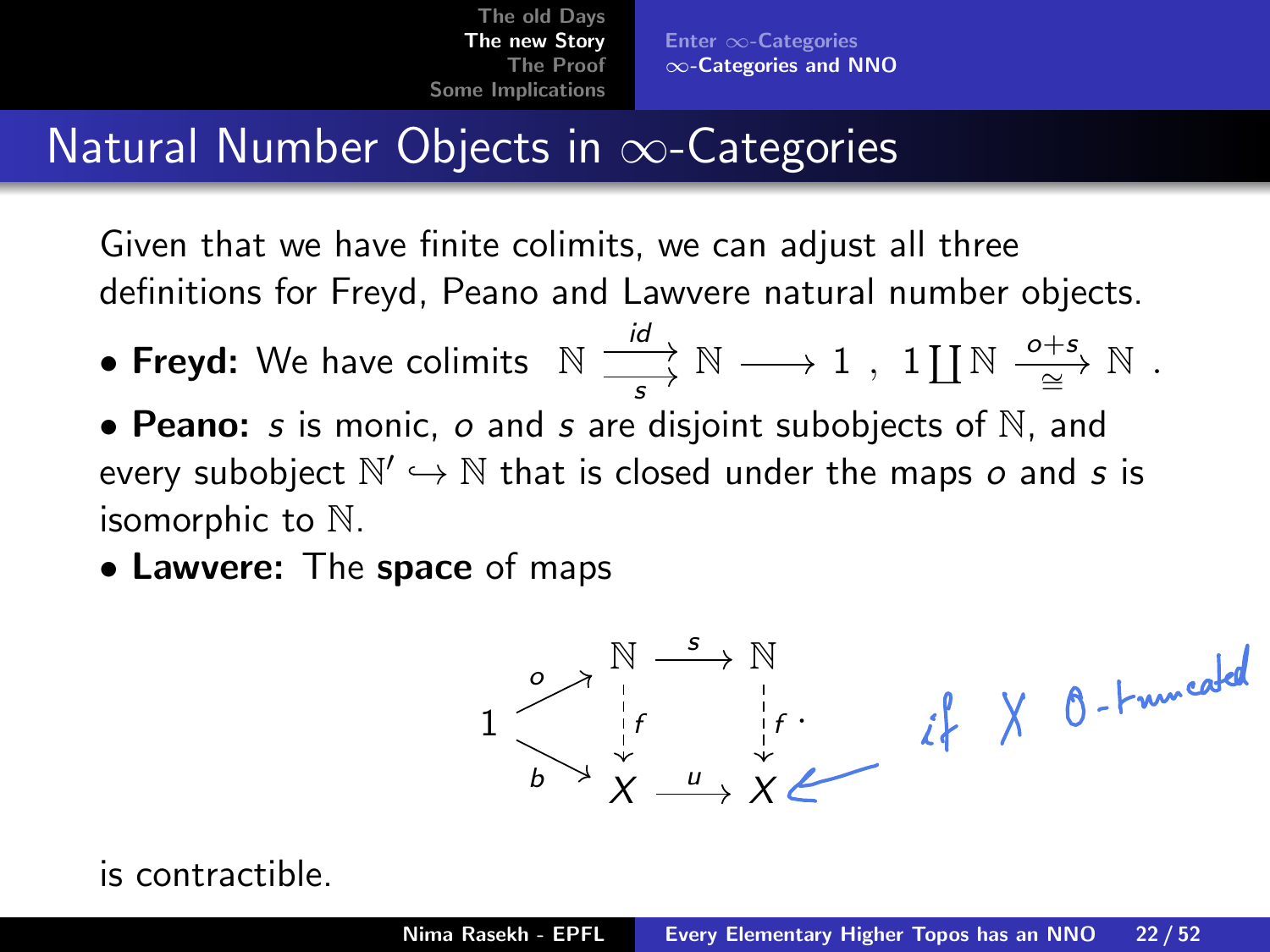Enter ∞[-Categories](#page-14-0) ∞[-Categories and NNO](#page-22-0)

### Main Theorem

#### Theorem (R)

Let  $\epsilon$  be a locally Cartesian closed finitely bicomplete  $\infty$ -category which satisfies descent and has a subobject classifier. Then all three notions of natural number object coincide and exist!

For the remainder of this talk we focus on the proof and various complications, and (maybe) some implications.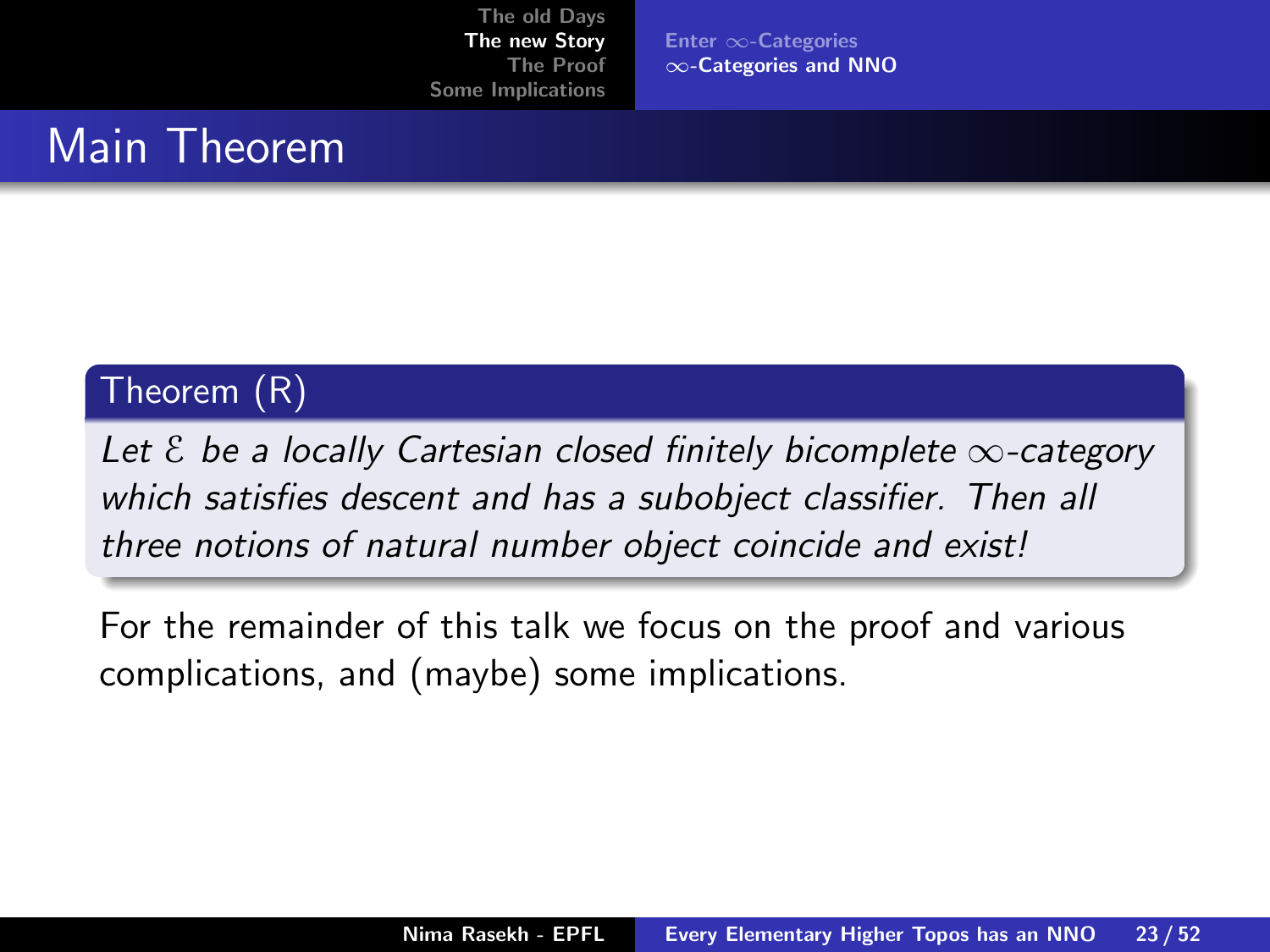[Algebraic Topology](#page-25-0) [Elementary Topos Theory](#page-28-0) [Homotopy Type Theory](#page-35-0)

## <span id="page-24-0"></span>Main Steps of the Proof

The proof neatly breaks down in three major steps each using a different type of mathematics:

- **4 Algebraic Topology:** Constructing an object that includes the NNO
- **2 Elementary Topos Theory:** Constructing the desired object and proving it is a Freyd and Peano NNO in  $\epsilon$
- **Homotopy Type Theory:** Proving it is a Lawvere NNO in  $\mathcal{E}$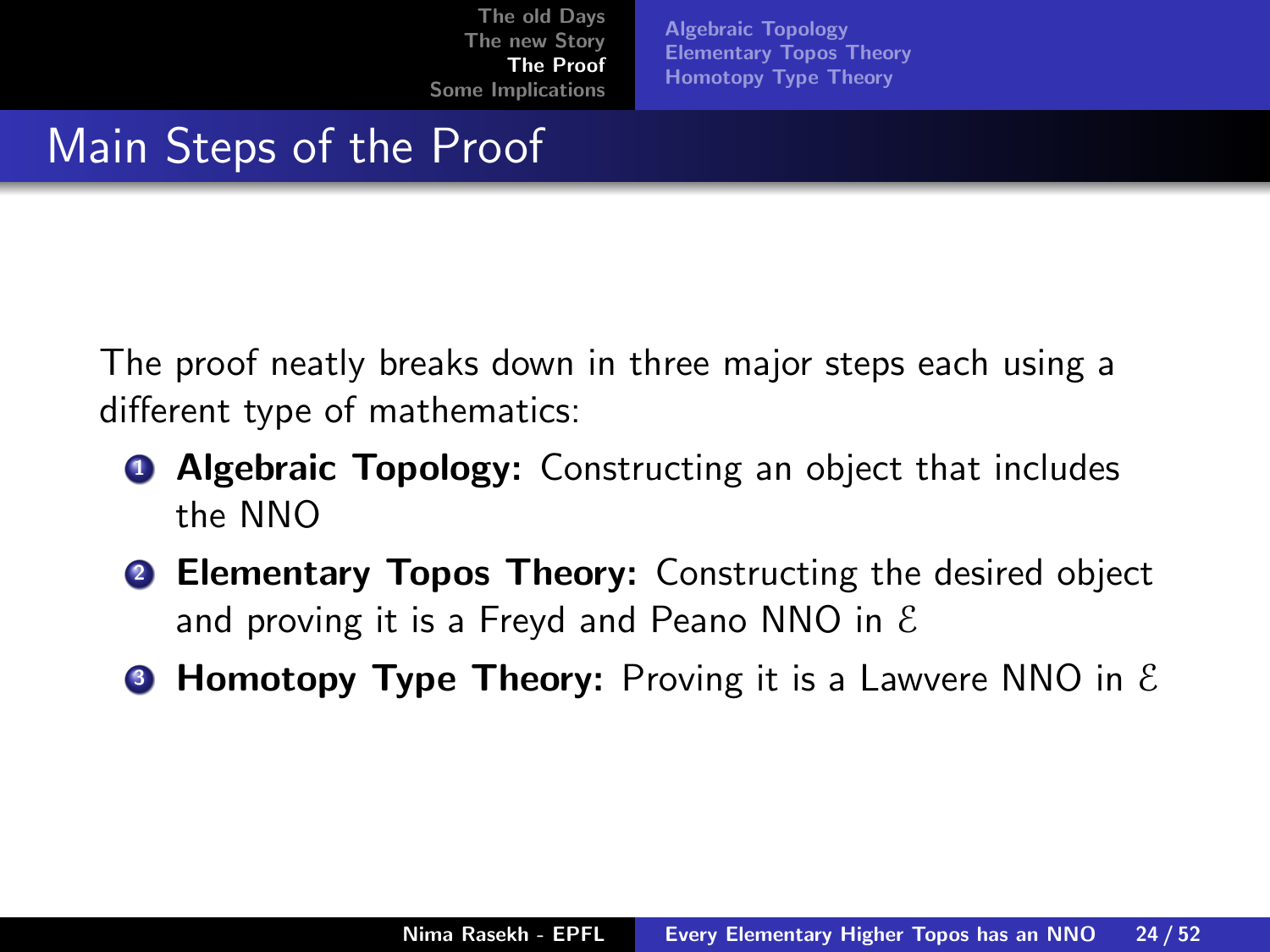[Algebraic Topology](#page-25-0) [Elementary Topos Theory](#page-28-0) [Homotopy Type Theory](#page-35-0)

### <span id="page-25-0"></span>The Circle and its Loops

The first step uses standard algebraic topology.

Definition (Circle) We define the circle in E as 1 1 S id 1 . id i

# Definition (Loop Object of Circle)

The loop object  $\Omega S^1$  is defined as the pullback

$$
\begin{array}{c}\n\Omega S^1 \longrightarrow 1 \\
\downarrow \quad \qquad \downarrow \quad \downarrow \\
1 \longrightarrow S^1\n\end{array}
$$



.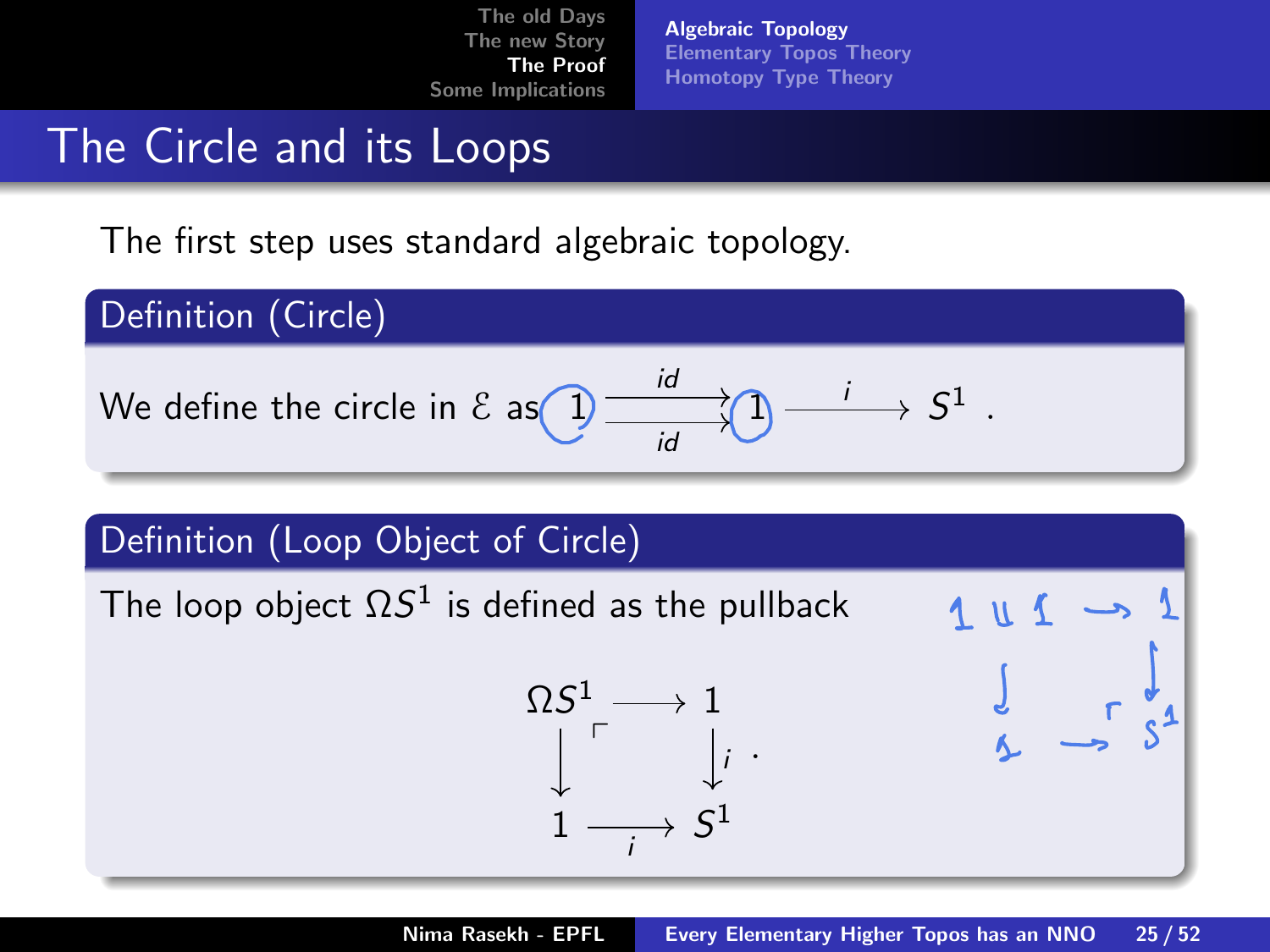[Algebraic Topology](#page-25-0) [Elementary Topos Theory](#page-28-0) [Homotopy Type Theory](#page-35-0)

#### The Circle and Descent

Using descent we have an equivalence between maps  $X\rightarrow S^1$  and objects  $F$  along with a choice of self equivalence.



Under this equivalence,  $1\to S^1$  corresponds to  $(\Omega S^1,s).$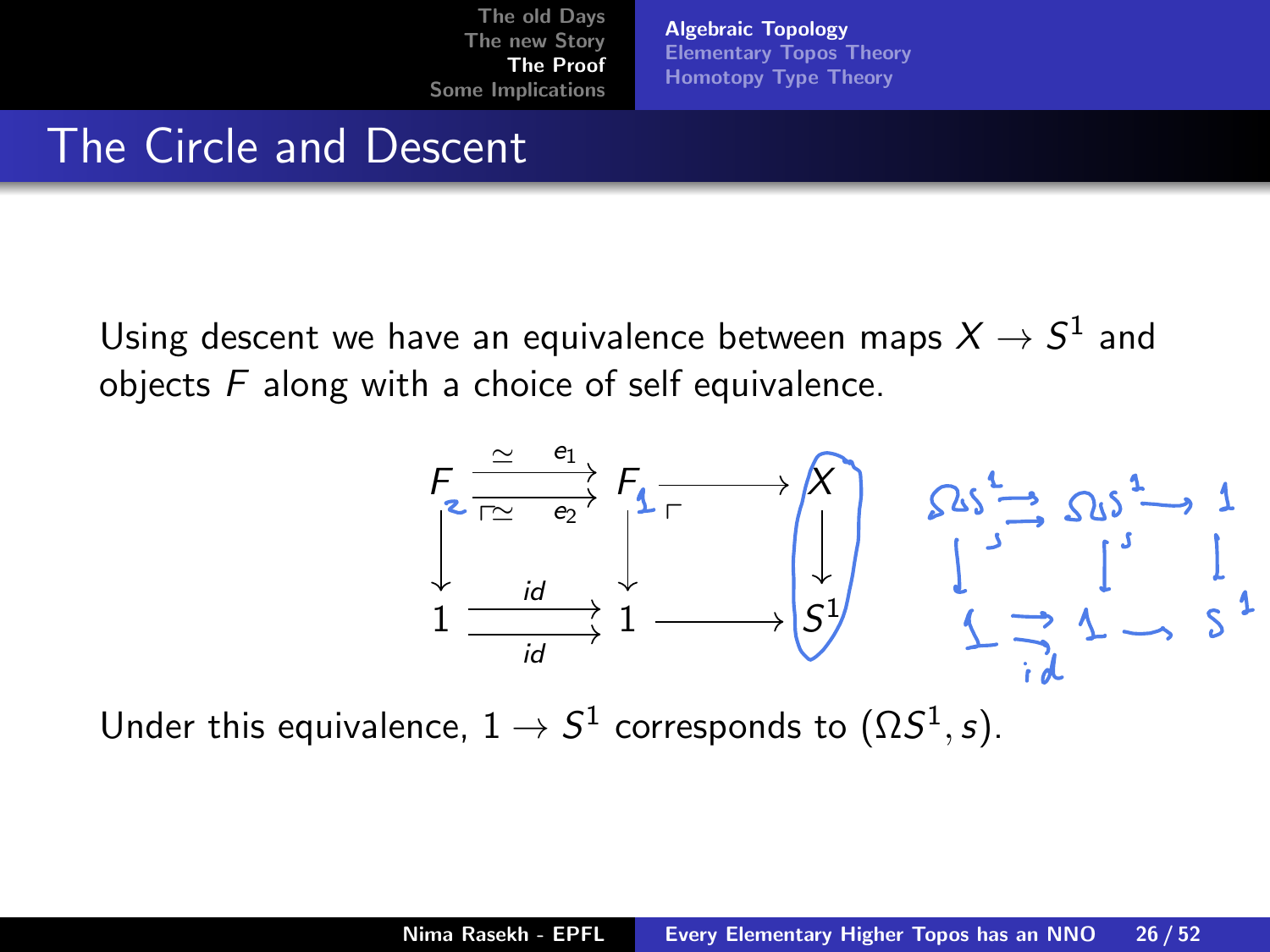[Algebraic Topology](#page-25-0) [Elementary Topos Theory](#page-28-0) [Homotopy Type Theory](#page-35-0)

## The Loop Object is Nice

Using descent we can prove following nice properties about  $\Omega S^1$ :

 $111 \rightarrow S^1$ 

- **1 Universality of Pullback:** It is 0-truncated.
- **2 Covering Spaces:** We have  $\Omega S^1 \cong \Omega S^1 \coprod \Omega S^1$ .
- **3 Loop Spaces:**  $\Omega S^1$  is a group object.

This ends the first part!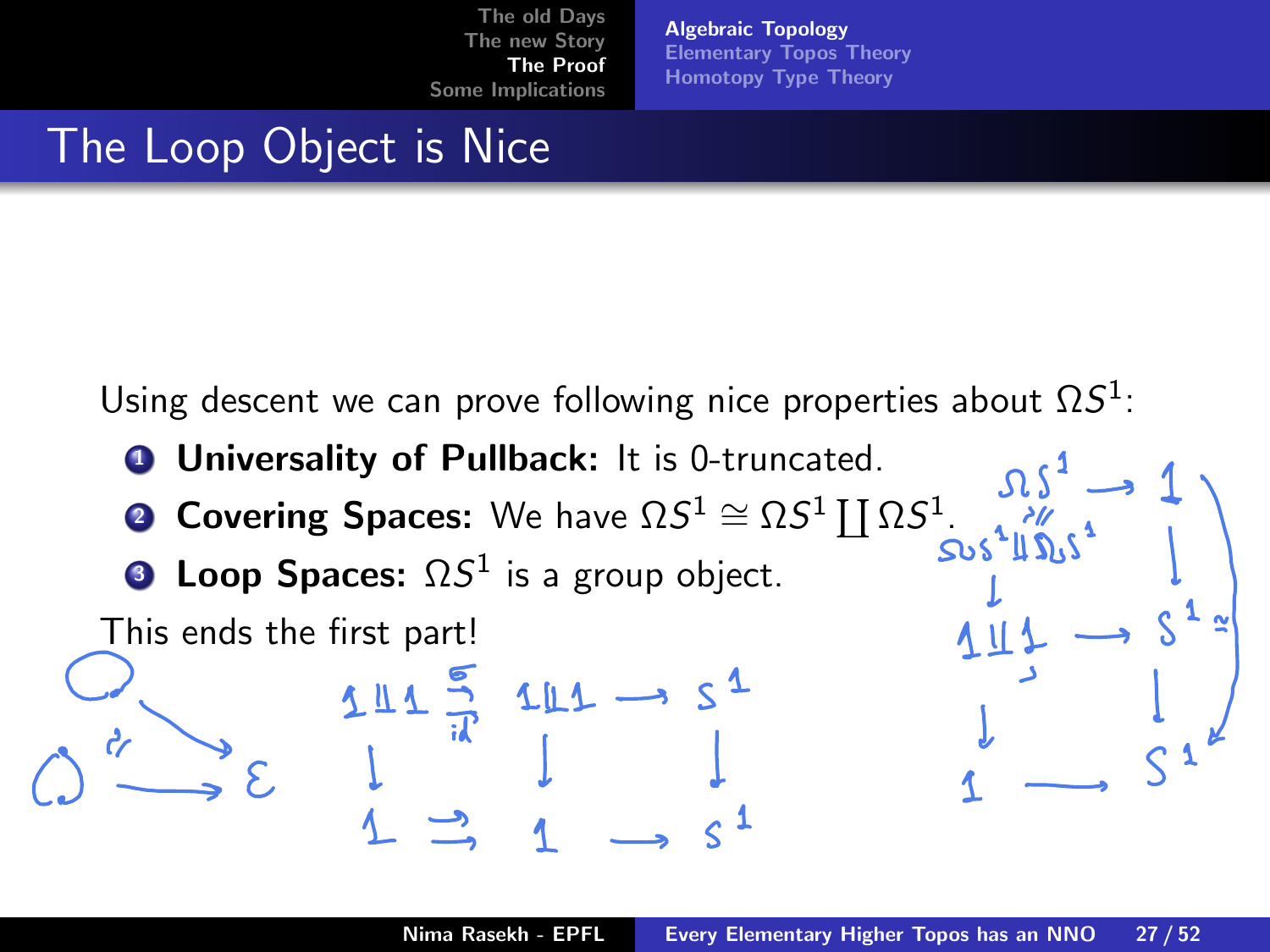[Algebraic Topology](#page-25-0) [Elementary Topos Theory](#page-28-0) [Homotopy Type Theory](#page-35-0)

## <span id="page-28-0"></span>The Underlying Elementary Topos

#### Definition (0-Truncated object)

An object  $X$  in  $\mathcal E$  is 0-truncated if for all  $\,$   $\mathrm{Map}_\mathcal E(Y,X)$  is (equivalent to) a set. We denote the full subcategory of  $\mathcal E$ consisting of 0-truncated objects by  $\tau_0 \mathcal{E}$ .

 $\epsilon$  has finite limits, is locally Cartesian closed and has a subobject classifier. Hence  $\tau_0 \mathcal{E}$  is an elementary topos, which we call the underlying elementary topos. The previous result implies that  $\Omega S^1$  is an object in  $\tau_0$ ε.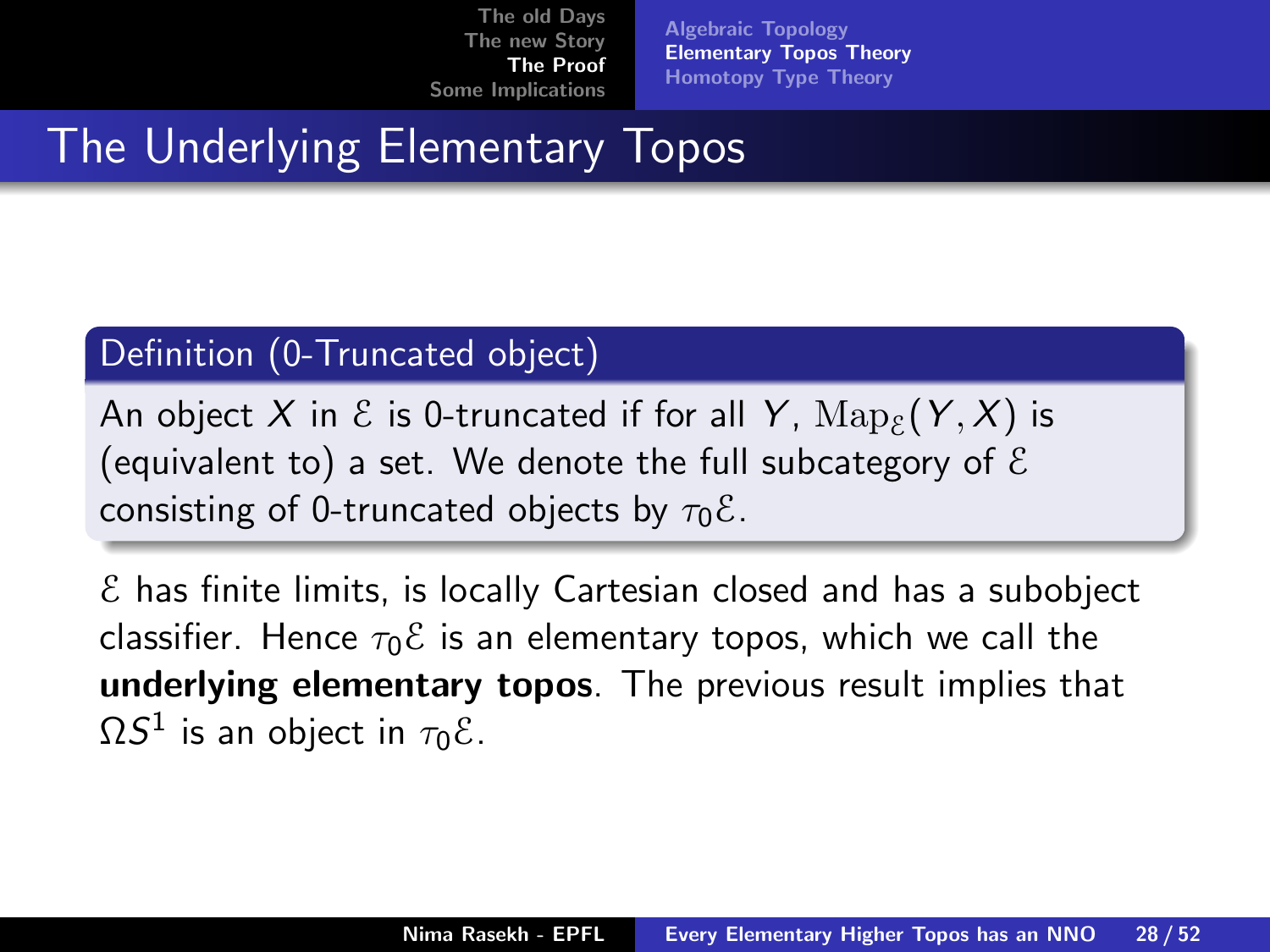[Algebraic Topology](#page-25-0) [Elementary Topos Theory](#page-28-0) [Homotopy Type Theory](#page-35-0)

## Using the Underlying Elementary Topos

We can use our understanding of elementary topos theory and the object  $\Omega S^1$  to construct natural number objects.

 $\bullet$  Non-Canonical:  $\Omega S^1 \cong \Omega S^1 \coprod \Omega S^1$  implies that  $\tau_0 \mathcal{E}$  has an NNO by Corollary 5.1.3 in the Elephant. The constructed

NNO depends on the choice of isomorphism.<br> $\mathbb{Z} \cong \mathbb{Z}^{e \vee e \wedge \text{L}} \sqcup \mathbb{Z}^{odd} \longrightarrow \text{N} \cong \{2^{n}\}$ 

**2 Canonical:** We can prove the minimal subobject of  $(\Omega S^1, s, o)$  closed under s, o is an NNO.

So,  $\tau_0$ <sup>E</sup> has all kinds of NNOs. Can we move it back up?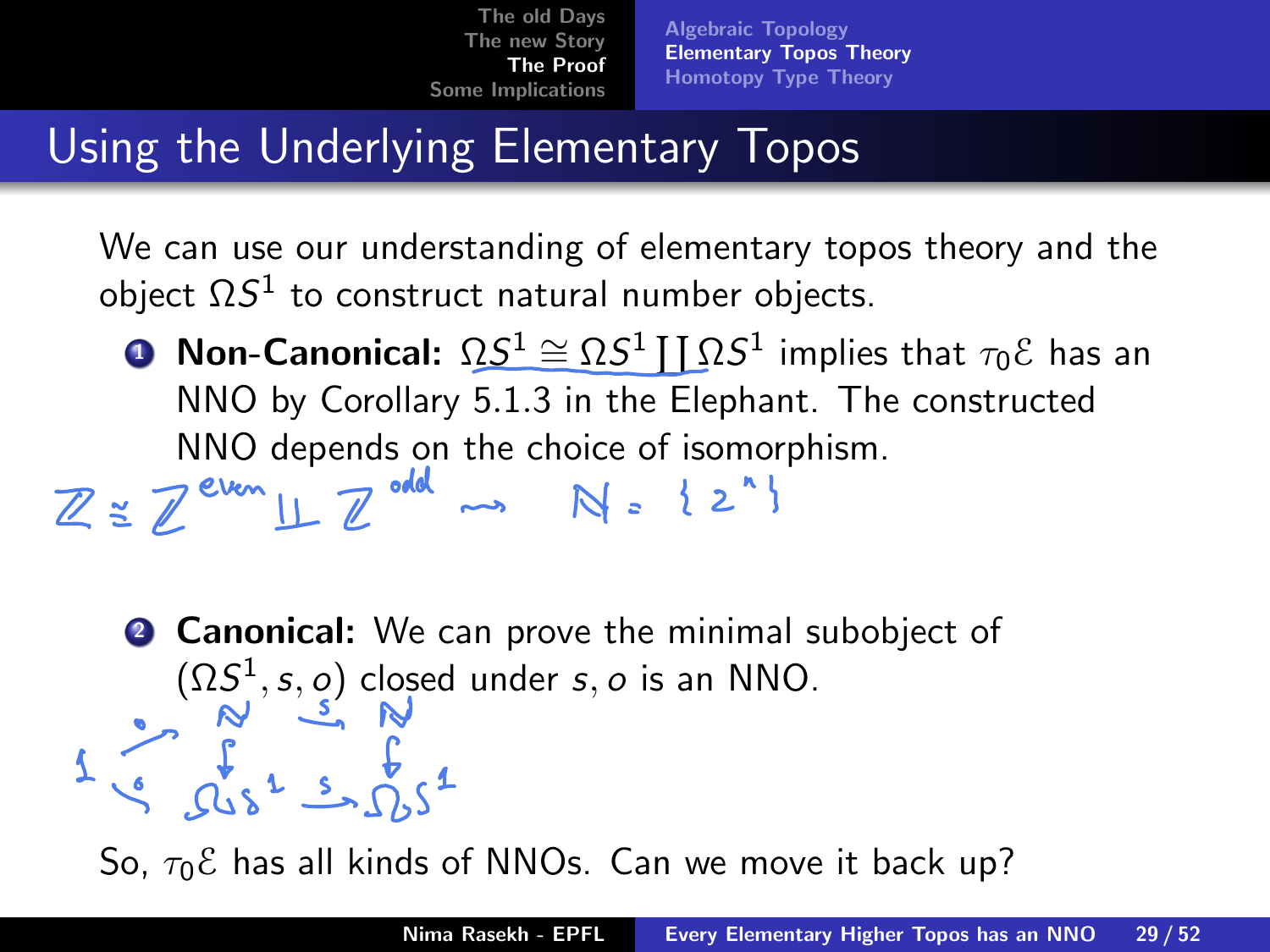[Algebraic Topology](#page-25-0) [Elementary Topos Theory](#page-28-0) [Homotopy Type Theory](#page-35-0)

## Moving up Peano NNOs

Recall the axioms of a Peano natural number object are about subobjects and disjointness. However, the inclusion  $\tau_0 \mathcal{E} \to \mathcal{E}$  is limit preserving and so we immediately get following result:

#### Proposition

E has a Peano natural number object.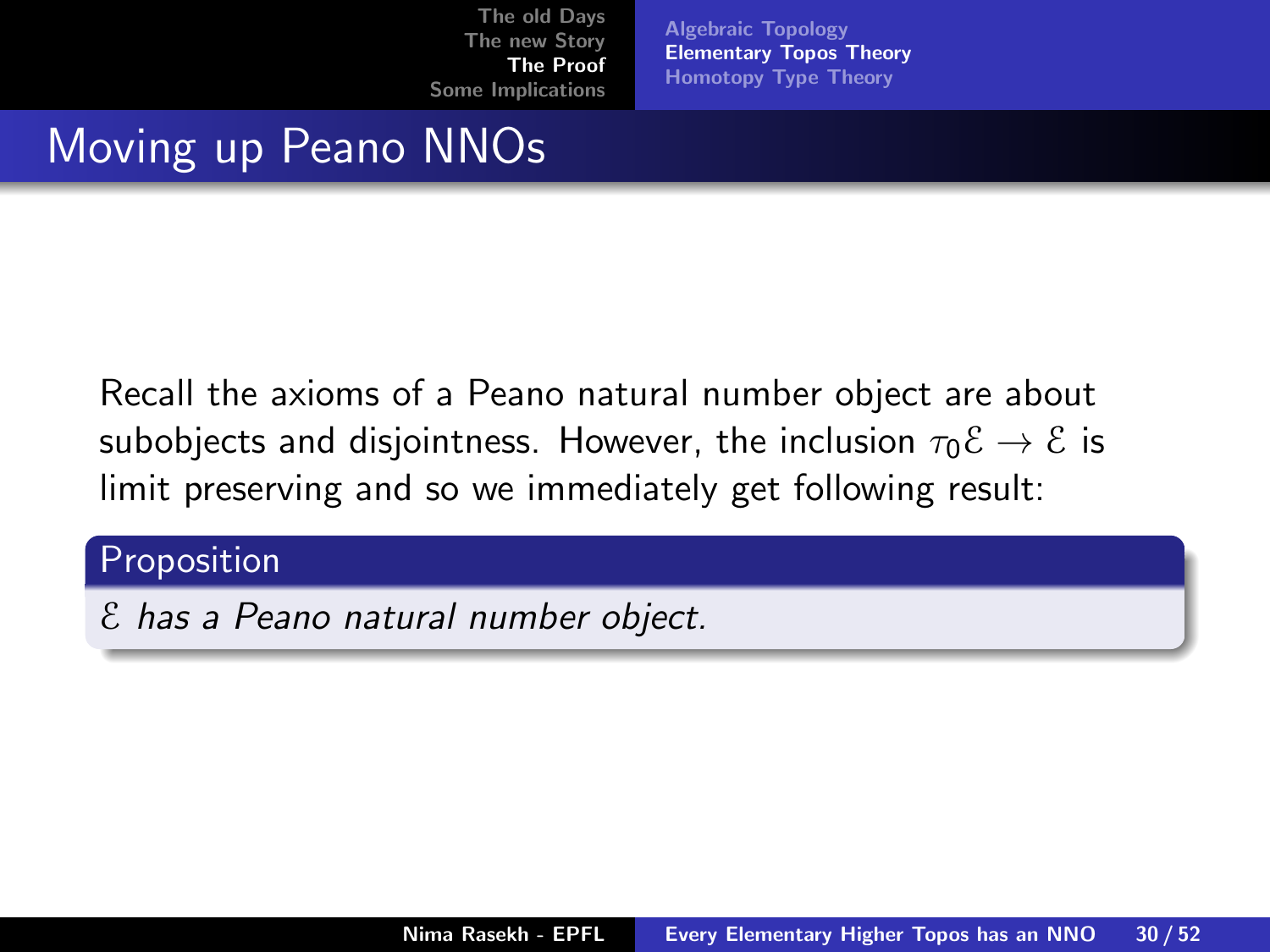[Algebraic Topology](#page-25-0) [Elementary Topos Theory](#page-28-0) [Homotopy Type Theory](#page-35-0)

## Moving Up Freyd NNOs

Moving up Freyd is a little more subtle. The map  $\text{array } 1 \coprod \mathbb{N} \stackrel{o+s}{\longrightarrow} \mathbb{N}$ ∼= is still formally an equivalence in  $\mathcal{E}$ . The equivalence

$$
\mathbb{N} \xrightarrow[\phantom{a}]{id} \mathbb{N} \longrightarrow 1
$$

can be computed. Hence:

#### **Proposition**

E has a Freyd natural number object.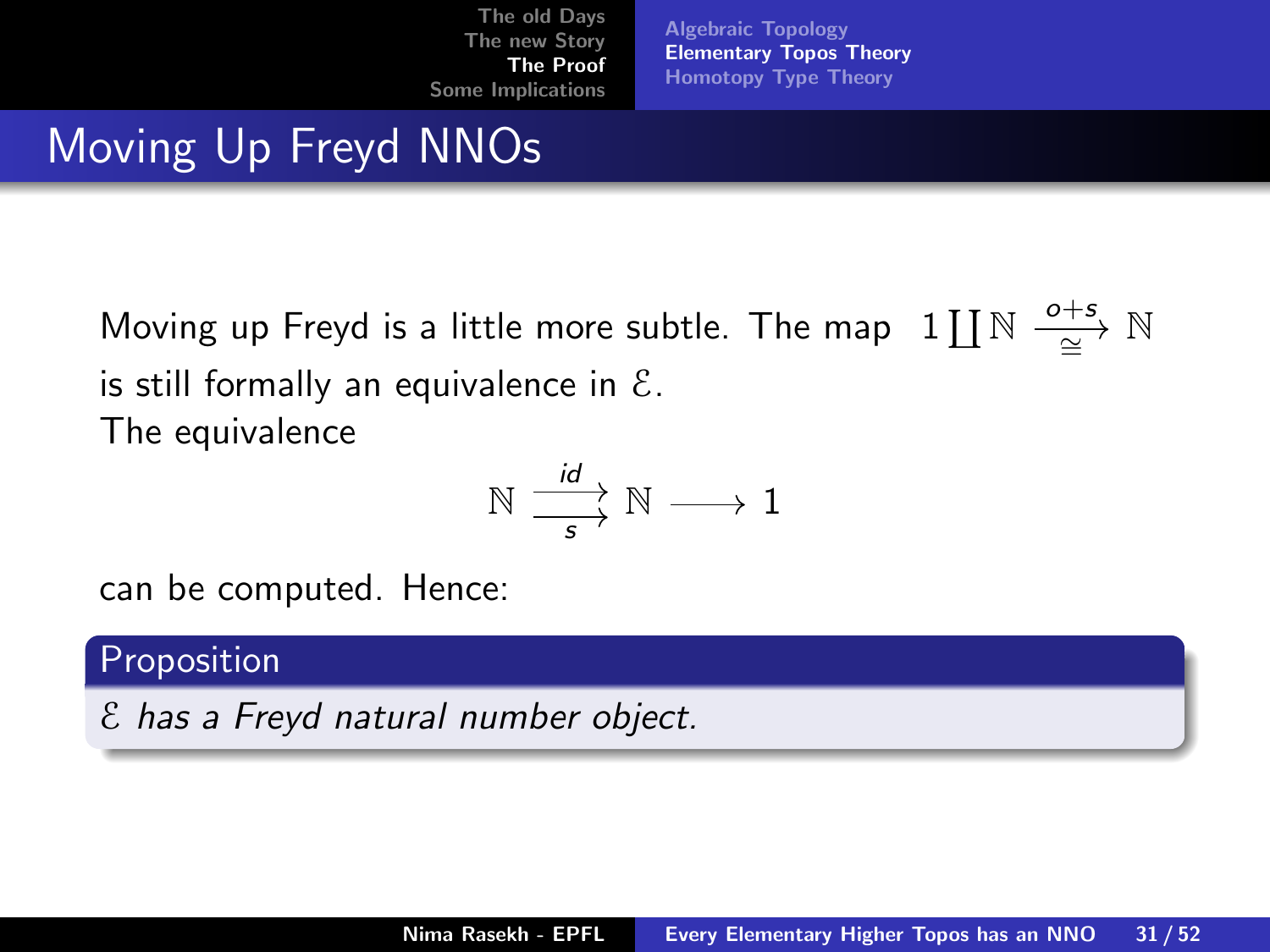[Algebraic Topology](#page-25-0) [Elementary Topos Theory](#page-28-0) [Homotopy Type Theory](#page-35-0)

### How about Lawvere NNOs?

The Lawvere NNO condition does not generalize, so we need a different strategy. We want to prove being a Peano NNO implies Lawvere NNO. However, the proof in the elementary topos setting doesn't generalize: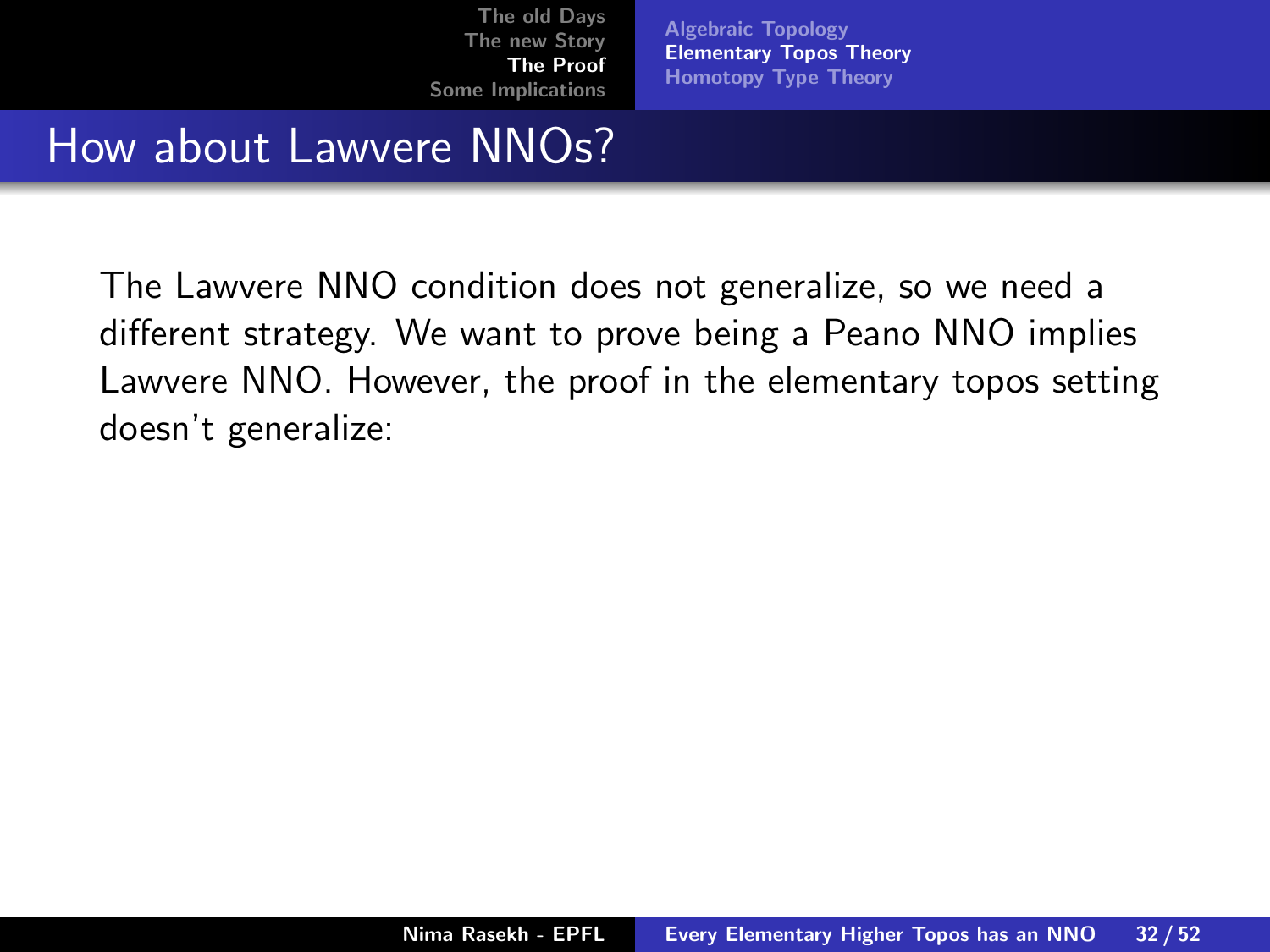[Algebraic Topology](#page-25-0) [Elementary Topos Theory](#page-28-0) [Homotopy Type Theory](#page-35-0)

## How about Lawvere NNOs?

The Lawvere NNO condition does not generalize, so we need a different strategy. We want to prove being a Peano NNO implies Lawvere NNO. However, the proof in the elementary topos setting doesn't generalize:

- It uses type theoretical language to construct object in the topos!
- Even if we manually translated the construction, it involves identity types, which behave very differently.
- Even if we took care of that it relies on a lemma from a different construction, which does not give us the desired object in an  $\infty$ -category (in fact, even in spaces).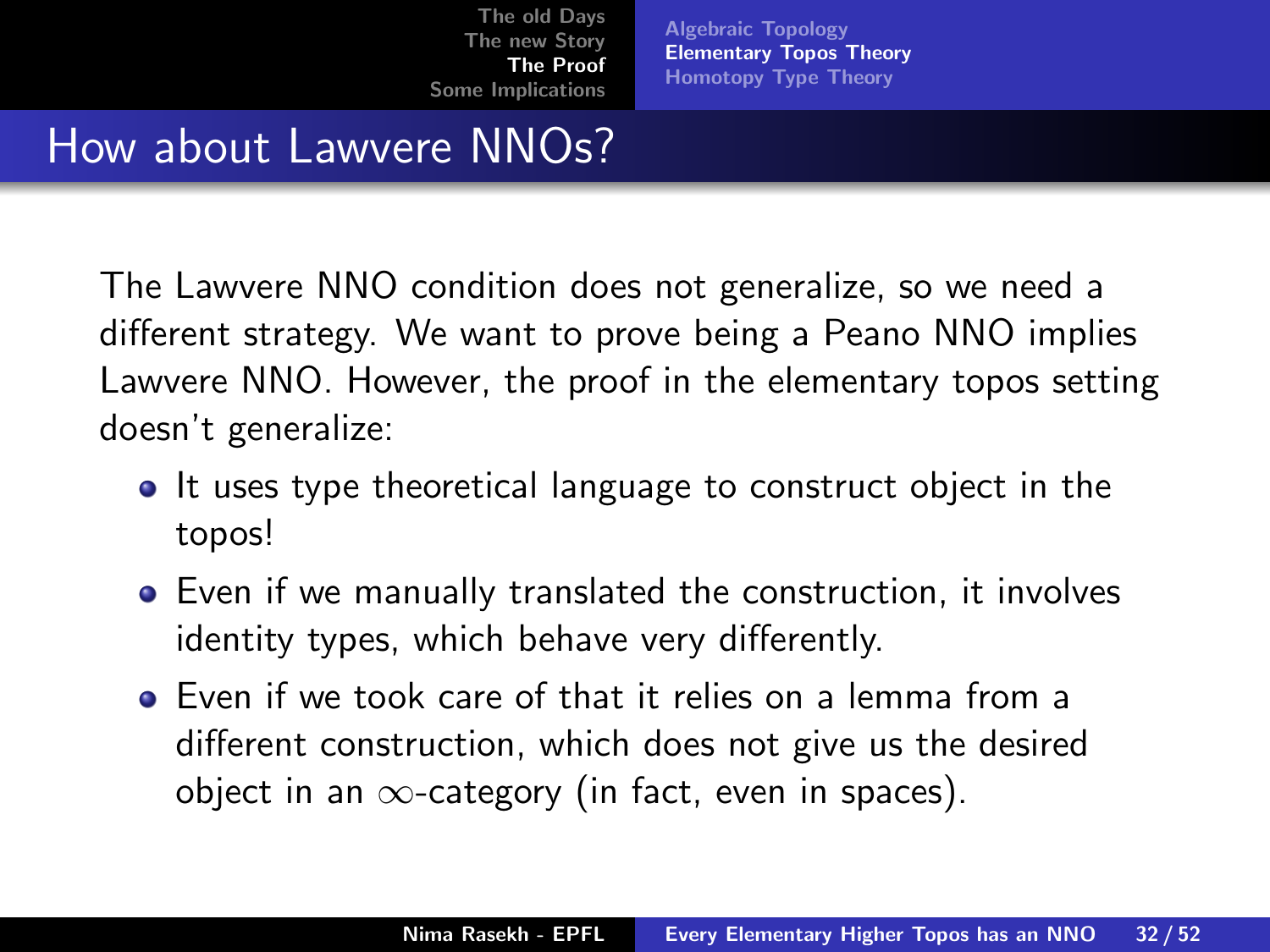[Algebraic Topology](#page-25-0) [Elementary Topos Theory](#page-28-0) [Homotopy Type Theory](#page-35-0)

## A Counter-Example in Spaces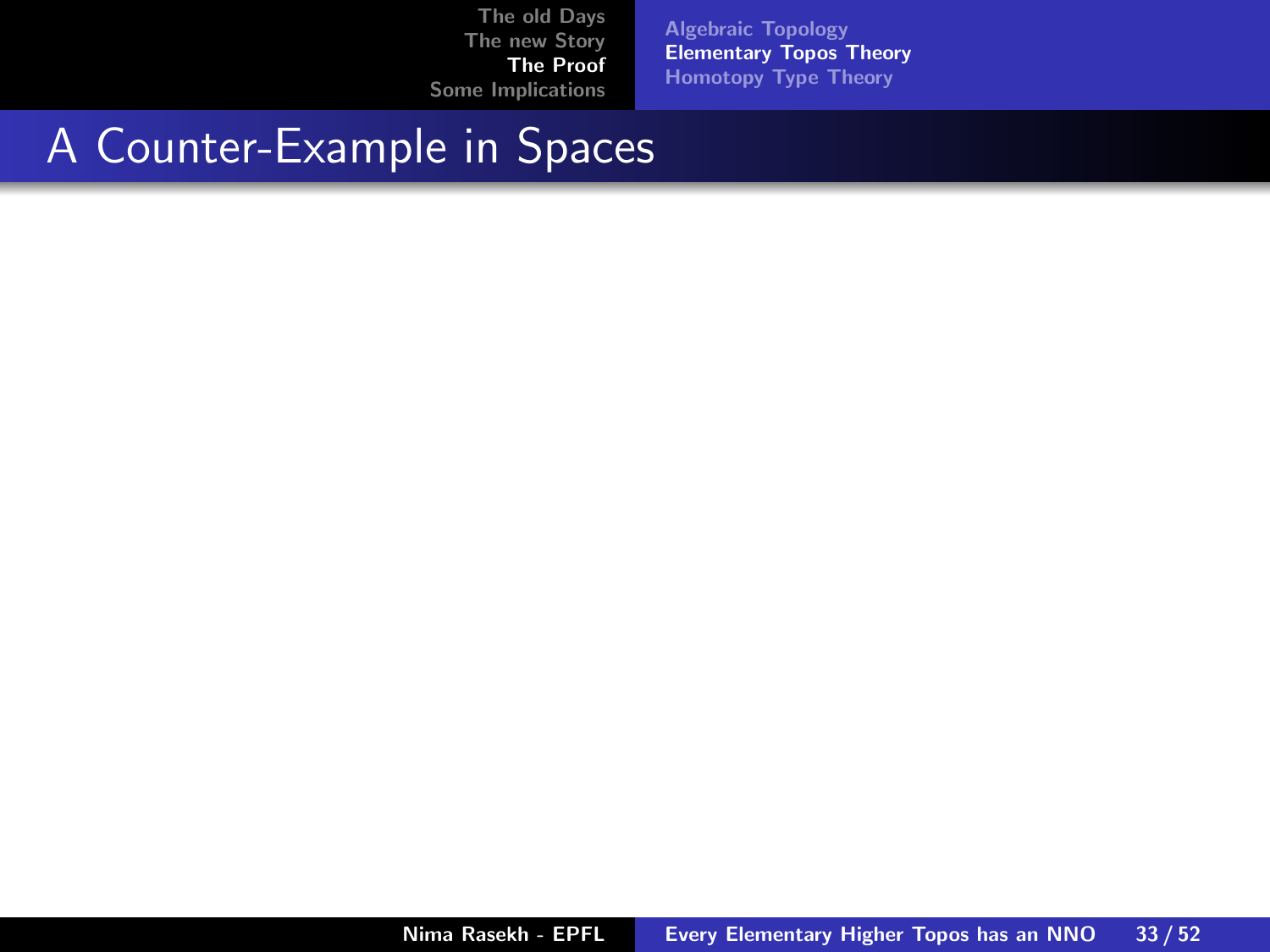[Algebraic Topology](#page-25-0) [Elementary Topos Theory](#page-28-0) [Homotopy Type Theory](#page-35-0)

## <span id="page-35-0"></span>Enter Homotopy Type Theory

Here we use our knowledge of homotopy type theory to prove a Peano natural number object in  $\mathcal E$  is a Lawvere natural number object. The key is to use the wisdom of Shulman, who does a similar construction in homotopy type theory.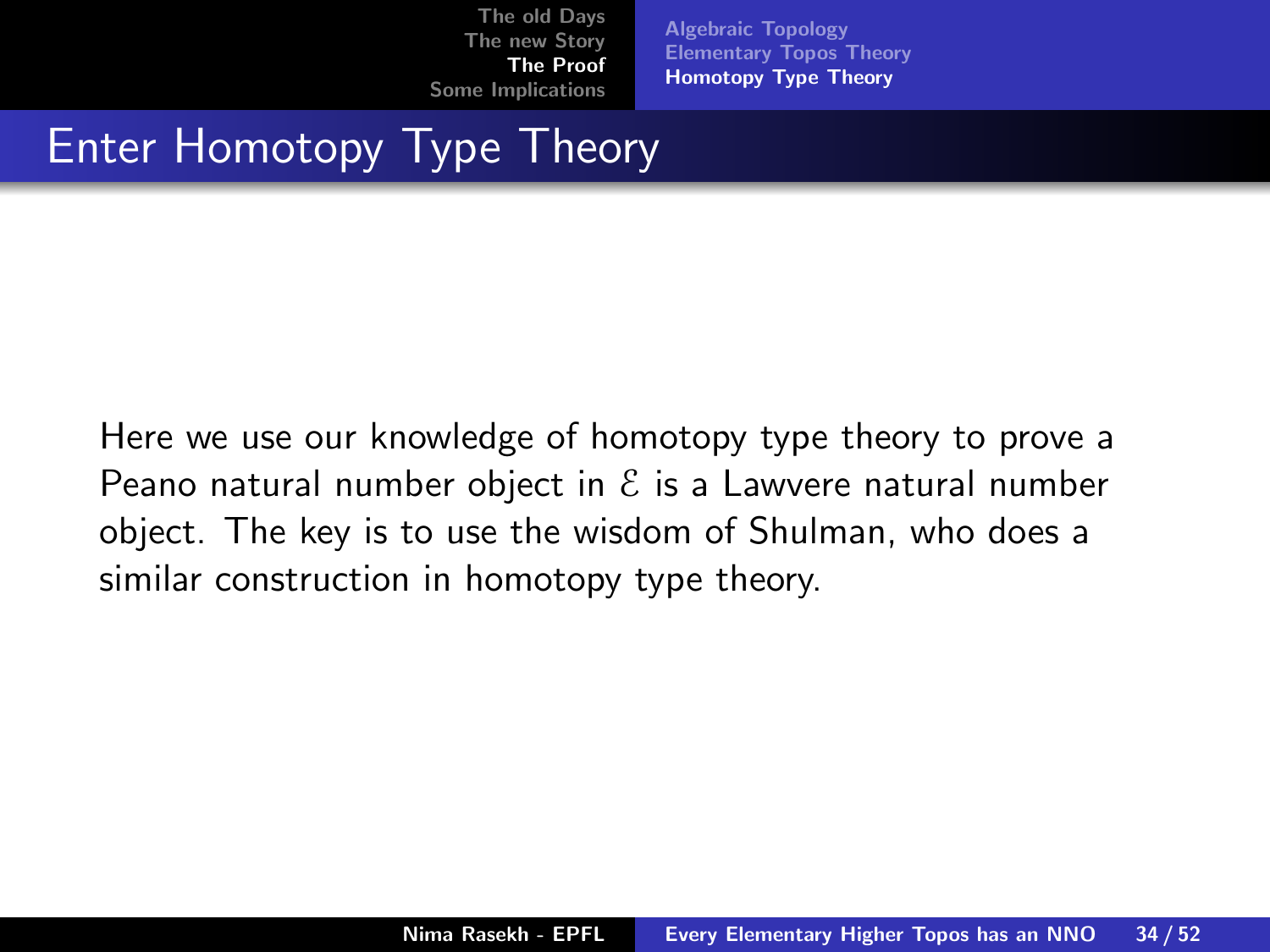[Algebraic Topology](#page-25-0) [Elementary Topos Theory](#page-28-0) [Homotopy Type Theory](#page-35-0)

## Constructing Lawvere NNOs in HoTT

Let  $(X, b: 1 \rightarrow X, u: X \rightarrow X)$  be a triple:

- There is a map that takes  $f : \mathbb{N} \to X$  to the product of the restriction maps  $(f|_{[n]}:[n]\rightarrow X)_{n\in\mathbb{N}}$
- $\bullet$  Being indexed over  $\mathbb N$  in type theory allows us to restrict to the diagonal  $(f|_{[n]}(n))_{n\in\mathbb{N}}:\mathbb{N}\to X$ .
- As the appearance suggests this map is the identity (i.e.  $f|_{[n]}(n) = f(n)$ ) and so we have a retract diagram.
- Finally, the type of maps  $f_{[n]}:[n]\rightarrow X$  with assumption  $(X, b: 1 \rightarrow X, u: X \rightarrow X)$  is contractible and the product of contractible types is contractible.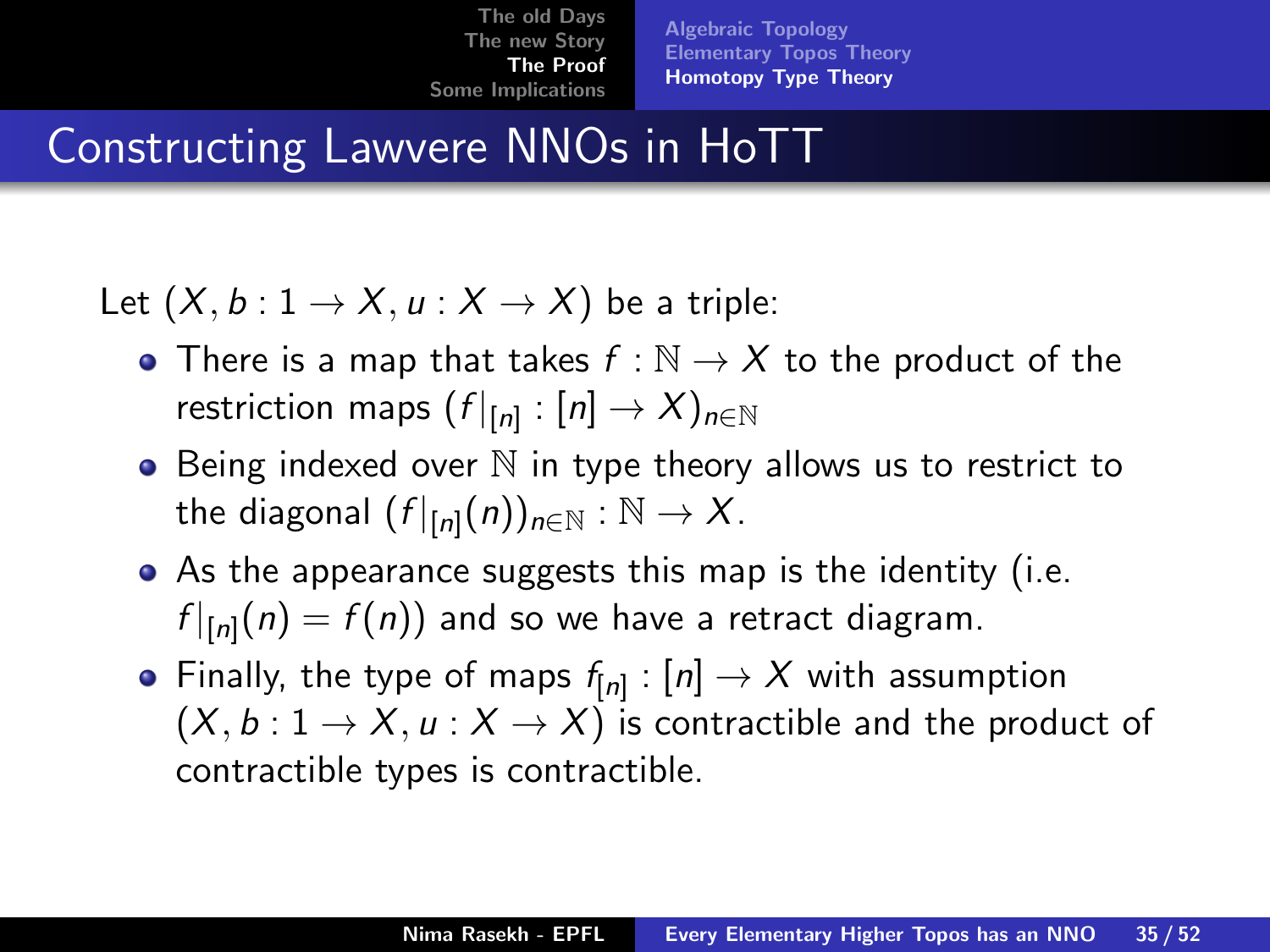[Algebraic Topology](#page-25-0) [Elementary Topos Theory](#page-28-0) [Homotopy Type Theory](#page-35-0)

## Transforming HoTT into Category Theory

We want to make this into a categorical argument. The correct argument would be to realize homotopy type theory as the internal language of our  $(\infty, 1)$ -category and be done with it...

We don't have that, so we will manually translate some ideas and add some other ideas to complete the proof! In particular, there are two key tricks we use to make the manual translation work.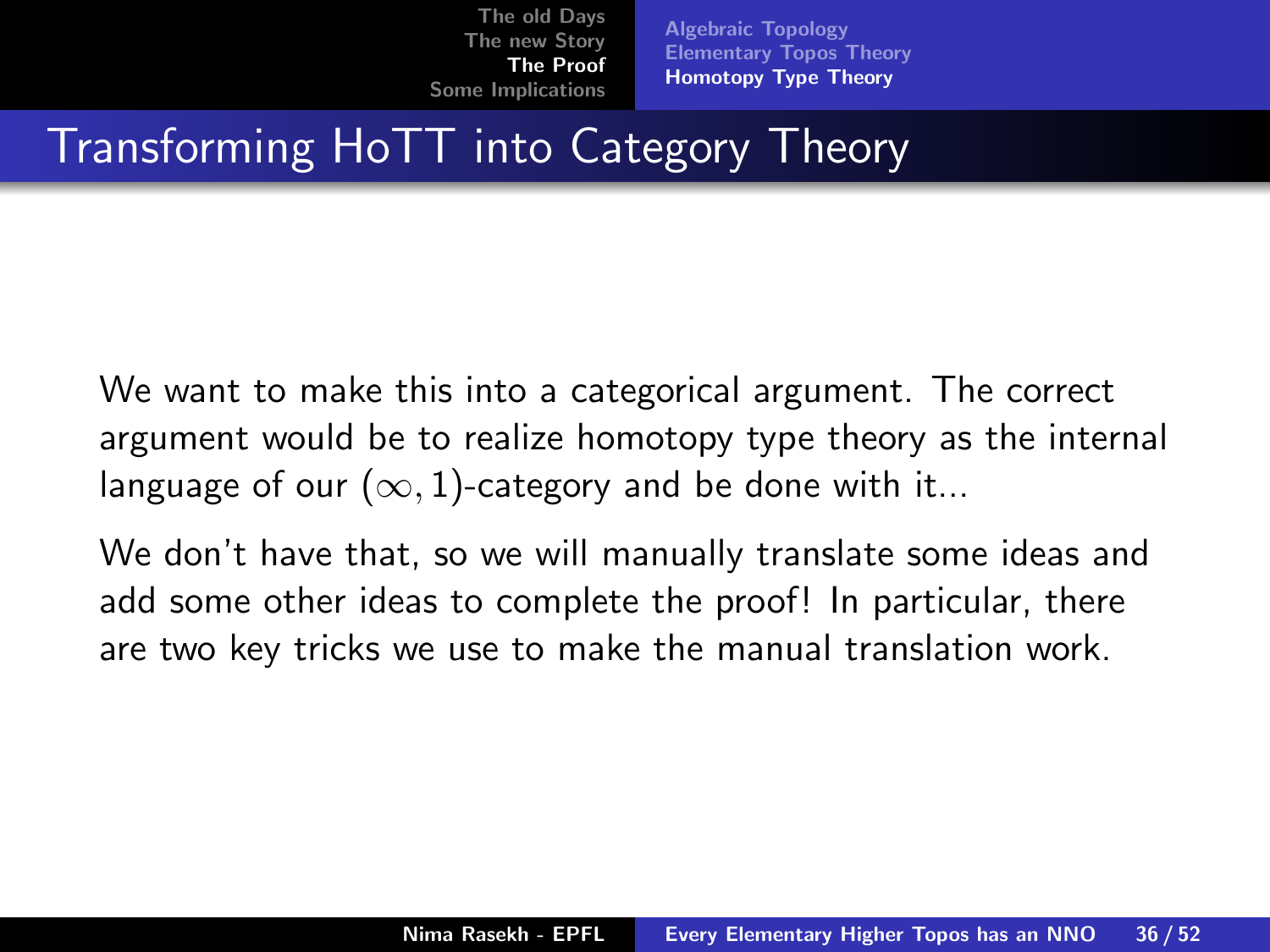[Algebraic Topology](#page-25-0) [Elementary Topos Theory](#page-28-0) [Homotopy Type Theory](#page-35-0)

## Parametrizing over the Natural Numbers

In order to be able to restrict the collection of partial maps to a global map out of  $\mathbb N$  it needs to be parameterized over  $\mathbb N$  by definition. So, for a triple  $(X, b, u)$  we define the space  $Part(X, b, u)$  as

 $Part(\pi_2 : \mathbb{N}_1 \to \mathbb{N}, (\pi_2 : X \times \mathbb{N} \to \mathbb{N}, (b, id_{\mathbb{N}}) : \mathbb{N} \to X \times \mathbb{N}, u \times id_{\mathbb{N}} : X \times \mathbb{N} \to X \times \mathbb{N}))$ 

which is the space of maps  $f$  that fit into the diagram

$$
\begin{array}{ccc}\n\circ \times \text{id} & \xrightarrow{\mathbb{N}_{1}} \xrightarrow{\iota_{2}} \mathbb{N} \coprod \mathbb{N}_{1} \\
\mathbb{N} & \xrightarrow{\downarrow} f \circ \text{inc} & \downarrow f \\
\downarrow & \downarrow & \downarrow \\
\downarrow & \times & \times \mathbb{N} \xrightarrow{u \times \text{id}} & X \times \mathbb{N}\n\end{array}
$$

.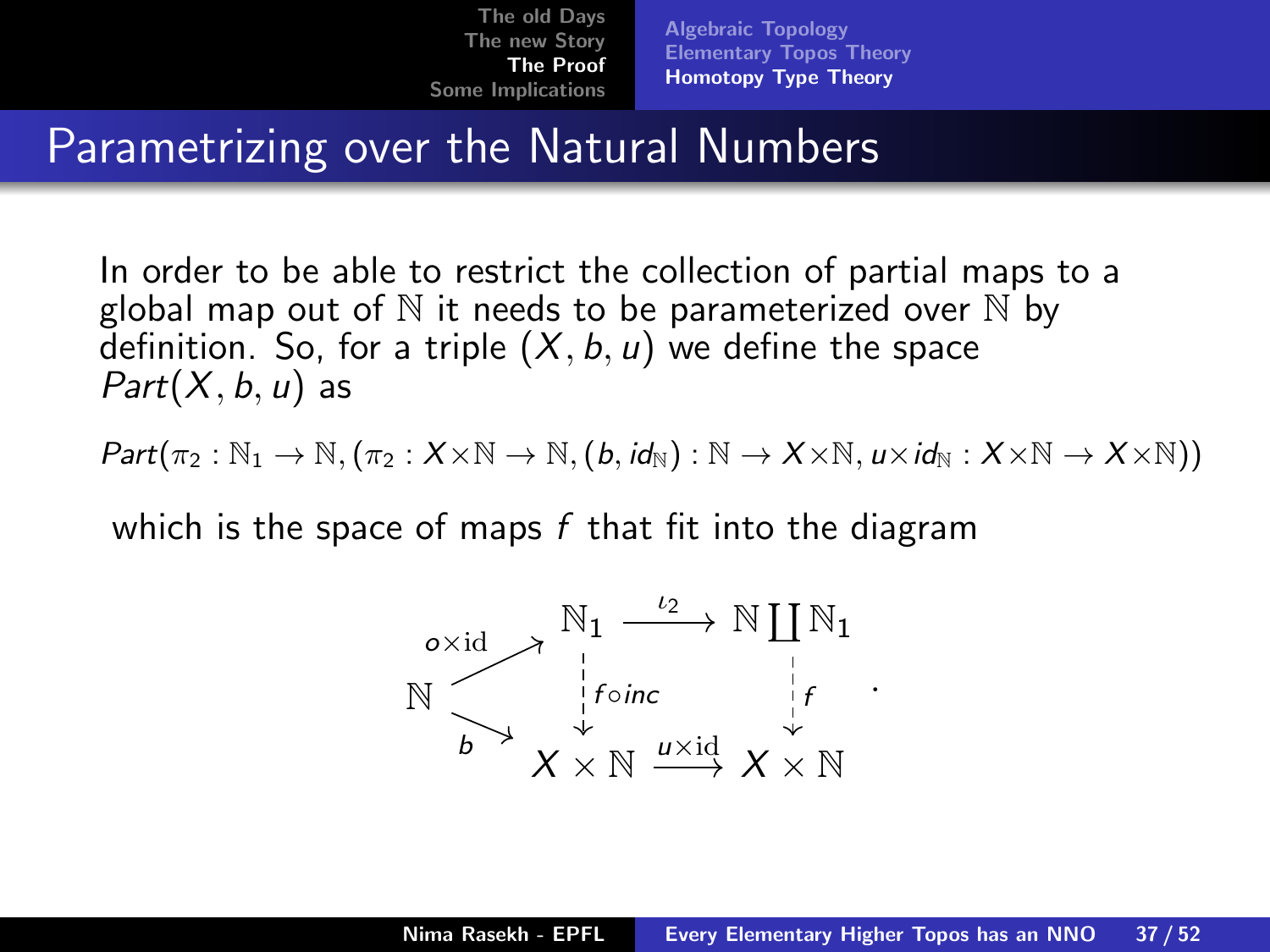[Algebraic Topology](#page-25-0) [Elementary Topos Theory](#page-28-0) [Homotopy Type Theory](#page-35-0)

## The Object of Contractibility

The second trick is to use the object of contractibility *isContr* $_B: (\mathcal{E}_{/B})^{\simeq} \to (\mathcal{E}_{/B})^{\simeq}$ *,* which has following properties:

- isContr<sub>B</sub> $(p : E \rightarrow B) \rightarrow B$  is final if and only if p is an equivalence.
- isContr<sub>B</sub> $(p : E \rightarrow B) \rightarrow B$  is always (-1)-truncated.

Combining this with the axioms of a Peano NNO we have following useful lemma.

#### Lemma

A map  $X \to \mathbb{N}$  is an equivalence if and only if is Contr $_N(X \to \mathbb{N})$  is closed under  $(o, s)$ .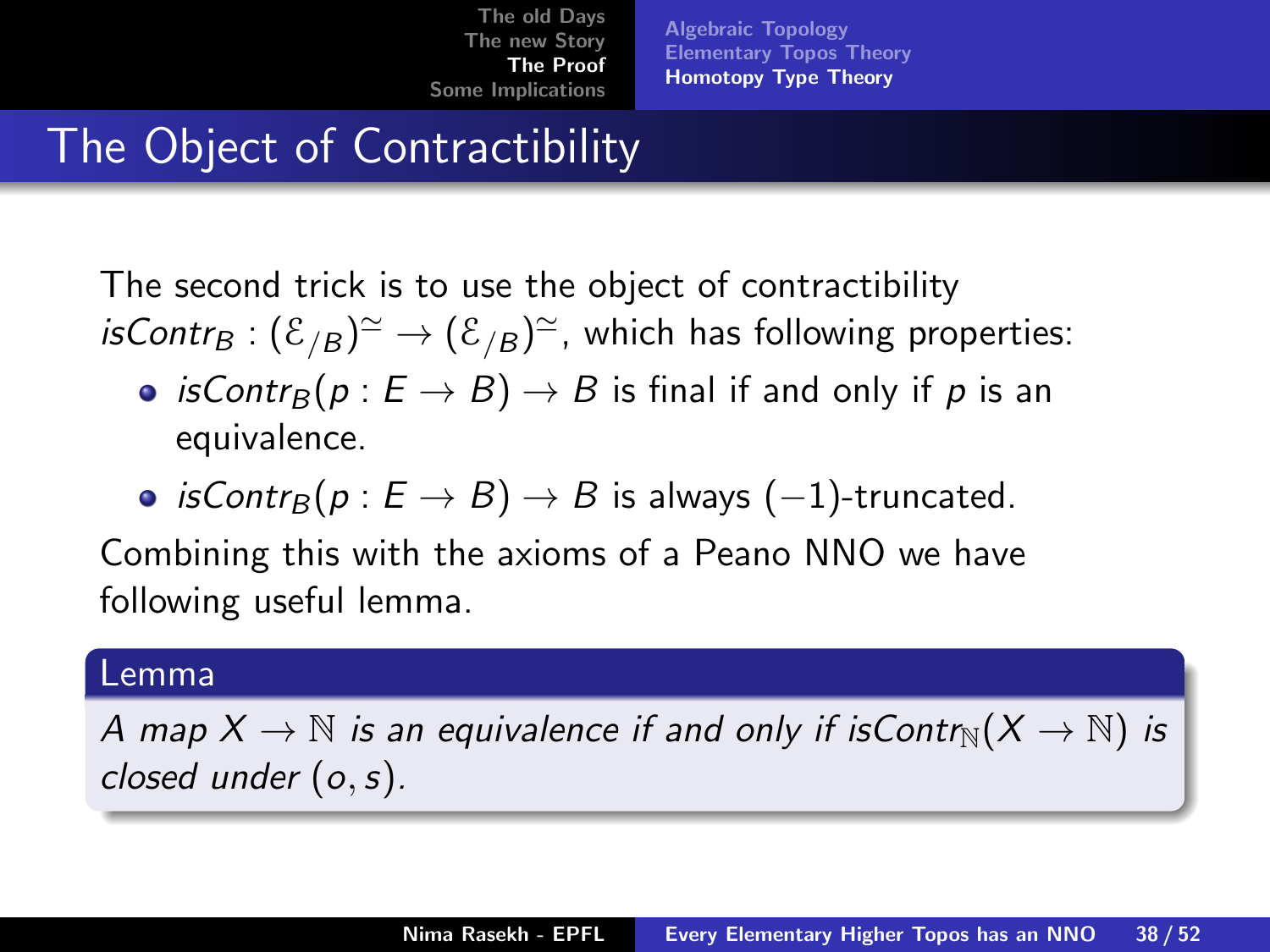[Algebraic Topology](#page-25-0) [Elementary Topos Theory](#page-28-0) [Homotopy Type Theory](#page-35-0)

### Building the maps

We now use these observations to build the maps! Let  $Ind(X, b, u)$ be the space of diagrams of the form



and recall  $Part(X, b, u)$  is the space of diagrams of the form

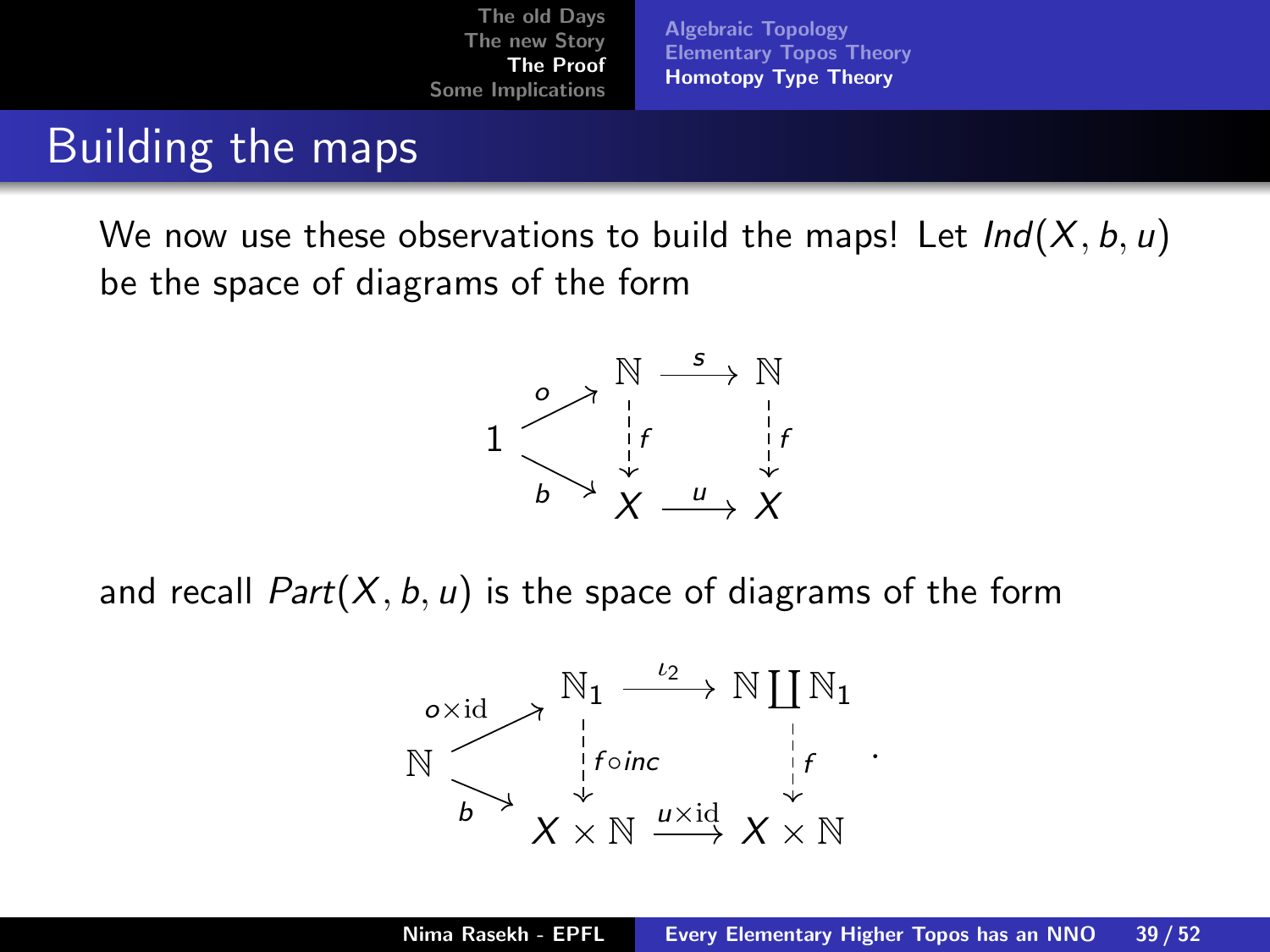[Algebraic Topology](#page-25-0) [Elementary Topos Theory](#page-28-0) [Homotopy Type Theory](#page-35-0)

### From Global to Local

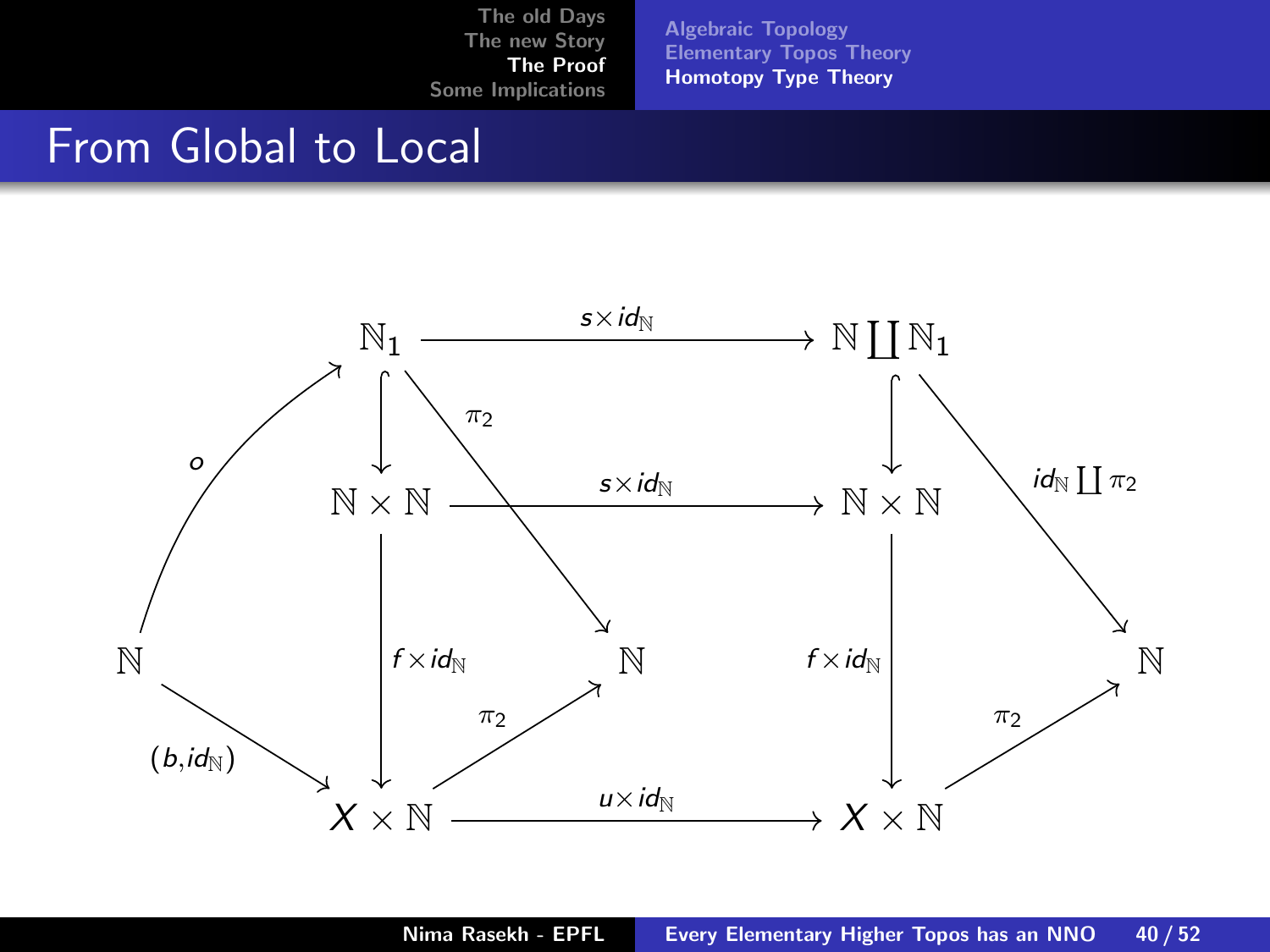[Algebraic Topology](#page-25-0) [Elementary Topos Theory](#page-28-0) [Homotopy Type Theory](#page-35-0)

### From Local to Global

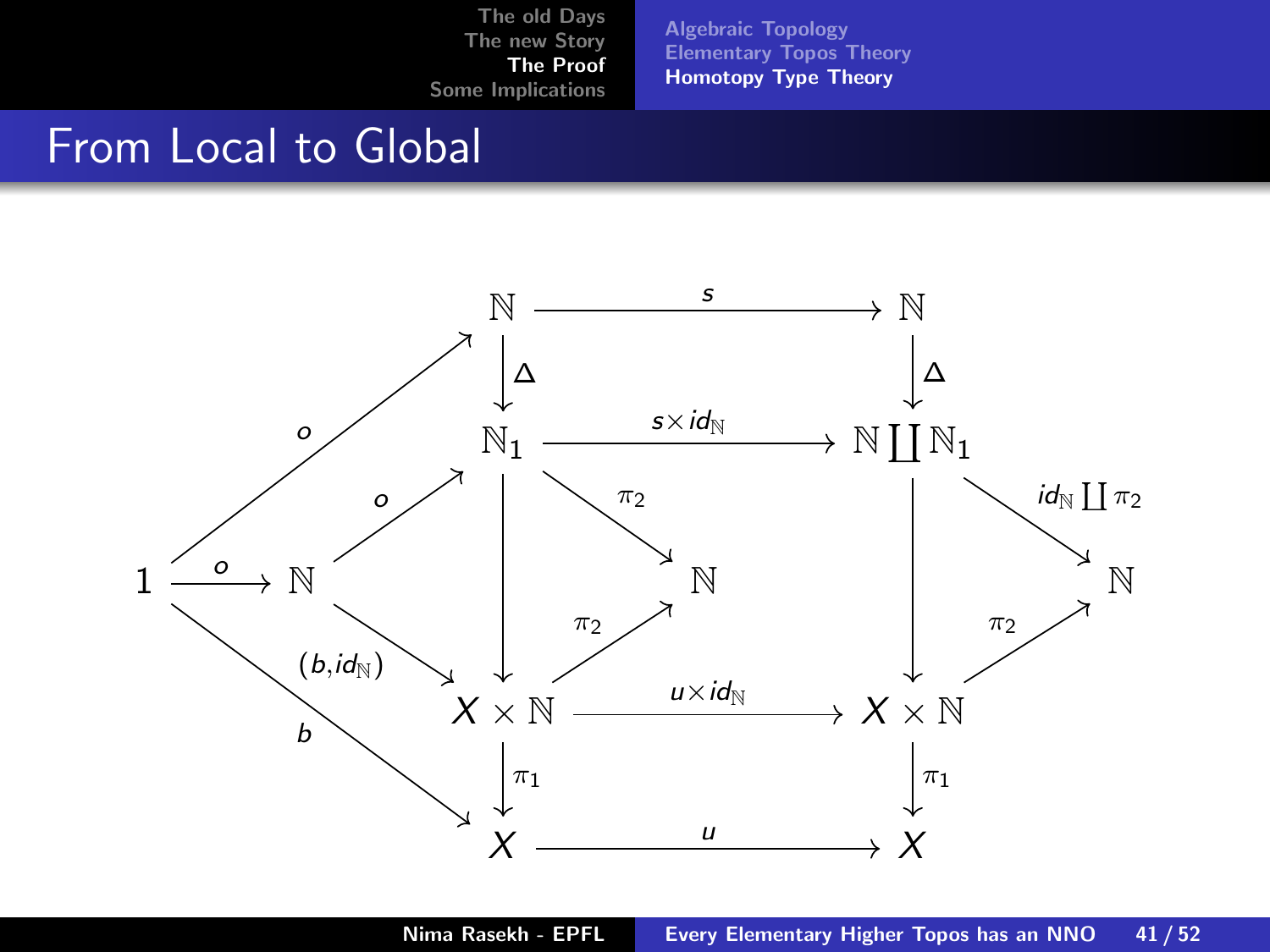[Algebraic Topology](#page-25-0) [Elementary Topos Theory](#page-28-0) [Homotopy Type Theory](#page-35-0)

## Combining the Steps!

We can now combine everything to finish the proof:

**1** Show the two maps compose to the identity i.e. we have a retract diagram

$$
Ind(X, b, u) \to Part(X, b, u) \to Ind(X, b, u).
$$

- **2** Prove  $Part(X, b, u) \rightarrow \mathbb{N}$  is an equivalence using  $isContr_{\mathbb{N}}(Part(X, b, u))$  and induction.
- **3** Deduce  $Ind(X, b, u)$  is contractible, proving  $\mathbb N$  is a Lawvere natural number object.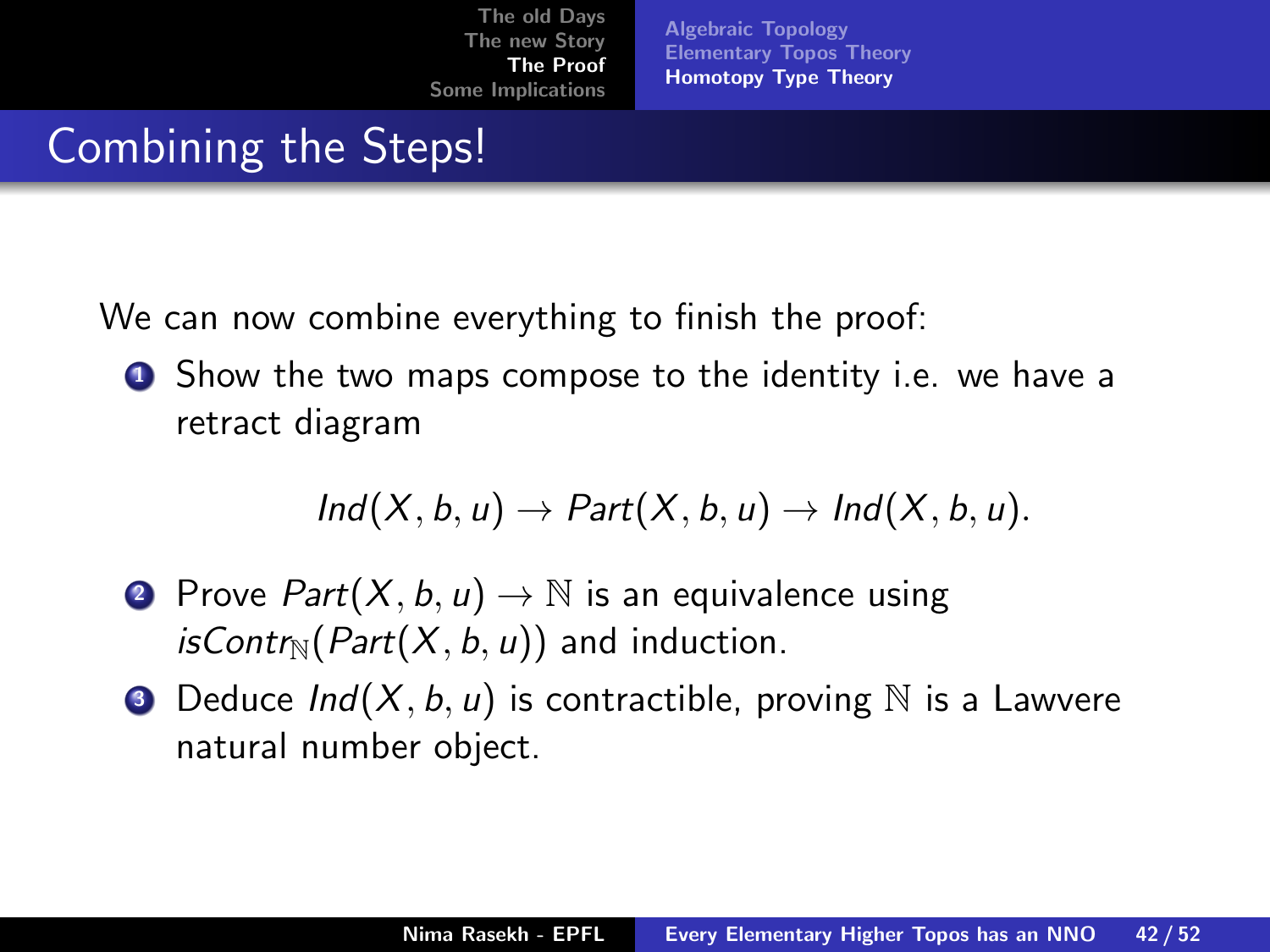[Enveloping Toposes](#page-45-0) **[Colimits](#page-47-0)** [Where we can go \(and have gone\) next?](#page-51-0)

#### <span id="page-44-0"></span>Who cares?

We want to end this talk with some implications:

- **■** Relation to enveloping  $\infty$ -toposes
- **2** External and Internal Colimits
- **3** Connections to Truncations
- **4** Future Directions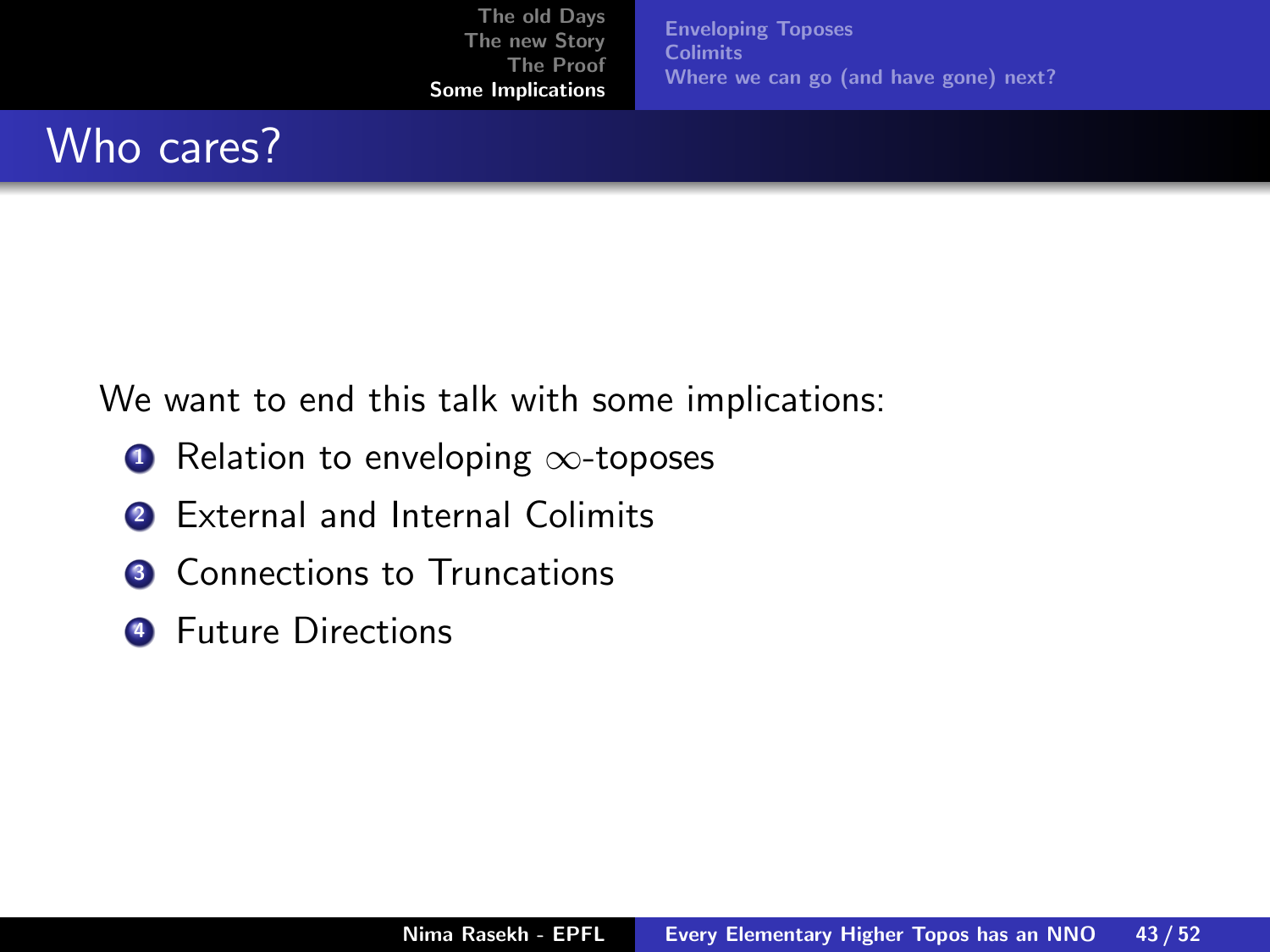[Enveloping Toposes](#page-45-0) **[Colimits](#page-47-0)** [Where we can go \(and have gone\) next?](#page-51-0)

## <span id="page-45-0"></span>Not All Elementary Toposes Lift

Here is a cool implication of these results relating 1-categories and ∞-categories.

#### **Corollary**

Let  $\epsilon$  be an elementary topos without natural number object (such as finite sets), then there does not exist a locally Cartesian closed finitely bicomplete  $\infty$ -category  $\hat{\epsilon}$  satisfying descent such that  $\tau_0(\hat{\mathcal{E}}) \simeq \mathcal{E}.$ 

This is in stark contrast to Grothendieck toposes, which always have enveloping  $\infty$ -toposes.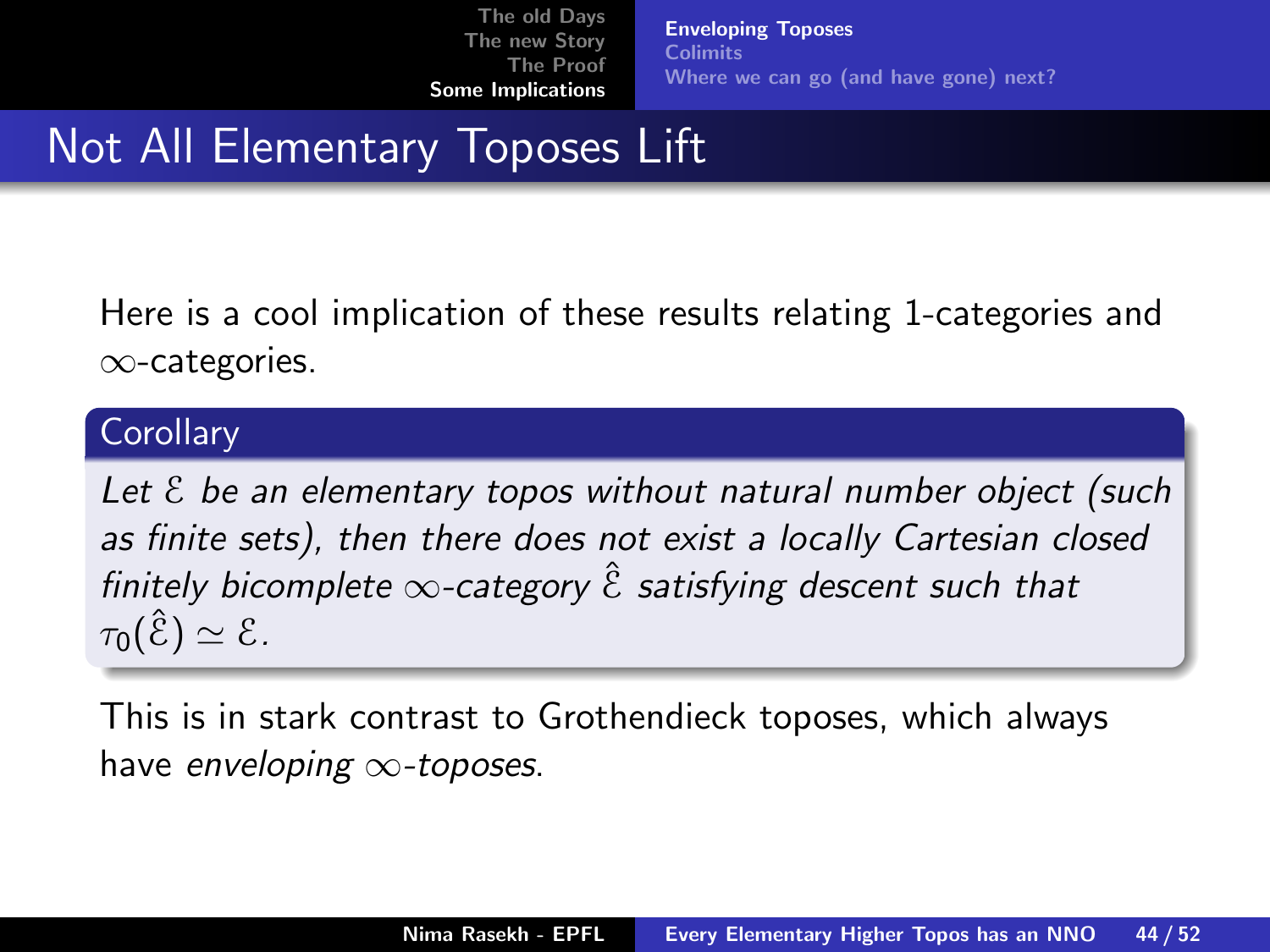[Enveloping Toposes](#page-45-0) **[Colimits](#page-47-0)** [Where we can go \(and have gone\) next?](#page-51-0)

### Implications for Examples of ∞-Toposes

Note this also means that the  $\infty$ -category of finite spaces cannot give us  $\infty$ -toposes (unlike finite sets). Rather we have to take  $\kappa$ -small spaces for  $\kappa$  large enough. This has also been studied by Lo Monaco.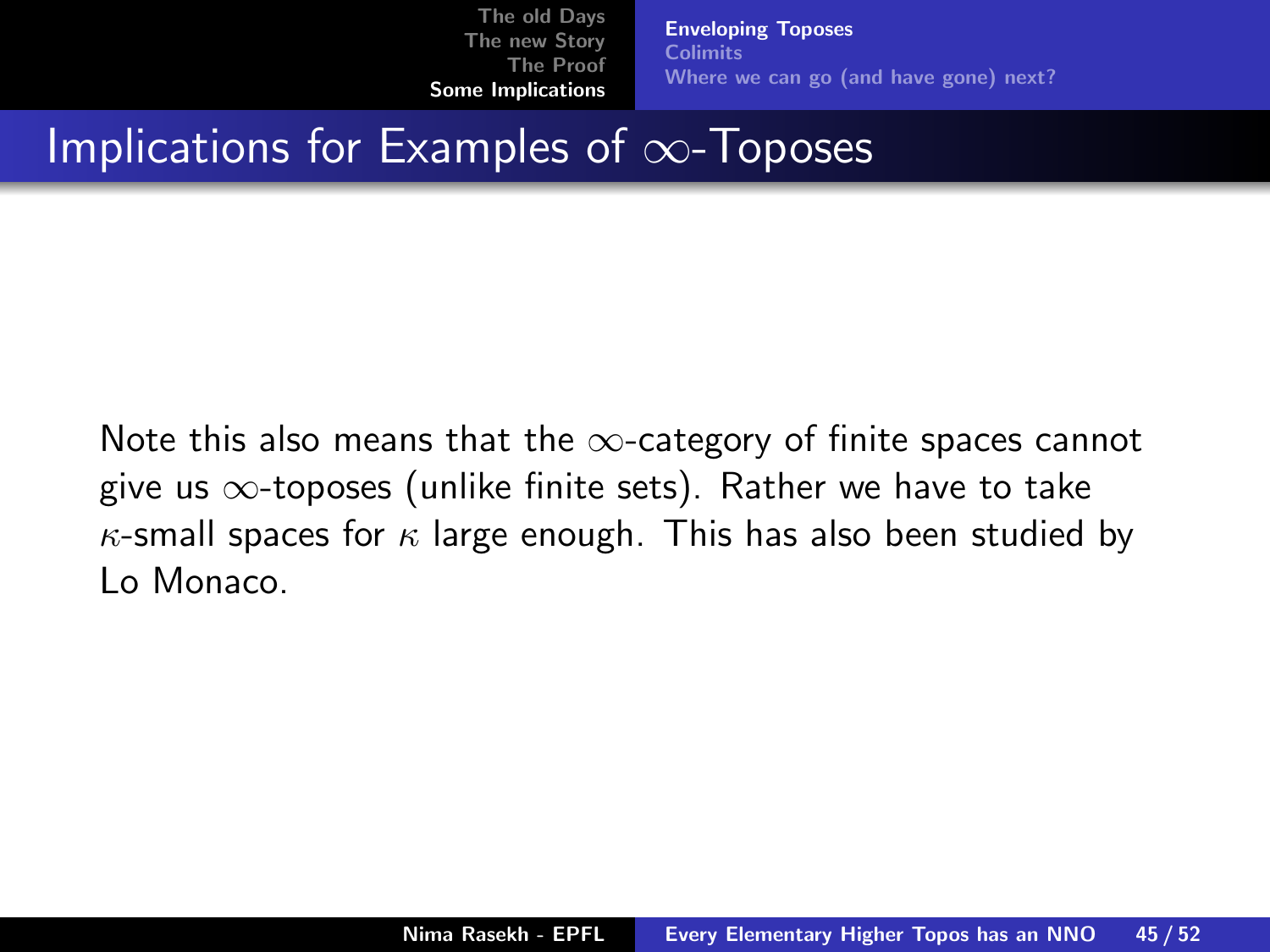[Enveloping Toposes](#page-45-0) **[Colimits](#page-47-0)** [Where we can go \(and have gone\) next?](#page-51-0)

## <span id="page-47-0"></span>Universes

For further applications of NNOs we need universes.

#### **Definition**

A map  $p: \mathcal{U}_* \to \mathcal{U}$  in  $\mathcal{E}$  is a **universe** if the induced pullback map of spaces

$$
p^*(-): \operatorname{Map}_{\mathcal{E}}(X,\mathcal{U}) \to (\mathcal{E}_{/X})^{\simeq}
$$

is fully faithful and the essential image is closed under finite limits and colimits.

Here  $(\mathcal{E}_{/\mathcal{X}})^\simeq$  is the maximal sub-space of the  $\infty$ -category  $\mathcal{E}_{/\mathcal{X}}.$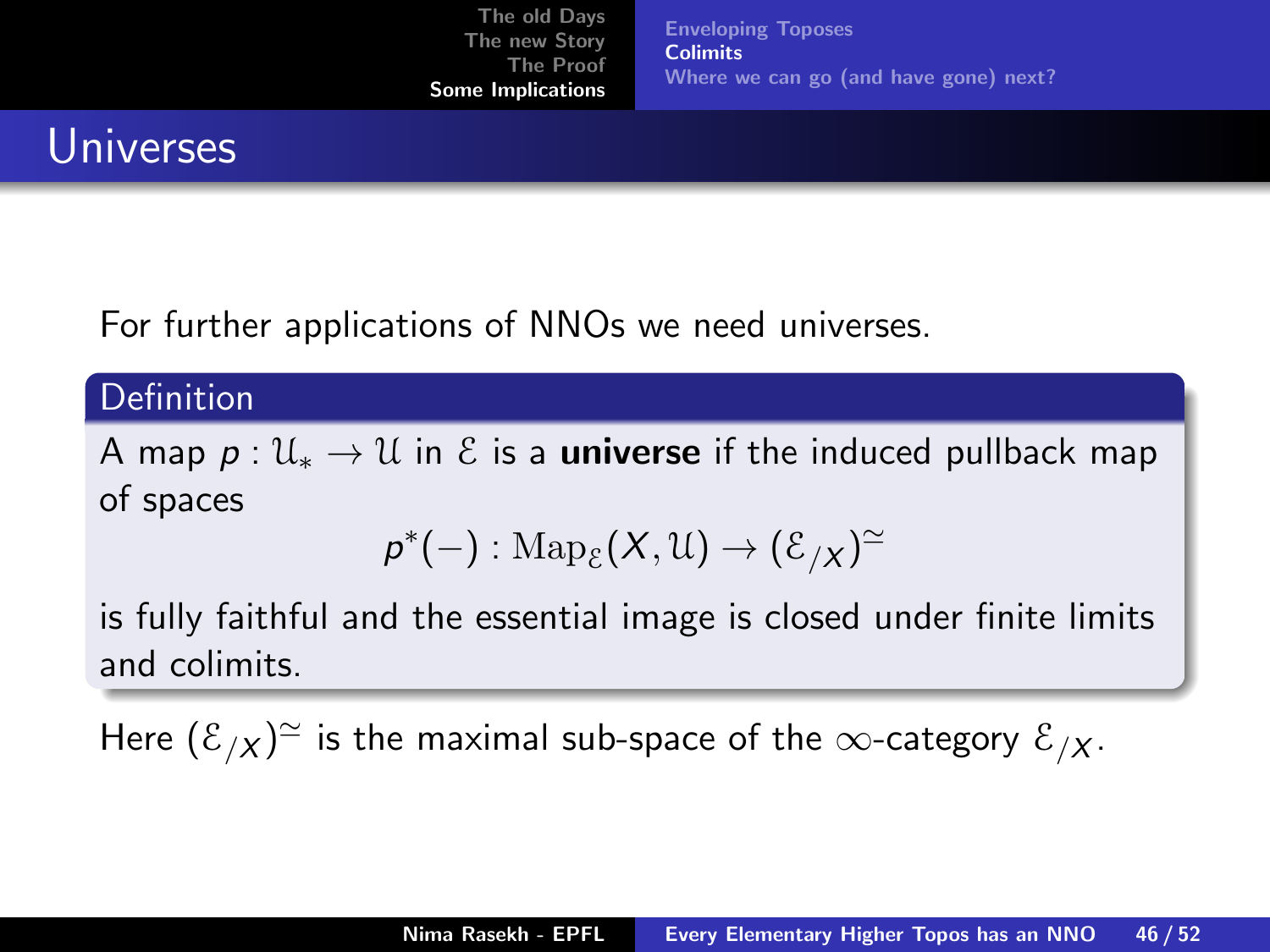[Enveloping Toposes](#page-45-0) **[Colimits](#page-47-0)** [Where we can go \(and have gone\) next?](#page-51-0)

## External Countable Colimits

Using NNOs we can give a nice criterion for the existence of countable colimits.

#### Proposition

Let  $\epsilon$  be a locally Cartesian closed finitely bicomplete  $\infty$ -category with subobject classifier satisfying descent. Let U be a universe and denote the full subcategory of  $\mathcal E$  in the image of  $\mathfrak U$  by  $\mathcal E^{\mathcal S}.$ Then  $\mathcal{E}^S$  is countably bicomplete if and only if  $\mathbb N$  is in  $\mathcal{E}^S$  and is the countable colimit of 1.

The key is to recover general (co)products from morphism  $\coprod_{\mathbb{N}} 1 \to \mathcal{U}.$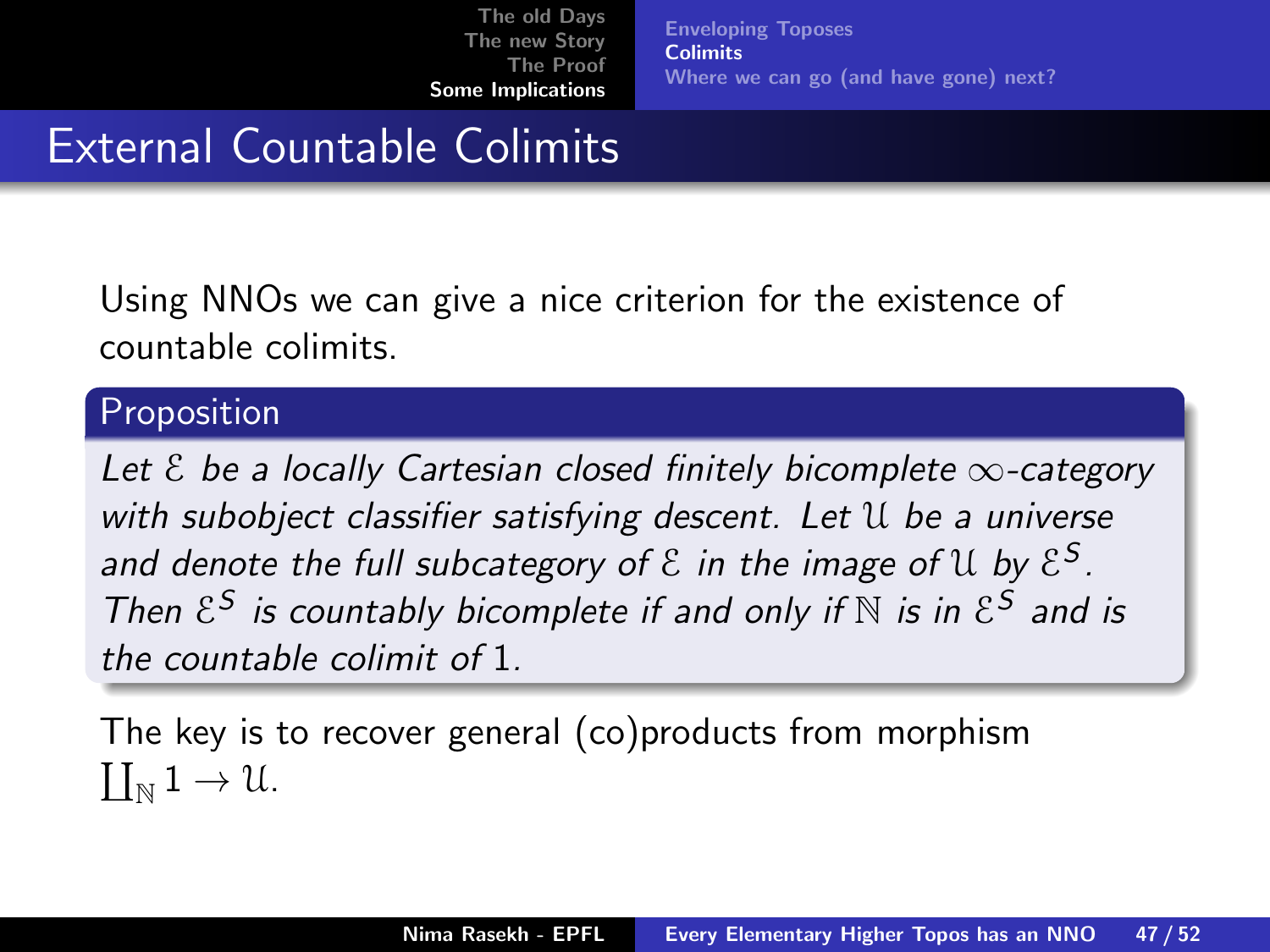[Enveloping Toposes](#page-45-0) **[Colimits](#page-47-0)** [Where we can go \(and have gone\) next?](#page-51-0)

## Internal Coproducts

Using NNOs we can study colimits internally! Fix  $\mathcal E$  as before with a universe U.

#### Definition

A sequence is a morphism  ${A_n}_n : \mathbb{N} \to \mathbb{U}$ . The internal coproduct  $\sum A_n$  is the pullback along  $p : \mathcal{U}_* \to \mathcal{U}$ .

For example, the internal coproduct of a constant diagram  $\{X\} : \mathbb{N} \to \mathbb{U}$  can be evaluated to be  $X \times \mathbb{N}$ .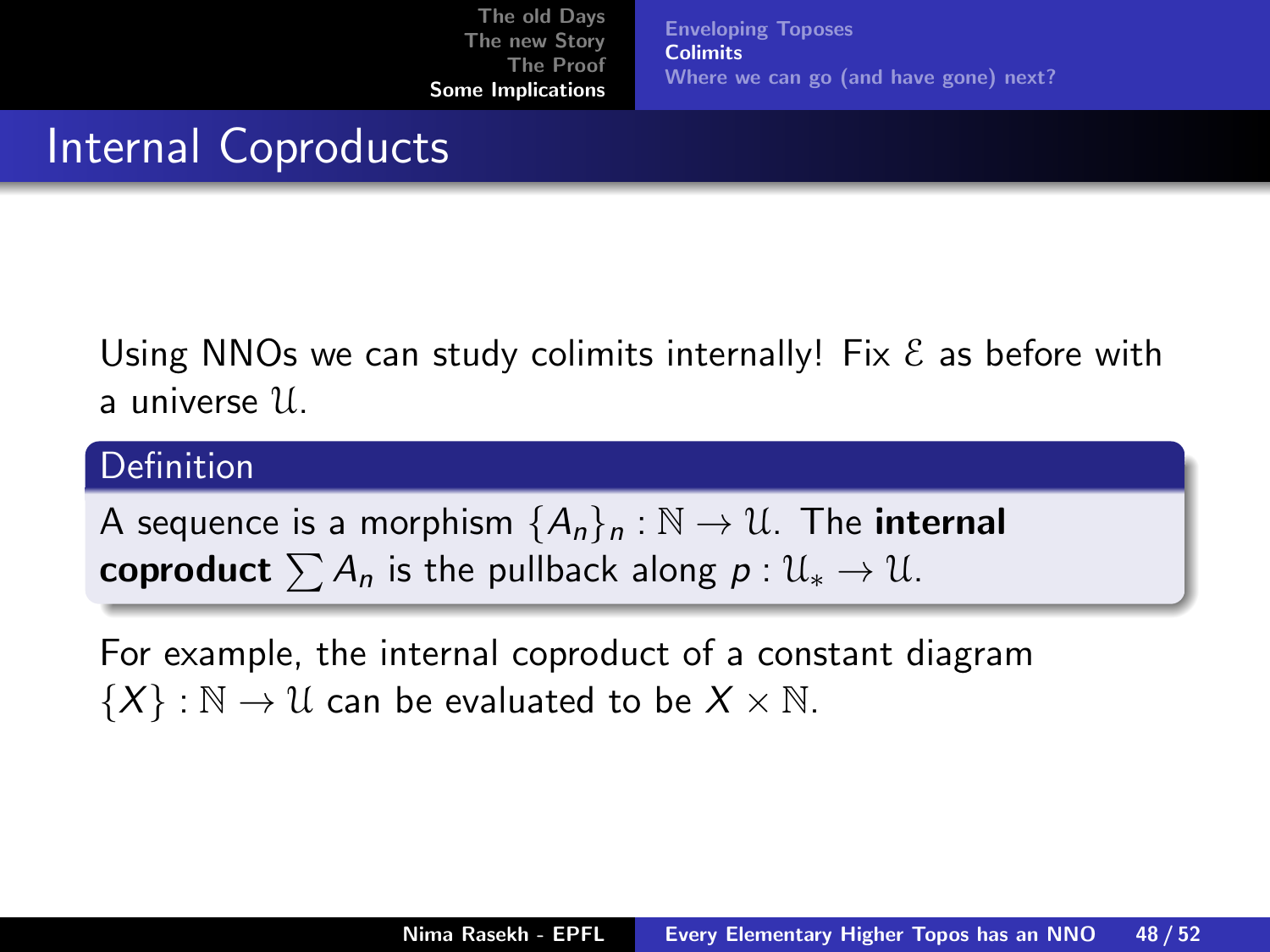[Enveloping Toposes](#page-45-0) **[Colimits](#page-47-0)** [Where we can go \(and have gone\) next?](#page-51-0)

## Internal Sequential Colimits

For a sequence  $\{A_n\}_n : \mathbb{N} \to \mathbb{U}$  a sequential diagram is a map

$$
\{f_n\}_n:\sum_{n:\mathbb{N}}A_n\to\sum_{n:\mathbb{N}}A_{n+1}
$$

and the sequential colimit  $A_{\infty}$  is defined as the coequalizer:

$$
\sum_{n:\mathbb{N}}A_n \xrightarrow{\quad f \quad} \sum_{id}A_n \xrightarrow{\qquad} A_{\infty} \ .
$$

We can prove cofinality results using this definition.

#### Theorem

Let  $\{f_n : A_n \to A_{n+1}\}_{n:\mathbb{N}}$  be a sequential diagram. Then  $\{f_n\}_{n:\mathbb{N}}$ has the same sequential colimit as  ${f_{n+1}}_{n:\mathbb{N}}$ .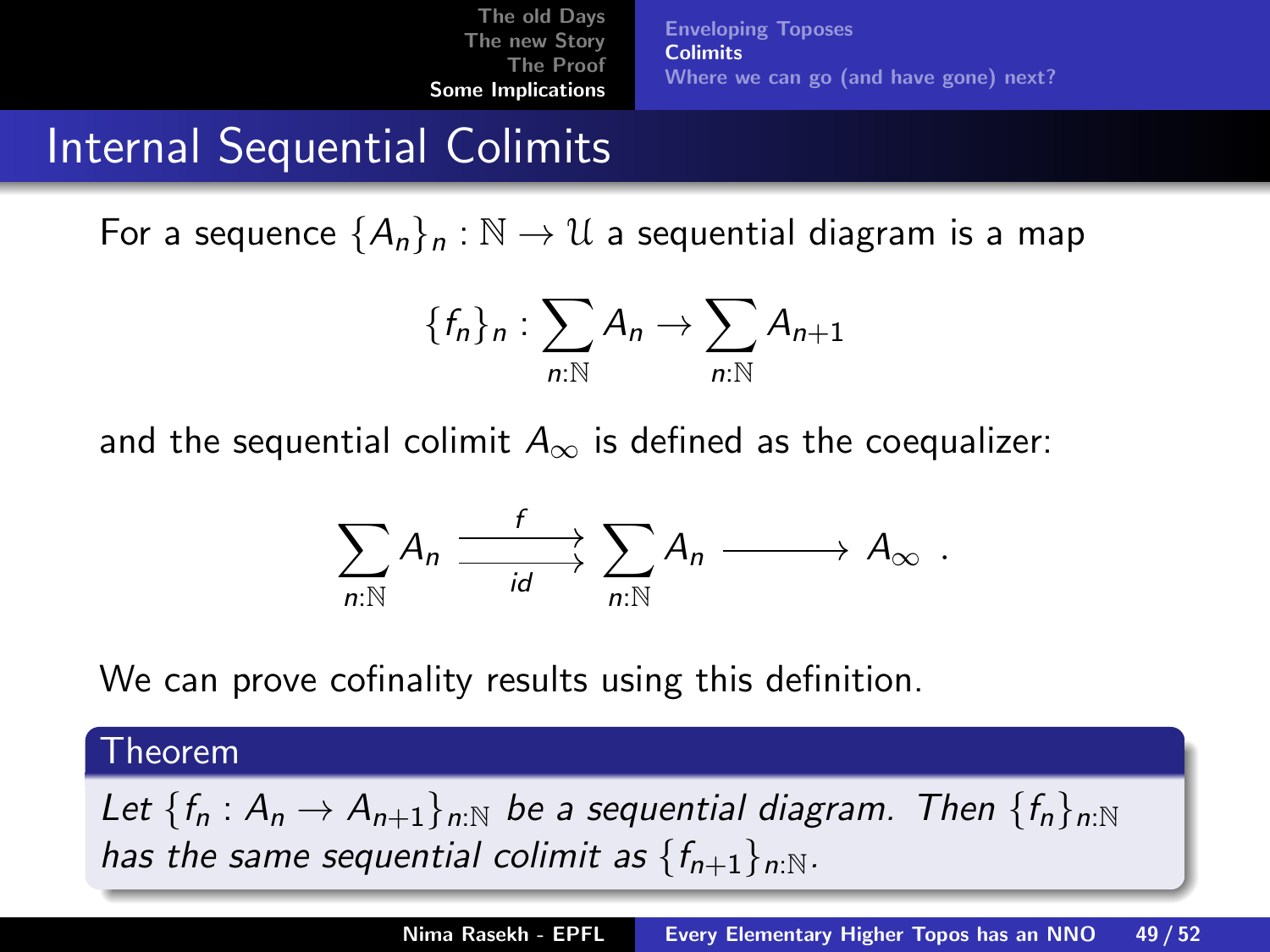[Enveloping Toposes](#page-45-0) **[Colimits](#page-47-0)** [Where we can go \(and have gone\) next?](#page-51-0)

### <span id="page-51-0"></span>**Truncations**

The existence of natural number objects and sequential colimits can be used in a variety of ways.

- Using natural number objects we can define internal truncation levels (which can differ from the classical ones in spaces).
- We can translate other homotopy type theory results, such as the join construction (due to Rijke) to get  $(-1)$ -truncations.

For more details see "An Elementary Approach to Truncations" arXiv:1812.10527.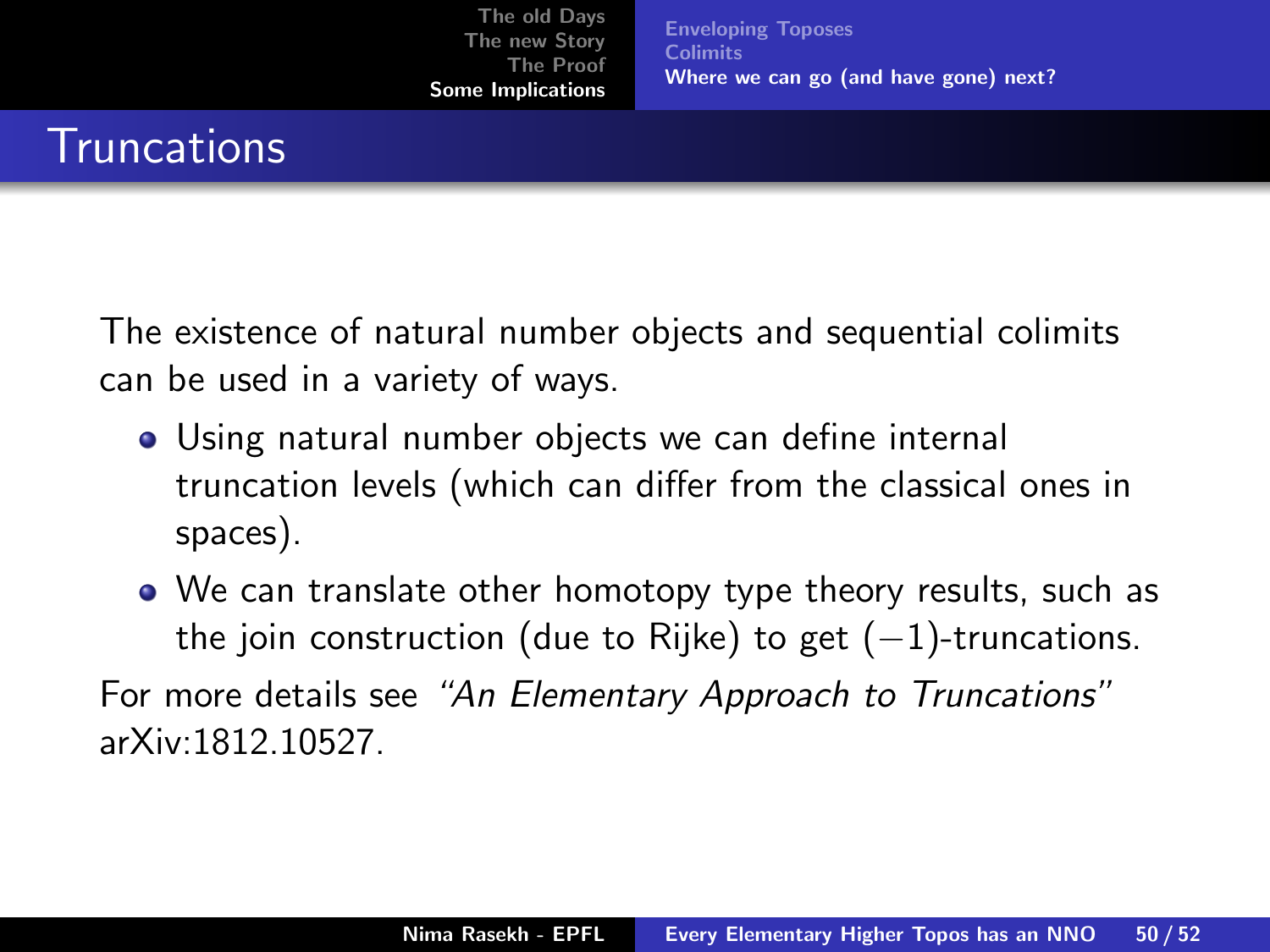[Enveloping Toposes](#page-45-0) **[Colimits](#page-47-0)** [Where we can go \(and have gone\) next?](#page-51-0)

## Further Questions

Can we use natural number objects to construct free  $A_{\infty}$ -monoids? We can use the same construction to get the object we expect to be the free  $A_{\infty}$ -monoid, however:

- **1** In the  $\infty$ -setting we need operads to define  $A_{\infty}$ -monoids.
- <sup>2</sup> Even more generally the definition of operads could depend on the natural number object.
- **3** Developing  $A_{\infty}$ -objects in homotopy type theory has been challenging.

 $\bullet$  ...